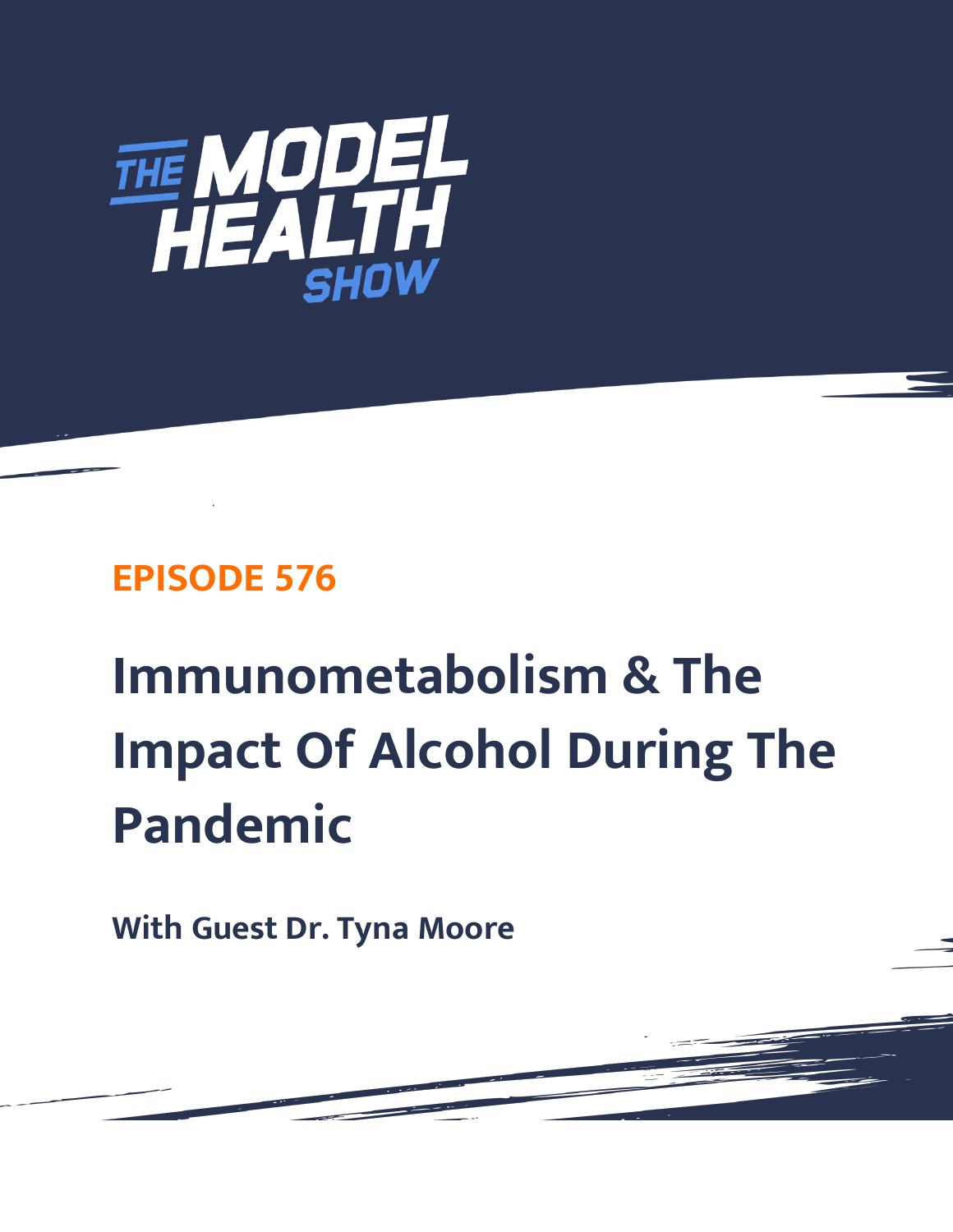# **You are now listening to The Model Health Show with Shawn Stevenson. For more, visit themodelhealthshow.com.**

**SHAWN STEVENSON:** Welcome to The Model Health Show this is fitness and nutrition expert Shawn Stevenson. And I'm so grateful for you tuning in with me today. On this episode, we're going to be talking about some of the overlooked aspects of human health, of biology, of immunometabolism, in regards to this virus has really integrated itself, the idea of itself into so many facets of our life, and one of the big issues, of course, is that we're not addressing our underlying susceptibility as a society, and using this as an example, all this has transpired as a launching pad, as an example, as a push towards what we need to do to get our citizens healthier.

And so that's the mission. And I know that it's possible for us, as a matter of fact, it's probable once enough of us step up and say, Absolutely, this is what it's really about, it's optimizing human health to get our citizens more resilient, to get our immune systems more robust and capable in a world that has been largely devolving, if we're talking about our health as a society recently in human history, just in the last few decades, we've seen an absolute skyrocket in rates of obesity, in Type 2 diabetes, in heart disease, in liver disease, in cancer, in autoimmune conditions, in mental health issues, the list goes on and on and on and on, things that were once rare just a few generations ago are now common place, and it's not okay, just because they're common does not mean that they are okay, just because this is the norm, does not mean that it's normal, and so pushing towards. And this is one of the terms that's been thrown around during this experience, is that it's the new normal, the new normal. No. Let's not subscribe to that. If poor health is being normalized, I want you to be weird AF, I want you to be the weird one, I want you be the exception to the rule and be somebody who's standing to normalize wellness, to normalize community and support, and empathy and compassion, and good mental health and being able to have sovereignty over one's body and being empowered, ultimately that's what it's all about.

And so, today's episode is about empowerment, it's about education, and we've got one of my favorite people who's really been a guiding light throughout this process here for you today, now, obviously, or maybe not so obvious one of the most important facets of the health of our immune system and just our health overall is making that critical connection cognitively that our immune cells are made from the food that we eat. And I say this overall, because also every cell in our bodies, every organelle within our cells is made from the food that we eat, these are the ingredients that make us up, these are the raw materials that make up our bodies is the food that we eat, the nutrients that we bring in from the external world, it is inherently going to be determined by the raw materials that we give our system, and so to say that this matters, not only does it matter, but is orders of magnitude of greatness on how big this issue is, how [important this is for us to address this because right now, here in the United States, over 60%](https://themodelhealthshow.com/tyna-moore/)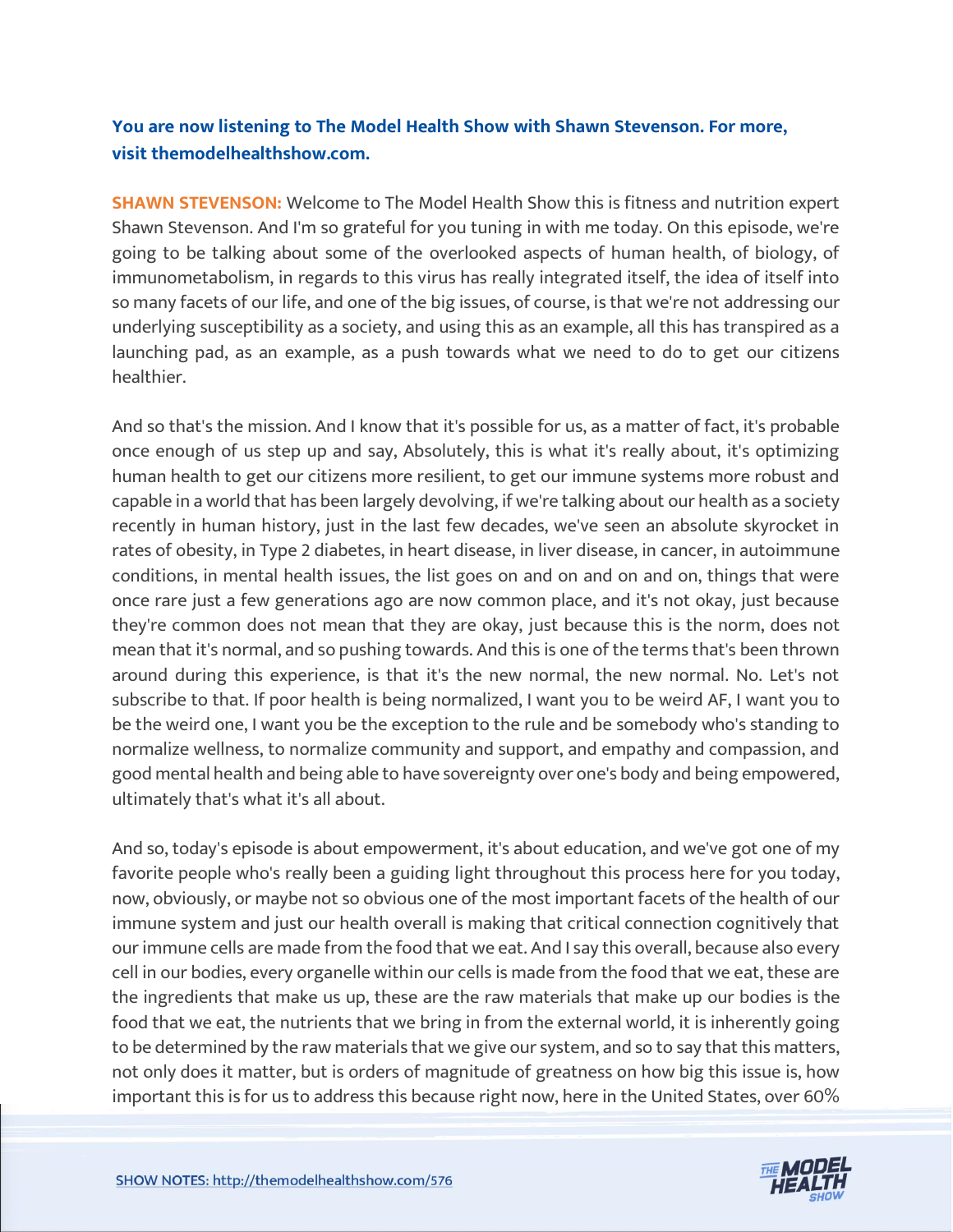of the average Americans diet is ultra-processed foods, not just processed foods, ultra, ultraprocessed foods.

So far distanced from any origin of what a food is, it's ultra-processed, you can't tell where the hell that Ding Dong comes from, you can't tell where those Apple Jacks come from if you were just coming from another planet, and you see some Apple Jacks. You have no idea that it came some form or fashion from a shred of corn somewhere, or a sugar cane, you have no idea, it's so far removed from anything that's normal and natural, and it makes up 60% of the average American's diet. What are we making our immune cells out of, what are we making our brains out of? And that's what we address here, this is what our mission is, is to get our citizens and our families educated and empowered so that we can make very... This is a primary step of making our bodies out of better things, making our immune cells out of better things. Now, one of the key elements, and this is true, I love the word element in this context, that's driving our immune system function and just the function of our sales overall, literally our cells cannot work without this particular nutrient, family of nutrients, because it's behind the sodium potassium pump that drives the function of our mitochondria, these energy power plants of our cells, we can't make energy without the presence of electrolytes and electrolytes at their core, these are minerals that carry an electric charge, this is why they're called electrolytes.

Turning the light on, keeping the lights on. We can't have the lights on if we don't have electrolytes, especially in abundance, because electrolytes are utilized by our immune system to run functions and it can get depleted. This is one of the things that's utilized, it's a common thing to be utilized in hospital settings to get folks electrolytes, but we don't really think about how important is that and how valuable that simple thing is. But we don't look at it in the context of our day-to-day lives, we just look at it in the context of emergencies, and this was also seen with covid-19 as well, because a meta-analysis published in the Annals of clinical biochemistry titled electrolyte imbalances in patients with severe corona virus disease, covid-19 was the title of the study, it analyzed five different studies with almost 1500 patients with covid-19 and found that these two key electrolytes well actually multiple electrolytes, but in particular, were greatly deficient in people with covid-19 patients who were hospitalized, and that are sodium and potassium were significantly lower in patients with severe covid-19, not just getting the infection, but when people had severe outcomes and being hospitalized, they were significantly deficient in sodium and potassium, these key master electrolytes.

In addition to that, the electrolyte magnesium is one of the most powerful influencers of our immune system, but also helping to balance out our endocrine system and our nervous system as well, and our nervous system and endocrine system are in many ways, these are sort of like the control center or the communication center for our immune system, it's like the control tower for our immune system planes that are flying around and getting things where they need to go, or taking care of jobs and the like. Alright, so it's very, very important. Magnesium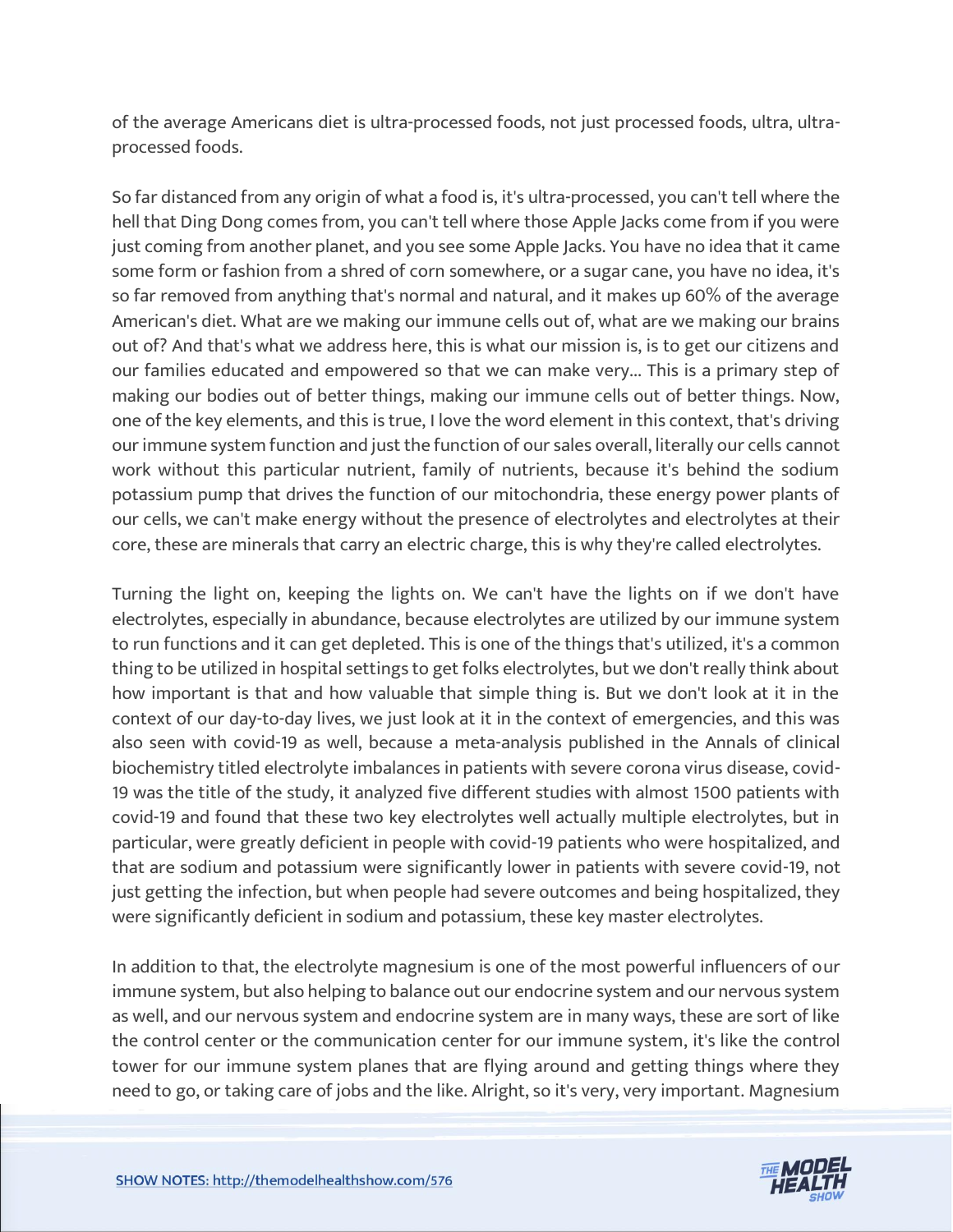is responsible for over 650 biochemical processes that we're aware of, so that means that if you're deficient in magnesium is over 650 processes that your body simply cannot do or cannot do efficiently because of this deficiency. Now, in particular, 2016 study reported that magnesium is able to reduce the activity of your fight or flight nervous system or sympathetic nervous system, and to turn on the activity of your parasympathetic, also known as a rest and digest nervous system. Wouldn't this have been helpful during this experience, where according to the CDC, massive meta-analysis over 800 US hospitals, over 540,000 covid-19 patients, analyzed the number one risk factor for death was obesity, the number two risk factor for death was anxiety and fear-related disorders.

Wouldn't nutrients that help to regulate and support the health of our nervous system be helpful at a time like this, but unfortunately, you don't hear stuff like that again, literally, if you're deficient in these nutrients, your nervous system just can't regulate, can't self-regulate well, if at all, and you're just going to habitually live in that fight or flight state, and it's zapping sapping the magnesium and other electrolytes from your system to try, your body is always trying to sort itself out and to normalize. But we don't have to wait around for the rest of the data to come out on all the things that we didn't do that are basic and foundational to human health and wellbeing. So, for free, I want you to head over to drinklmnt.com/model that's drinklmnt.com/model and get yourself a free shipment of the only electrolyte that I personally use, no crazy added sugars artificial flavors, all this crazy stuff that find its way into conventional electrolyte formulas and it's just not appropriate. We're done with that. Alright, this is the real stuff and it's formulated based off of thousands and thousands of data points, and in addition, they're sourcing higher quality electrolytes as well.

Now go to drinklmnt.com. Again, it's drinklmnt.com/model, you get it shipped to your house for free, free sample pack, just pay a little bit in shipping, and they're going to send it right out to you. Definitely take advantage of it. Turn the lights on, you're going to find some really remarkable benefits for a wide variety of things, and I'm going to be highlighting this a bit more because I've been getting all these amazing stories from folks as well, and this is why I rock with them is because it's something I utilize and I've seen the benefits first-hand, electrolytes are super important right now, but where you're sourcing things from is more important than ever. Go to drinklmnt.com/model. Now, let's get to the Apple Podcast review of the week.

**ITUNES REVIEW:** Another five-star review titled, "life changing" by Luke T Pearson. "I've been into fitness for years now, but never got the results I've been looking for after discovering this podcast five months ago, I've gone through a couple hundred episodes and it has changed my life, not only did his advice, help cure my chronic joint pain, but helped me lose 50 pounds and really take control of my life in a positive way, Eat Smarter just came in the mail today And I can't wait to start reading. Thanks again, Shawn. Keep doing your thing."

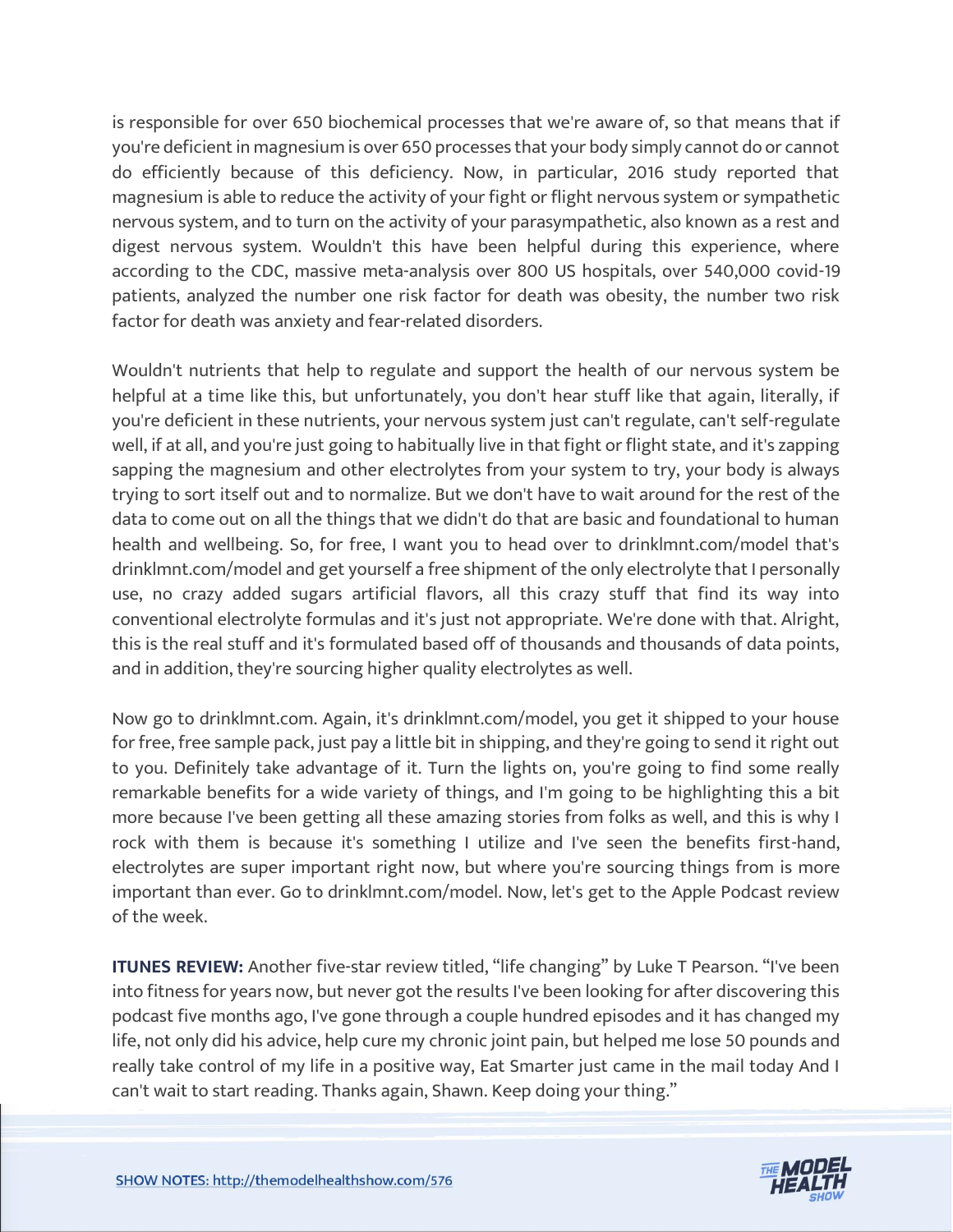**SHAWN STEVENSON:** Absolutely, you know, I'm not stopping any time soon, and thank you so much for sharing that over on Apple podcast, thank you for sharing your voice, if you have to do so. Please pop over to Apple Podcast and leave a review for the Model Health Show. And on that note, let's get to our special guest and topic of the day, with nearly three decades of experience in medicine, Dr. Tyna Moore is a leading expert in regenerative medicine and resilient health. As a naturopathic physician, she brings a unique perspective to those wishing to build a more robust foundation in their health and well-being. She's also a best-selling author, podcast host, speaker and kettlebell devotee, and she's also a mom. She's a fierce advocate for health, autonomy and personal responsibility, which she helps people to improve through her many platforms. So, let's jump into this conversation with the amazing Dr. Tyna Moore. So first thing I want to ask you about, what has been your experience as a physician, as a researcher over the course of this last... Two years, over the course of this pandemic, what's it been like for you?

**DR. TYNA MOORE:** It's been wild. I really thought... As a naturopathic physician, I really thought that we had this. I knew when this hit, that it was a new virus, but I also knew it was not some alien strain that came out of nowhere, and I know how coronaviruses work, and I personally have suffered with long haulers for decades, and so I was very familiar with viruses. Most of our patients, if we really dig into their health history with them, we'll find that they have some type of post-viral syndrome that's causing their issues, and so I've been to countless conferences on how to deal with post-viral syndrome, and acutely... We know how to optimize a human being's body so that a virus isn't really... It becomes less hospitable, if you will, and so when this hit, I thought, okay, well, people are going to freak out for a minute, but common sense will reign, we'll be okay, and I really thought my profession would step up and save the day. I thought, this is it, like you were saying earlier, like, this is our chance. Right, like healer, step up. And that did not happen, and it just has been shocking to see the propaganda machine...

It's also interesting as someone who studied extensively marketing and NLP and other things like that, you can hear the words that are coming out of mainstream media's mouth, and you can see the propaganda and hear it, and I just thought at some point, okay, common sense will reign and no, that never happened. So, it's been... As you know, we both were kind of like on the front lines of social media, trying to hold the... Hold the line, at least on common sense. I don't feel like I was trying to put up any battle, but it felt like I was going to war every day, and I feel, I was telling my husband the other day, I feel like those pictures those, before and after of Abraham Lincoln before the war and after the war, like the massive aging that has occurred just from you battle fatigue. So, I feel a little PTSD at this point, I think, and I am holding on to the inherent truth that I know, and I will not budge on it no matter how much it would be easy

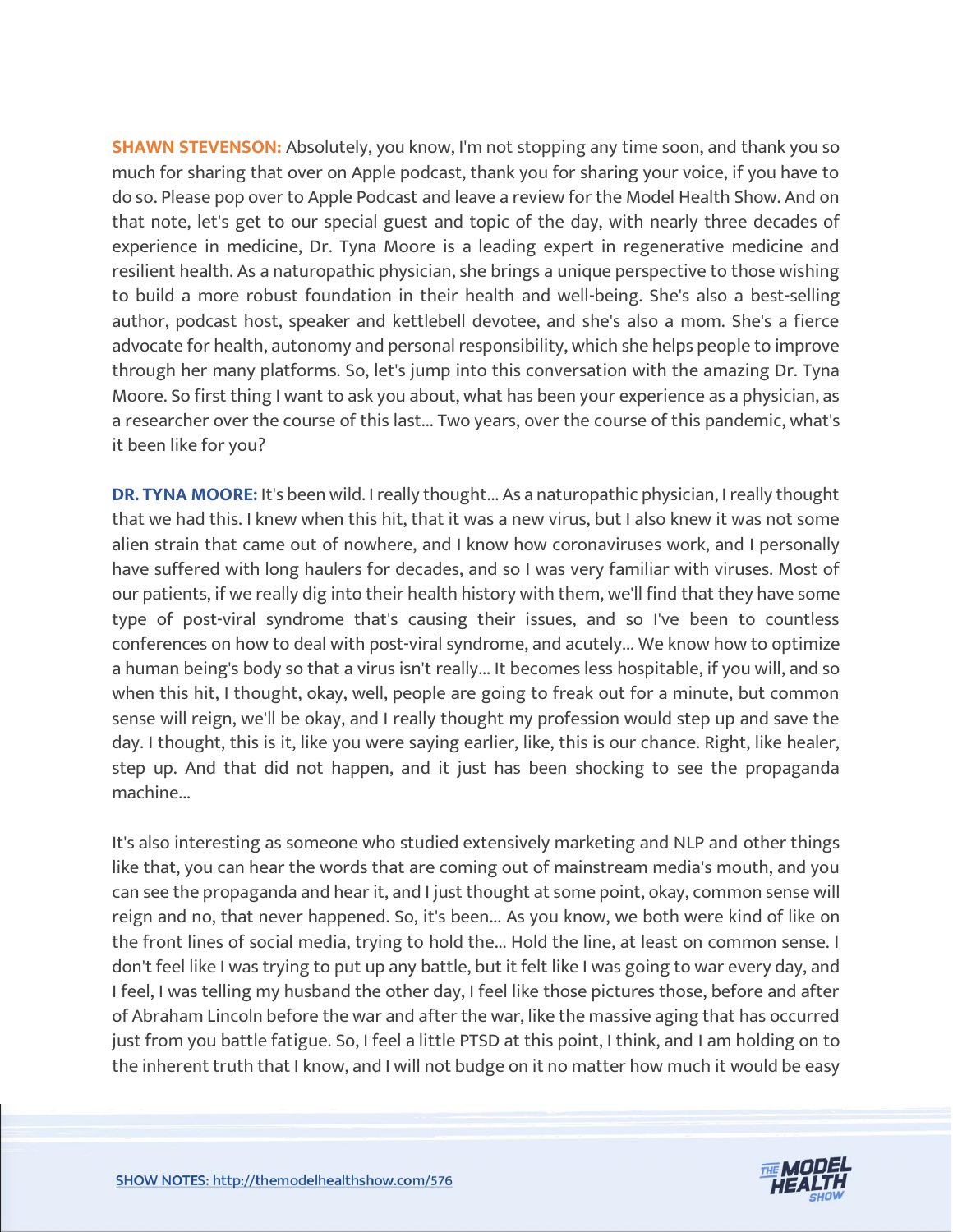almost. I think you probably had moments like that where it's like, it would just be easy to give in, but I will not give in to propaganda and lies, no matter how long they persist.

**SHAWN STEVENSON:** So... Well, I just want to thank you so much for doing that, like I said this already, but we really do need you and you are human as well, so it's just like being able to fill your own cup and you even sharing that, having some PTSD from it, how could you not especially being somebody who was holding a line and saying things that are inconvenient, but very real and what you've been doing is really just continuing to focus people on the underlying issue here. So, you mentioned that you personally have experienced long-haulers, this seems like this new phenomenon, but resulting from, if you could share a little bit about that, resulting from a viral infection of some sort that you got earlier on in life so talk about that a little bit.

**DR. TYNA MOORE:** Yeah, when I was 19. So, I was always a super star student, but I was always a punk rock girl, so I would walk into these AP classes or these advanced placement courses in college, and people would look at me like, does she belong here? So, I've always been bucking the system and doing it with style because I could pull the grades, I could... I'm like, you want to go... When people want to have an intelligence sort of battle, I'm just like, Alright, let's... We don't need to do this right now 'cause I know what I know and I'm not a dummy. And I will not succumb to, I cannot... I cannot tolerate injustice. And so, of course, I start college with a bang, and I am mac and cheese-eaterian at the time, and I am a chain smoker, and this was back in the early '90s, very early '90s when drinking too much was a thing, and so I think all of that combined lack of sleep, I was Heroin chic was all the rage in the Pacific Northwest. So, I was really underweight, really skinny, I wouldn't know a deadlift if it hit me in the head.

I hadn't discovered the beauty of strength training yet, and so I got hit really hard with cytomegalovirus, which is common, and most people process readily, however, if you're immunocompromised, it can obliterate you, and I had a great physician at the Student Health Center at Portland State University. I was living downtown. It was great. Life was great. And she said, you have this crazy. Your titers are through the roof. We don't know what to do. Where did this come from? We have to work you up for HIV, and at the time, this was the early '90s HIV test took weeks to come back, so I was terrified. I was like, am I dying? Is this... 'cause I had a friend who was 19 who had HIV out of nowhere, and I thought, okay, this is not good. Well, it turns out it wasn't that we couldn't figure out what it was, and it ruined my life, I had to leave school, I had to move back in with my parents, I had to essentially just drop down on credits, I didn't drop out completely, and I spent the next several years, really struggling, and as you know, cytomegalovirus attacks the brain.

So I was incorrectly diagnosed as manic-depressive, I was just kind of put through the wringer with antidepressants and antipsychotic medications, it was terrible, to be honest, and years

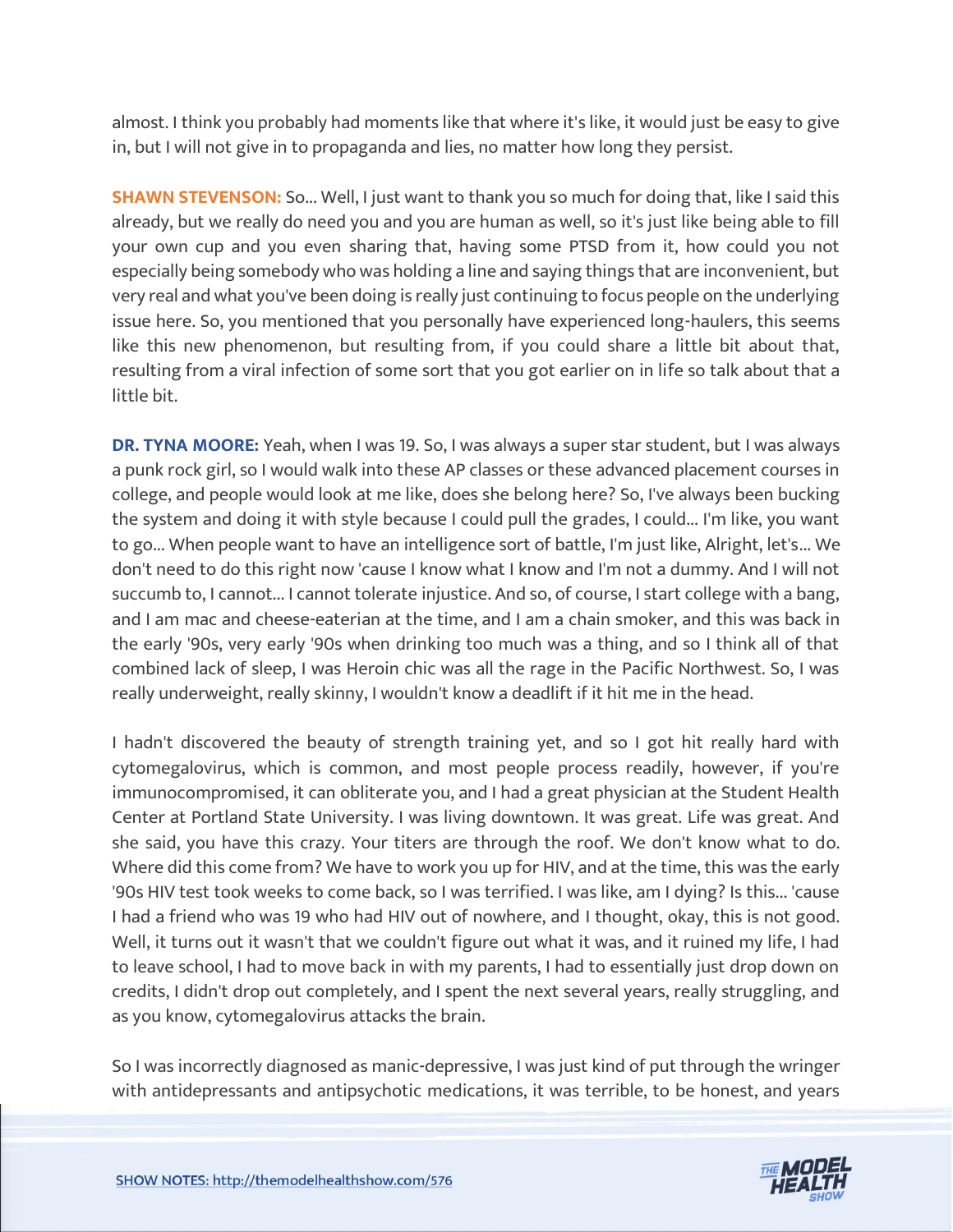later, I had the great honor of meeting my mentor, Dr. Rick Marinelli, who was a naturopathic physician and he said, you're not crazy, you have a virus attacking your brain, and helped me from a naturopathic standpoint, and I had never been to a naturopathic physician I did not know what they did, I knew nothing about them, I couldn't believe this existed, this kind of medicine was real, and so of course, I started as his receptionist and I ended up basically as his medical assistant, and I spent 20 years with him, and he was a Jedi, that guy, he unfortunately passed away from cancer, but had a great run with him, learned a lot, and that's what drove me into naturopathic school, I was in chiropractic college, I'm a chiropractor as well. So, I really appreciate the body's ability to heal inherently from a bio-mechanical standpoint, a nervous standpoint, as well as from just... In naturopathic medicine, we call it The Vis, it's the healing power of nature.

And in chiropractic's, it's the N-aid it's the inherent body's ability to heal, so together it's a superpower. And I went into naturopathic school looking for answers, and then I got sick again while I was there, 'cause I was doing two programs concurrently, and I got hit with an influenza that turned into a meningitis, and that took me out and down... And that was a mess for a hot minute, but the point is, both times I was underweight, I was malnourished, I was completely stressed out of my mind, I was completely disrespecting my sleep, I had no muscle mass on me, so I was skinny fat both times, and not in a good place. And so, it makes sense to me why I was hit so hard.

**SHAWN STEVENSON:** This is bananas. Again, I see this story consistently with folks who are really exceptional in this area of going through their own stuff, trying to figure out their own health issues, and you finding some things, it's just like, how do other people not know about this? And also dealing with the virus, that particular virus is very tricky, like it could hide out in your nervous system, and so having and even knowing that there are solutions available, you're probably getting told that there's... You're crazy there's nothing you could do about this.

#### **DR. TYNA MOORE:** Go home and rest.

**SHAWN STEVENSON:** And different flavors of that. And here's this, you're just depressed, just take this medication, and being able to look at the body as a complete... Because one of the things we talk about now, we can talk about today, we can get into it, but just how mental health, "mental health issues" can be rooted in disruption with our gut integrity and the like, but we just like... No, this is a mental health issue is as if it doesn't exist in a body that's connected, you know your gut is connected to your brain, but I wanted to ask you about this because you just mentioned, and this is another similarity when I was in college and dealing with my own health issues, arthritic spinal condition.

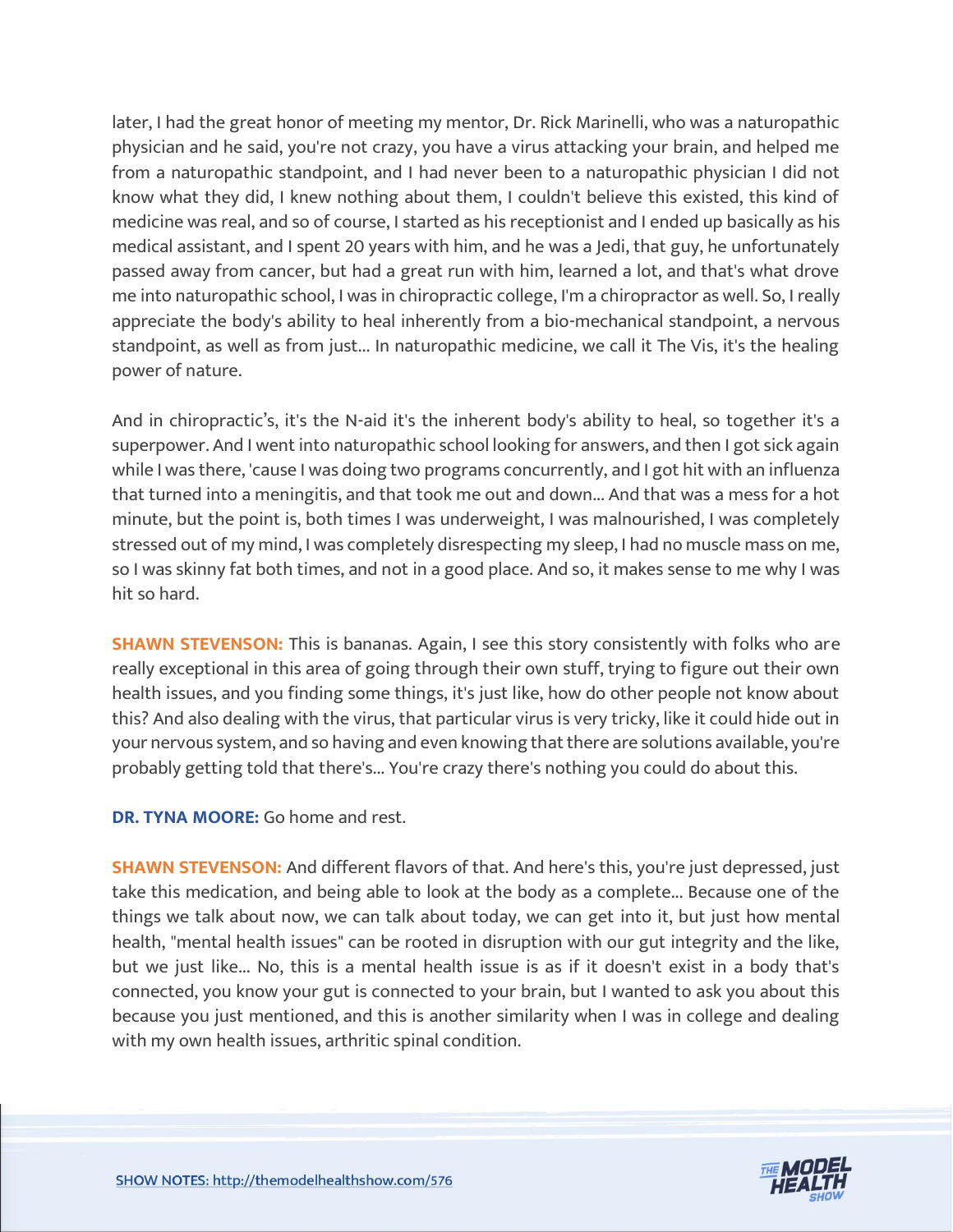I dropped down in credits, but I didn't drop out, I just, I'll hung hang on with three credits, I was still a college student, and you know, I think it's just, again, we kept trucking forward and we knew the trajectory, like I'm going to do this, I'm going to be successful.

But man, you were hit with a lot of stuff, and so by you doing the two programs simultaneously, influenza almost took you out, stress. Most people have no idea about this is one of the things that I was talking about the very beginning of this, is that... Guess what about 650,000 people according to the WHO die from the flu every year. Is as if, again, that's just from the respiratory effects, that's not organ failure, that's not all the other things that can be comorbidities with flu, but nobody ever said sh\*t about it, you can get very sick from a myriad of viruses, but there's a difference. What makes you susceptible? So, let's talk about that because that's not getting talked about right now, our greatest susceptibilities.

**DR. TYNA MOORE:** Which is why I think there's a bigger agenda ultimately, which is where it clearly is not about health at this point, it's something more sinister, I don't know what... But that's where that was never spoken up from the beginning, we had... I was... The minute this hit... Let's just put it this way, I'm a little addicted to cortisol. So, when stress gets high, I shine for a minute, I'm like, Yeah, I get juiced up by it. And so when it was coming to our shores and it had hit Kirkland and Italy was happening, I immediately dove in and I found studies that were already coming out of China and documentation coming out of China, heart disease, smokers or... Really, I would say that sort of triad of that smoker, cardiovascular, male kind of that, those were the ones that were having a really hard time, obesity, diabetes. And like you said, I was like, We're f\*cked. And I made a video, and it went viral, and I had, I woke up with 30,000 followers. And in that video, I said, this virus hasn't seen North America yet. I didn't mean North America hasn't seen the virus, I meant this virus hasn't seen North America yet, 'cause this is going to be like a fire.

And if you map, the obesity map, and this is not a dog against obesity, this is in the attempt to empower people with knowledge to hopefully help them do something, there's something they can do, what can they do, what tools do we have that people can implement and empower themselves, 'cause if you teach people to do better, they will do better, if you empower them to be better, they'll be better, and we can't talk about that because you get hit with the fatshaming and the other things, but if you look at the map of covid deaths over time and... You can superimpose it over the top of the obesity map. The same spots light up. For the most part, the same spots light up, and I know there's population density and there's different issues, but where the country is struggling the most with obesity, they also were having terrible outcomes with the virus, and this is something that I think, So I just immediately took to Instagram and I said, start walking, cut refined sugar, basic stuff that anyone could do, and the pushback on that was enormous, and I thought I'm giving you guys countless free tools here that anyone could do.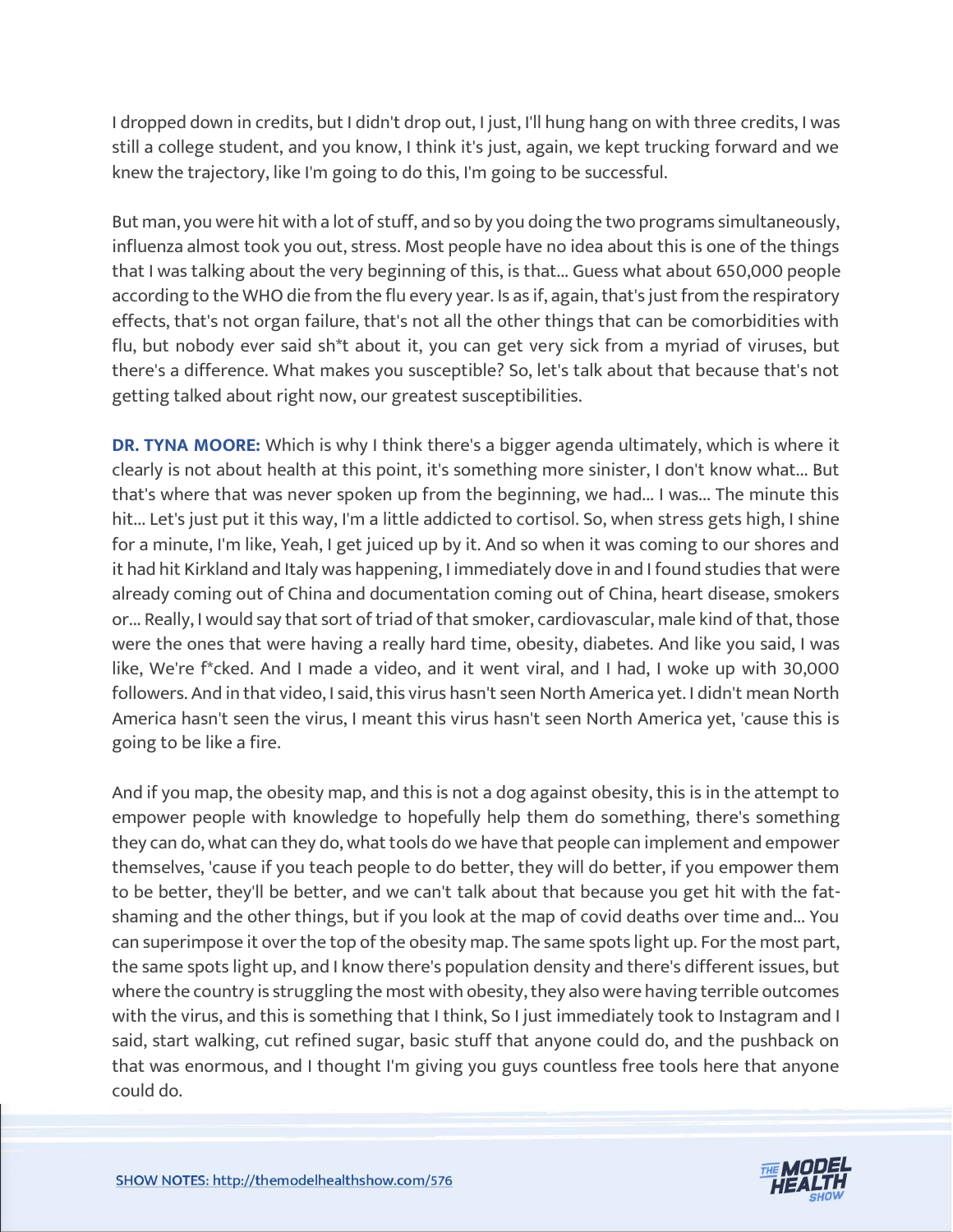I understand some people live in the inner city and walking around isn't as nice. I understand that I was doing it, I was filming from the country where I live, I live out in the rural area in the country, but I have spent many years living in San Francisco in downtown Portland. I'm a city girl, and you can still take care of yourself, you... We could have had an impact on humanity to I think, the count of hundreds of thousands of lives saved if we had just been able to speak of some basic strategies, we knew the nutrients that help the body fight, not only just fight off getting a viral infection it's not about prevention, treatment or cure, we were muzzled, by the way, which I'll come back to, we were muzzled specifically in organist physicians by the Department of Justice and the FTC from day one, but there are nutrients we don't... As naturopathic physicians, we don't look at it as prevention, treatment, or cure of a condition, we look at it as optimizing a person who is struggling with said condition, said whatever. So, if you're an asthmatic, for instance, it's not what medication will help ameliorate the asthma symptoms, it's why is this person's body hyper-reacting and it's manifesting in the airway system, right.

Like root cause. So, and you know this, and your audience knows this, so it's a matter of how do we keep viral replication and viral load and titers low? How do we help the immune system first pass? The first line of the immune system works better so the virus doesn't sneak past it and come in. How do we decrease ACE2 receptors so that the virus doesn't take as good of a hold in the body? Those are the things I'm interested in, and that's what I was trying to speak on, which I'm still beating the drum, boringly, it's not sexy, it's like people want the quick hear and I'm like, "Same, story."

#### **SHAWN STEVENSON:** Yeah.

**DR. TYNA MOORE:** And so that's the part where I can't believe it was never spoken of, of course, and you can't either and...

**SHAWN STEVENSON: Okay.** 

**DR. TYNA MOORE:** And that was never popularized, it was never mentioned. And I think... What was it last week? The beloved Fauci came out and basically said, "Every man for himself. Find your best... "

**SHAWN STEVENSON:** You got to learn to live with this, take your own calculated risk.

**DR. TYNA MOORE:** Yes, yes.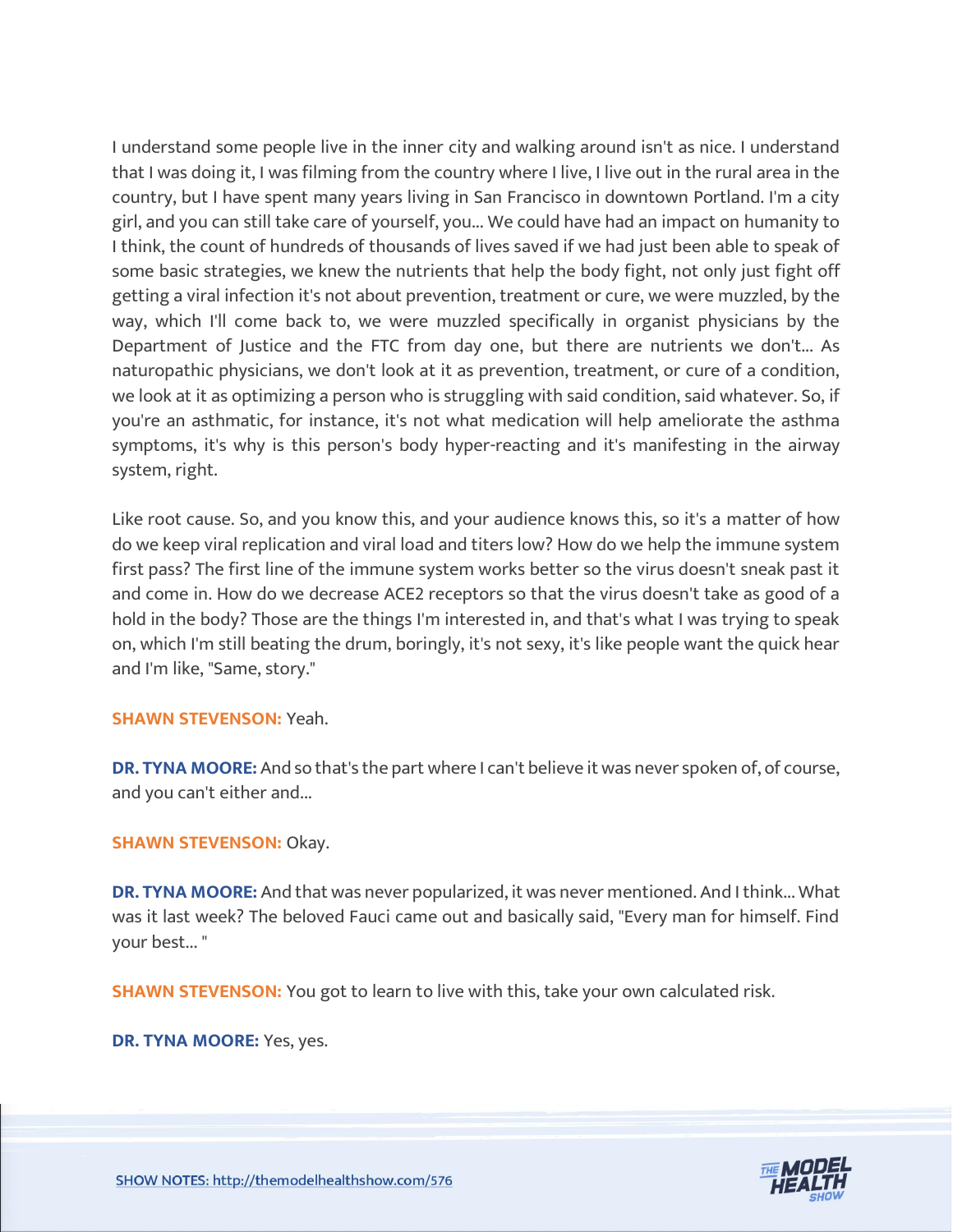**SHAWN STEVENSON:** Same stuff that we were saying the very beginning but that's the thing, is not one of my hypotheses has born out to be untrue...

### **DR. TYNA MOORE:** Yeah.

**SHAWN STEVENSON:** Because you could see it all coming, but I think that the thing that's not getting addressed here is... Is again, you're just like, why are we not talking about this? It's because we never talked about it. We weren't talking about it prior, we were just watching the ship just sinking. We were just watching our health as a society absolutely just plummeting already. So, I think, again, one of my things that I was struggling with the beginning is just like, this was the term that popped in my mind, I was just like... I felt like... I thought we were better than this, I thought we were better than this, and that was just my disillusion because I'm better than this and I've been working my \*ss off to empower other people to be better than this, but as a society, no, no, no, we're not, we're not. And as a matter of fact, we're living in a very archaic twisted version of what science and health looks like and medicine looks like.

**DR. TYNA MOORE:** Yeah, yeah, that has been really heartbreaking because I wanted to be... When I was a little kid, I was really sick, and I remember being five years old and held down on a table while they were like siphoning snot out of my head, and my mom's holding me and the doctors hold me, and the nurses are holding me, and I remember thinking clearly, there has to be a better way to do this, this is not it. And so, I set out to become a doctor from that point forward and it's heartbreaking to me to see how they've bastardized science and medicine, and how... Doctors had already sort of fallen from grace in my eyes as a whole by the time this pandemic was even close to... I had left my practice in 2018, I closed up shop 'cause I was so sick of it all, so I found other ways to make money and have fun but it was heartbreaking because I'd wanted to be a physician my whole life, and then to see it just melt into this mess and now people are like, "Well, you're a doctor, so I certainly won't believe you." It's to my... It's a fault now instead of a like, "Well, let's talk to the expert."

#### **SHAWN STEVENSON:** Yeah.

**DR. TYNA MOORE:** And to see good names and good doctors... And think about the cumulative years of education that's just been dismissed and quieted. That's the part that gets me and the most important take home from this though, is the onus of responsibility is ultimately still on the individual because you pulled yourself out of a hole and that took tremendous work and effort. It still takes, I'm sure, tremendous work and effort. I packed on a good 20 pounds and rebuilt my health; I've done it several times over. That takes consistent daily effort, and it's not about looking hot, it's about aging well, it's about being a good mother, it's about being... I can't be a good physician and I can't do my job well if I'm not at my... On top of my game, and so for me, citizenship, good old fashioned... I don't know if that's a Midwest thing, but... Where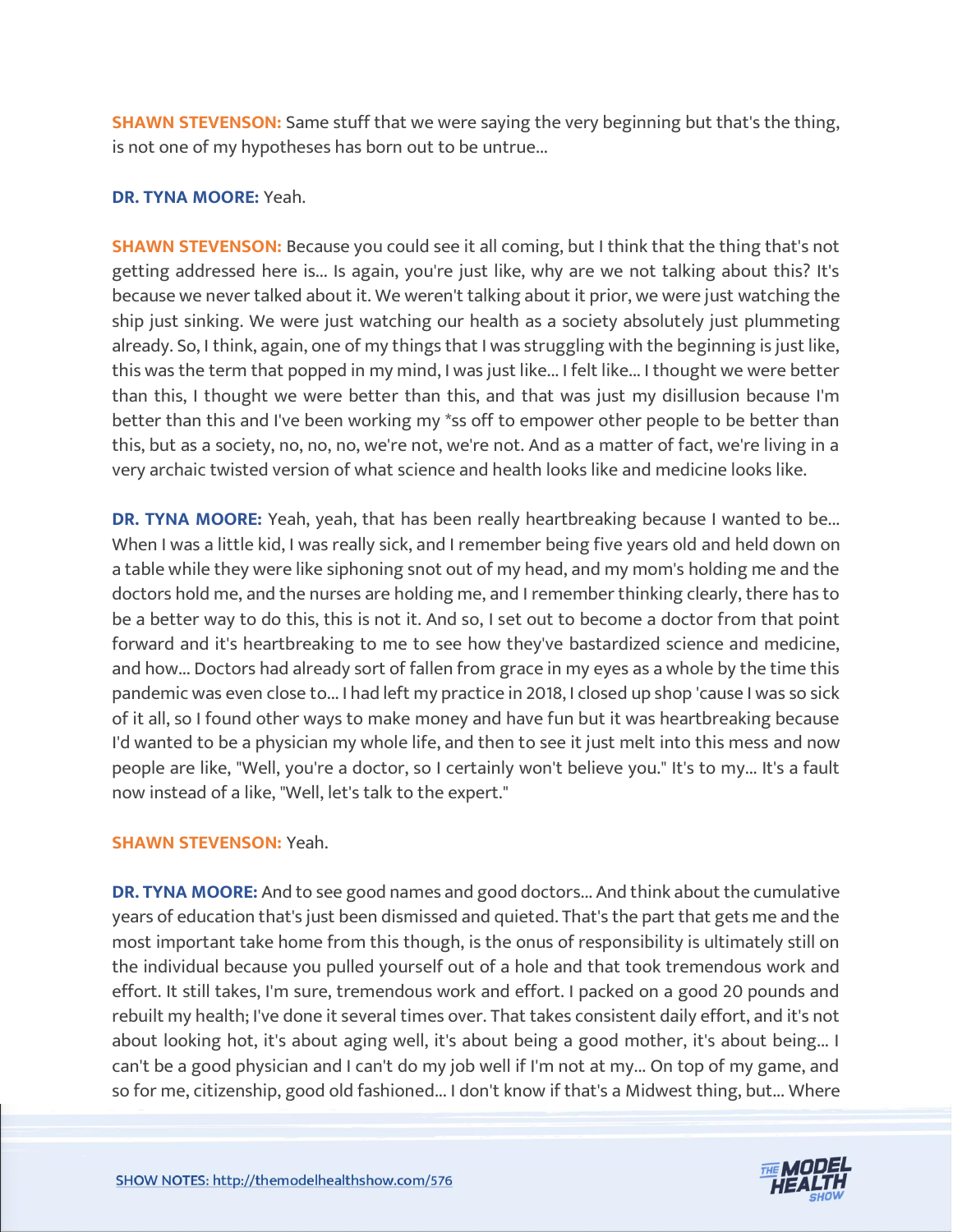did citizenship go? Where did... For the greater good, to me, means taking excellent care of yourself so that you can be an excellent family member. As a mother, I can be an excellent mother, I can be an excellent daughter to my parents, but more than that, am I helpful in society because I'm healthy, and I don't think that people realize the load they put on their family members when they live in chronic illness, and I think living in chronic illness...

And this is... I'm going to take a lot of heat for this but I think it's a choice. And I treated people who were in chronic pain, that's what I did throughout my entire practice for over a decade, was treat people who were in pain and people who are in chronic pain like myself, there is a reason we get there, there is a mindset that gets us there, and then no, it's not our fault always, but choosing to stay there is often our choice, and so fighting that every day, fighting... I have crippling back pain if I let it get there. I have to take measures every single day to not let it get there, and that is my choice, and when I don't do it, it impacts my marriage, it impacts my business, it impacts my friendships, it impacts me, I self-isolate, I go into the pit of despair, of pain, and there's gut issues, there's all those things, we all struggle. I could sit there and say, "Oh well, it was this virus that happened to me, it's not my fault, that's what started it all, was back when I was 19," but I don't, I choose to fight, and I expect everyone else to do so as well, so we can get the hell out of this mess.

**SHAWN STEVENSON:** That... I think that that is the struggle, is expecting other people to do the same thing, and I think we both had to get face-to-face with that, to understand a lot of people, they're just not wired up that way, they don't understand how powerful they are. Thank you for saying the thing again. You don't have to preface anything around here like, "I'm going to get heat for this," because you're not, we got your back. And to say the thing which is, this is a choice. Now, for me, again, I'm going to consult with and work with the very best people in their respective fields, and one of them that comes to mind when you said that is Dr. Bruce Lipton. He's really pushed this term epigenetics into popular culture. If you know about it, it's probably because of him. A cell biologist, brilliant guy, brilliant scientist, and he shared with me when we were talking about this profound shift that's taken place recently, where genes were getting blamed for things, going through this different spectrum of things we are blaming for a problem, you know, it's the genes. He's like, " Shawn, there are no genes for disease. These are all biological programs, blueprints for different versions of how your health can be expressed because even when... " You mentioned asthma earlier. We might think, and I know being a child who had asthma, that, "This is trying to kill me. This Asthma is trying to kill me."

#### **DR. TYNA MOORE:** Yeah.

**SHAWN STEVENSON:** Why would my... That's so against everything about evolution and biology, that my body is trying to kill me. In autoimmunity, your body is adjusting a program

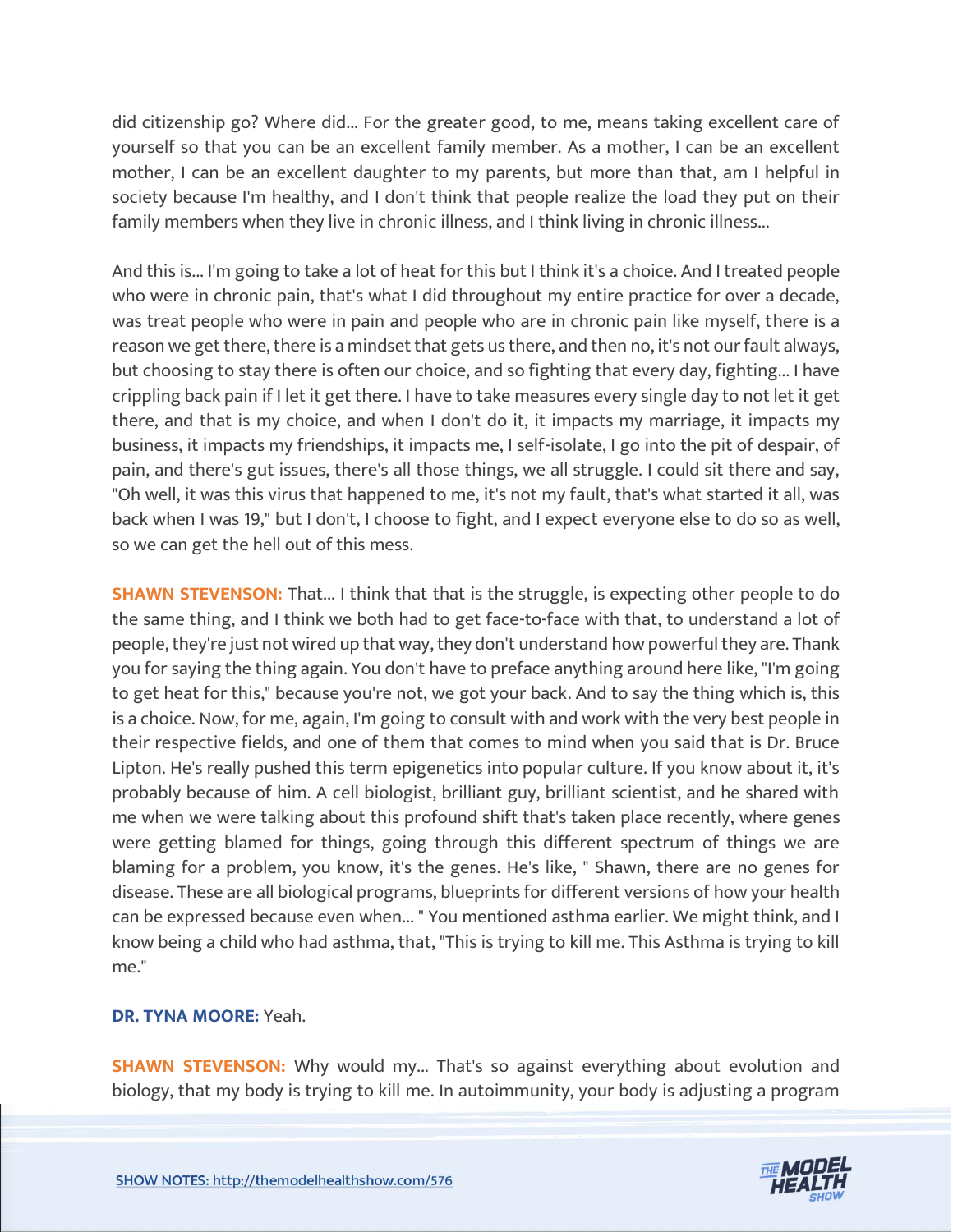to actually try to keep me alive. Somehow or another, it thinks it's protecting me. And so, what he shared with me is that, "Shawn, only a fraction of a percent of our health conditions are true genetic defects, most of these issues are developed because of our environment, our internal and external environment and these inputs that are influencing our genetic expression." And so, what I mean by that is, for example, I had an arthritic condition of my spine as... At 20 years old when it was diagnosed, but it took years, of course, for it to be manifest. It was already behind the scenes brewing. But I wasn't born with that, I wasn't... I didn't come out like I've got arthritic condition. I was living life, doing baby stuff, and doing kid stuff and living my life, but the program got turned on. Something got turned on that was adjusting how my body was working, and it's those inputs, and so for you saying the thing that, "Hey, this is a choice." This doesn't have to... We immediately like, "You can't blame when somebody just gets... " Fill in the blank, that's not their fault.

We want to be empowered because of course, not everything is our fault. There are but that's in the tiny, tiny exception and not the rule. The rule is, we are living in epidemics, multiepidemics of chronic lifestyle created chronic diseases, and we're just now starting to understand how even things we... Would seem just like random are not random at all. As a matter of fact, even that goes against premises of physics. There's no, things just happen, there's always a reaction from an action. There can't be anything that happens without an outcome, and so thank you for bringing that up, and I want to ask you specifically about obesity because this is well-noted CDC, July 1st, 2021. I like to quote them directly, they did a massive meta-analysis, over 800 US hospitals over 540,000 Covid 19 patients, obesity was a number one, number one risk factor for death from Covid, number one, which we knew already coming into it, but let's talk about why. What is it about obesity that makes us so susceptible to viral infections?

**DR. TYNA MOORE:** That's a great question because I was just thinking, "How can I simplify this down in an Instagram post without inflaming the masses?" And in my head, I think about it, there's a couple of different reasons, but mechanistically, ACE2 receptors are plentiful on adipose cells. Adipose cells are fat cells, right. And the more fat cells you have, the more ACE2 receptors you're going to have. ACE2 receptors are where the virus binds. They are upregulated in response to inflammation, so obesity generally is a pro-inflammatory state. Young folks with more subcutaneous fat, meaning under the skin layer, are going to have less inflammation, and as someone who's ran thousands and thousands of labs on a variety of ages of people, we automatically become more inflamed as we age, it's inflamaging. We are... By the time you and I are 85, we're going to have way more inflammation whether we'd like it or not no matter how good we think we're living our lifestyle, so that is just a natural sequence of events. Humans become more diabetic or more insulin-resistant, or more carb-resistant as they age. And so, we've got that already ticking.

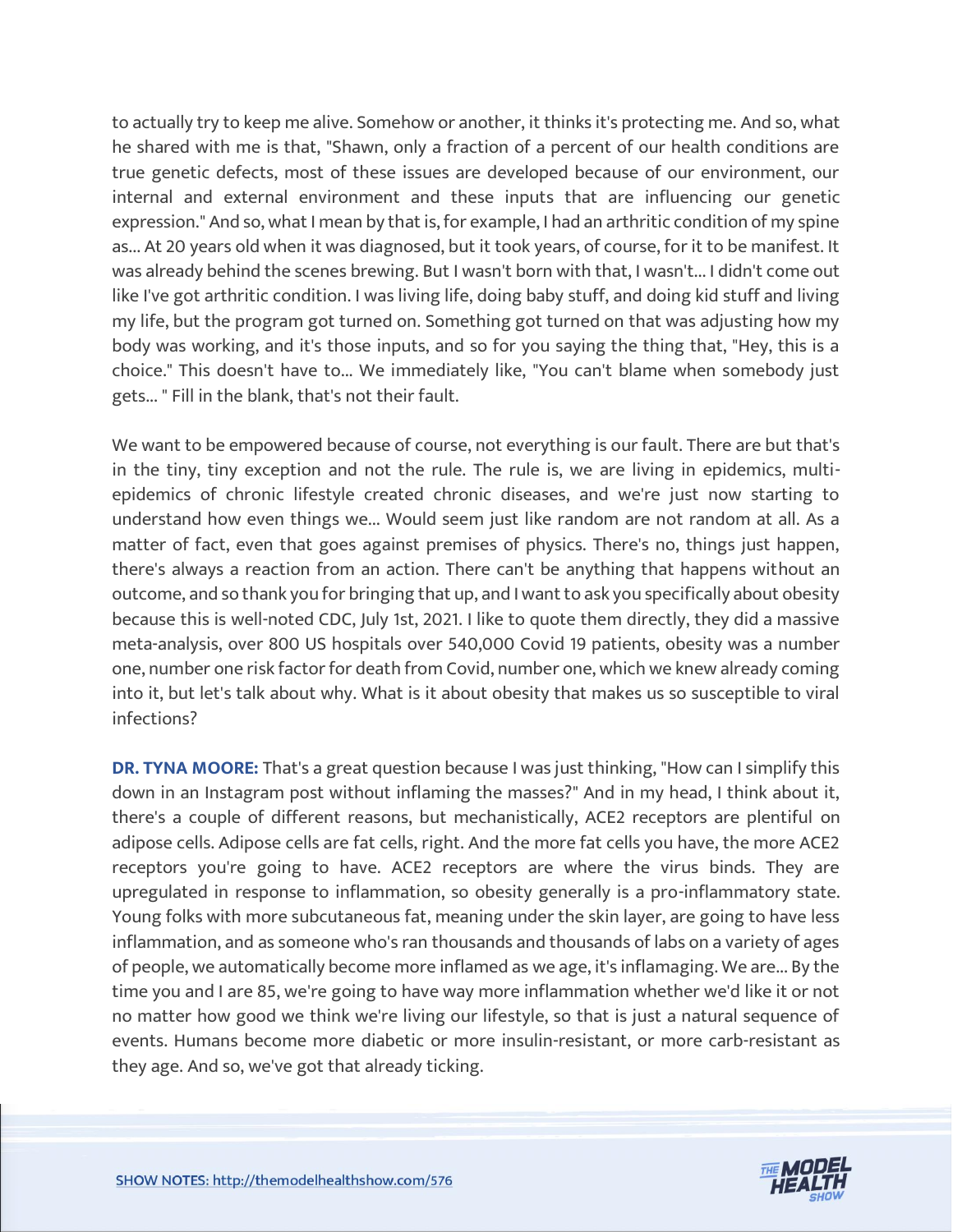Now, you take a young person, and their homeostasis is working awesome because they're young, and homeostasis is just the body's way of trying to self-regulate like you were mentioning. So take someone who's maybe been carrying extra weight and now it's turning more into visceral fat under the belly layer, that's the dangerous, really pro-inflammatory that I think of that as like a little cytokine factory, that belly that men and women too develop in their middle age, that is a little cytokine factory and so that is super pro-inflammatory. That fat is plentiful in ACE2 receptors so mechanistically, obese people just have a much higher propensity to have a higher viral load or titer. Viral titers matter, and I've said this from day one, Viral titers are key because the more the virus can replicate in your body, the more plentiful it becomes in your body, the more screwed you are generally. The more symptomatic you become, the more systems that are hit. It might actually leave your respiratory system and go rogue throughout the body, generally speaking, you're not going to find a lot of...

If someone's naturally acquired a virus, you're not going to find it in the bloodstream as much. The higher the viral titer though, game on, all bets are off. And the way that this virus likes to sort of bypass and ninja its way through the first line of your immune system, it screws up the signaling system between phase one and phase two of your immune system, so I think of these... Phase one is like the marines, it's sort of just blast and shoot, and then there's the signal, and then there's phase two, which is your Navy Seals. Well, by the time the Navy Seals get the call, the titers are sky high, berserkers goes off, cytokine storm, the more fat cells you have, the more likely you are to have high cytokine levels. So not only does the fat cells themselves in plentitude invite in more virus and get you a higher viral titer, but secondarily, it's really going to drive that cytokine storm, so the fricking fire gets lit, it's like a blitzkrieg, it goes. The third component is, if you are rocking a lot of adipose tissue, the likelihood of your metabolic health is going to be.

And I know you and I both talk about this, is... And really, I think this is the root cause of the whole pandemic, is poor metabolic health. Only 88... What? 88% of Americans are metabolically unhealthy, so 12% aren't. So that's when I knew, I was like, "We're screwed. This is going to be a hot mess, literally, when this hits our shores." But that immunologic, metabolic... As Mike Mutzel says, it's two sides of the same coin, so if your metabolic health is messed up, your immune system is jacked and that's going to let this ninja virus really ninja and it's pretty... It's an interesting... The way this... The behavior of this virus is interesting, the way it works. Anyway, we bypass phase one, we screw up communication, we turn on phase two, cytokine storm ensues. You have a cytokine factory called your fat suit that you're wearing around. So that in my head is the simplest way to explain it to people. So, when they say you're fat shaming, I'm like, "No, I'm trying to help you decrease your cytokine storm, and I'm trying to help your immune... You get your immune system to function more properly and optimally," and ultimately, it's like a vacancy sign when you are obese, right.

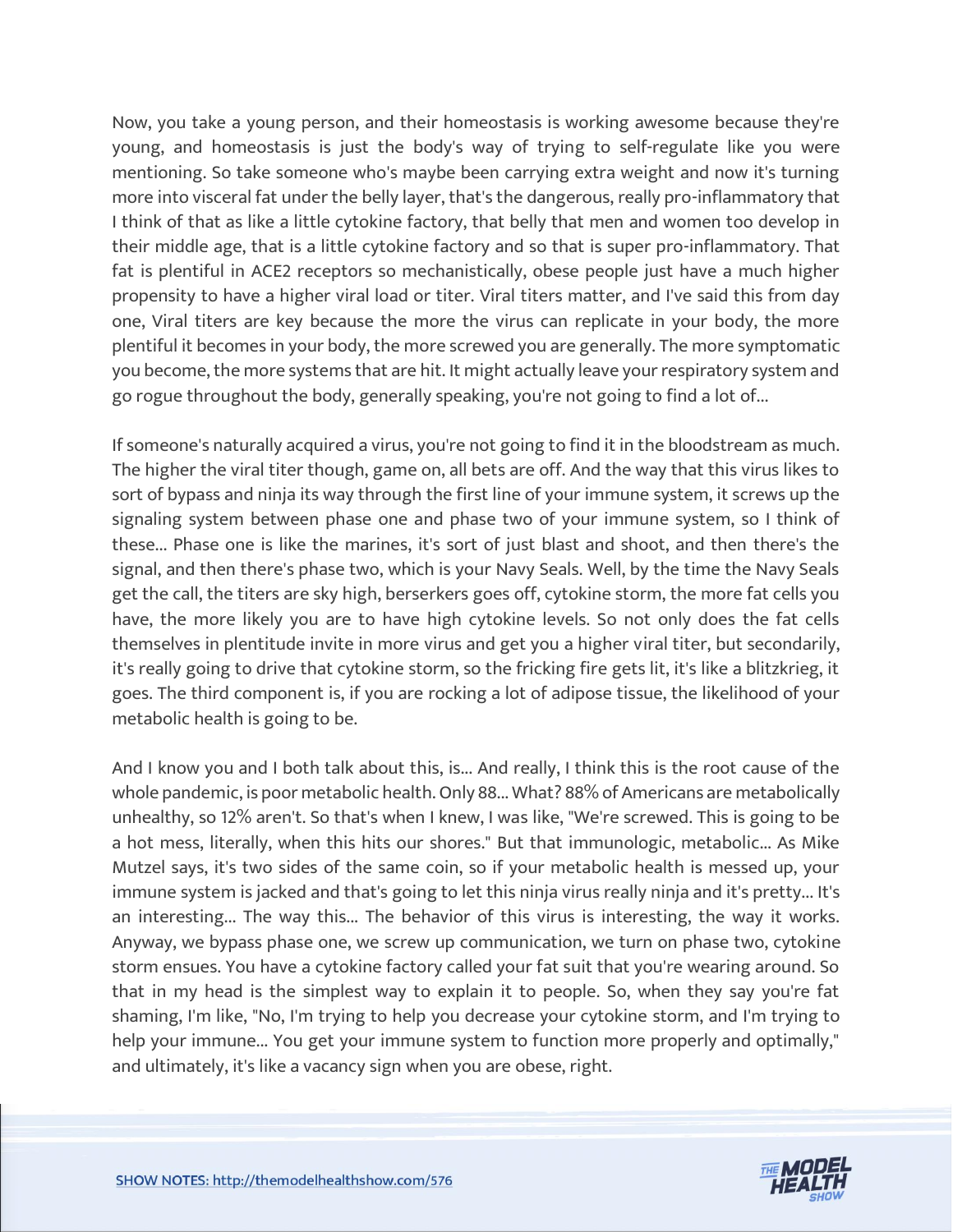And then let's tie in the diabetic piece the virus itself induces, and most viruses do. When you get really sick with something, you go into a bit of a diabetic state, it's just naturally occurring, if you're sick enough to end up in the hospital, I guarantee you your blood sugars will be screwed up because your body is trying to fight something, so it's trying to get as much glucose as it can to call in the troops. So that's a real problem for most Americans who are sitting on the edge of some kind of pre-diabetes or Frank diabetes, by the time they end up in the hospital, it's a mess of blood sugar dysregulation, and that's when all these systems really go haywire. So, there's a couple of mechanisms there but at the end of the day, it's like, "Don't invite so much a virus in in the first place and what... " 'cause once it gets in, a body that is suffering with obesity, it is a sh\*t show literally, versus someone who's metabolically healthy, it's like... I didn't feel great when I had it but I knew I was going to get through it, I rocked my fever out, came out of it the other side, took me about 90 days to kind of get through all my symptomology, I expected that, but again, that's normal.

We have really sensationalized this whole long-haul thing. Post-viral syndrome takes a while to come out of, it's not like... All the studies are like, "Well, one month out, these people had neurologic symptoms." I'm like, "Yeah. Anybody who gets really sick is going to have neurologic symptoms one month out from a bad sickness." So that's that whole thing. And again, the sicker you are and the more obesity you have, the more inclined you are tolong Covid symptoms so the... To me, the root cause solution is, Let's reduce the obesity on the body, let's make the fat suit smaller so that there's less likelihood of all of these terrible things happening. I hope that's simple, but... that's...

**SHAWN STEVENSON:** No, I mean, you're highlighting, again, the most important point, which is our lack of metabolic health. I love the term, maybe it helps to color things for people, but immunometabolism.

#### **DR. TYNA MOORE:** Yeah.

**SHAWN STEVENSON:** But there's two legs of that, your immune system itself, your immune cells have their own metabolism so that's one degree of it, and if you're in poor health, their metabolism is sh\*tty. But then the other side is how your metabolism, like Mike mentioned, being two sides of the same coin. Your metabolism really controls your immune system in many ways. They're the same and we try to isolate these things like they're separate. If you're in poor metabolic health, your immune system is just trash already. And so, we're predisposed, as you just articulated. So wonderfully, we're predisposing ourselves to poor outcome. We're in a pre-inflamed body, metabolically broken body. Man, it's just like if we get hit with something... Now, here's the thing I want to mention because... So, you said, of course, being in a healthier state, we're going to deal with this better. What tends to happen, and I know you've dealt with this, is that we do the what about-ism. Well, what about my friend who's...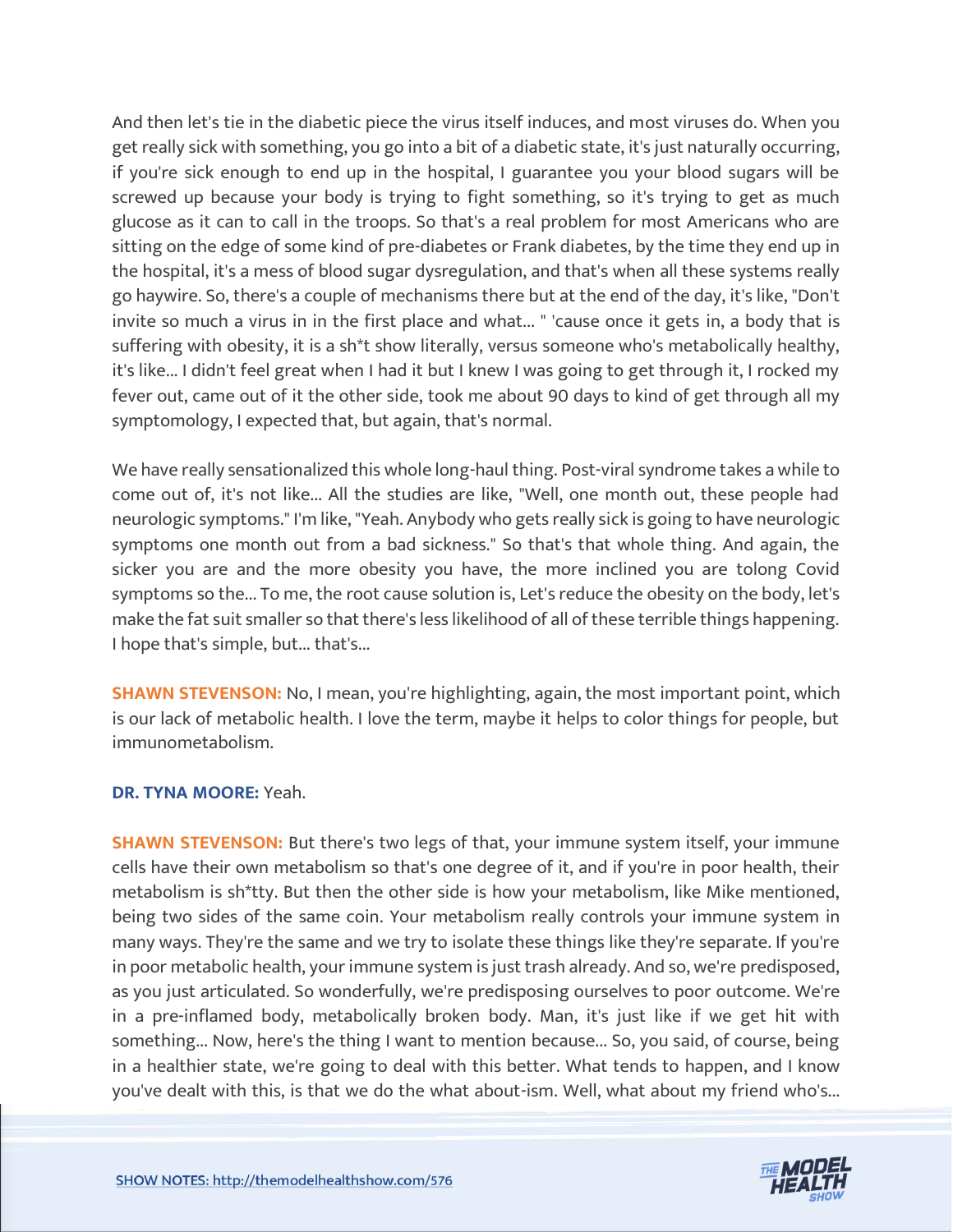They run 40 miles a week and they eat a perfect diet and all these things, and they got hospitalized from Covid or whatever the case might be. That's not to say...

#### **DR. TYNA MOORE:** Yeah.

**SHAWN STEVENSON:** That it can't happen. But again, we're missing the most important point. Again, from the CDC, 95% of people who are hospitalized with covid, who died from covid, had an average of four pre-existing chronic diseases and or comorbidities. Alright, this is on the CDC site, 95%, so I'm not talking... Yes, the 5%, yes. Somebody who's called healthy, but what is the definition of healthy. We know that the majority of people who succumbed to this virus, were not just unhealthy but significantly unhealthy. We've got to do something about it. Don't talk sh\*t about the 5%. What about the 95%? The smoking gun here, because again, even at 5%, we can get into nuance, but truly the best defense is being a healthy individual, and not a thing has been done towards getting our society like that. As a matter of fact, it's worse.

#### **DR. TYNA MOORE:** Oh, it's much worse.

**SHAWN STEVENSON:** Prior to this even existing, we had a... The numbers were almost 130 million Americans were diabetic or pre-diabetic, and you were just mentioning how abnormal blood sugar can exacerbate this issue too.

**DR. TYNA MOORE:** Yeah, and there's a couple of things here. You and I both have covered at length these studies that have come out showing how massively protective exercise is. They didn't look at these people's BMIs, they didn't assess their metabolic health, these people were just either moving or not moving, and those who moved... And we've seen countless study showing those who are actively moving on a regular basis, even moderately so are protected, far more efficacy than what the current solution is offering, so there's... If everybody just started walking, there's one piece. Number two is we had all these studies going way back to really around 2019 when that bad flu hit on obesity and influenza, not terribly different viruses, I'm not suggesting they're the same, I'm not suggesting Covid is just the flu in disguise, that's... I think that's really disrespectful to say in the world of science, but they are similar in their structure and they are similar in how they are spread through aerosols, which again, that was... When they were coming out and saying, "This is droplet," in the beginning, I'm like, "They're lying. We know... " I mean, just pick up a virology textbook, medical textbook from pre-2020 and read about coronaviruses.

I have them on my library shelf, these are aerosolized, so I knew there was going to be no hiding from it, this whole hiding everything, that's a whole other story, but we have the studies from 2019 showing that the obese body in humans and in mice spreads far... Has much higher Viral titers, spreads far more virus for significantly longer, like 42% longer than the lean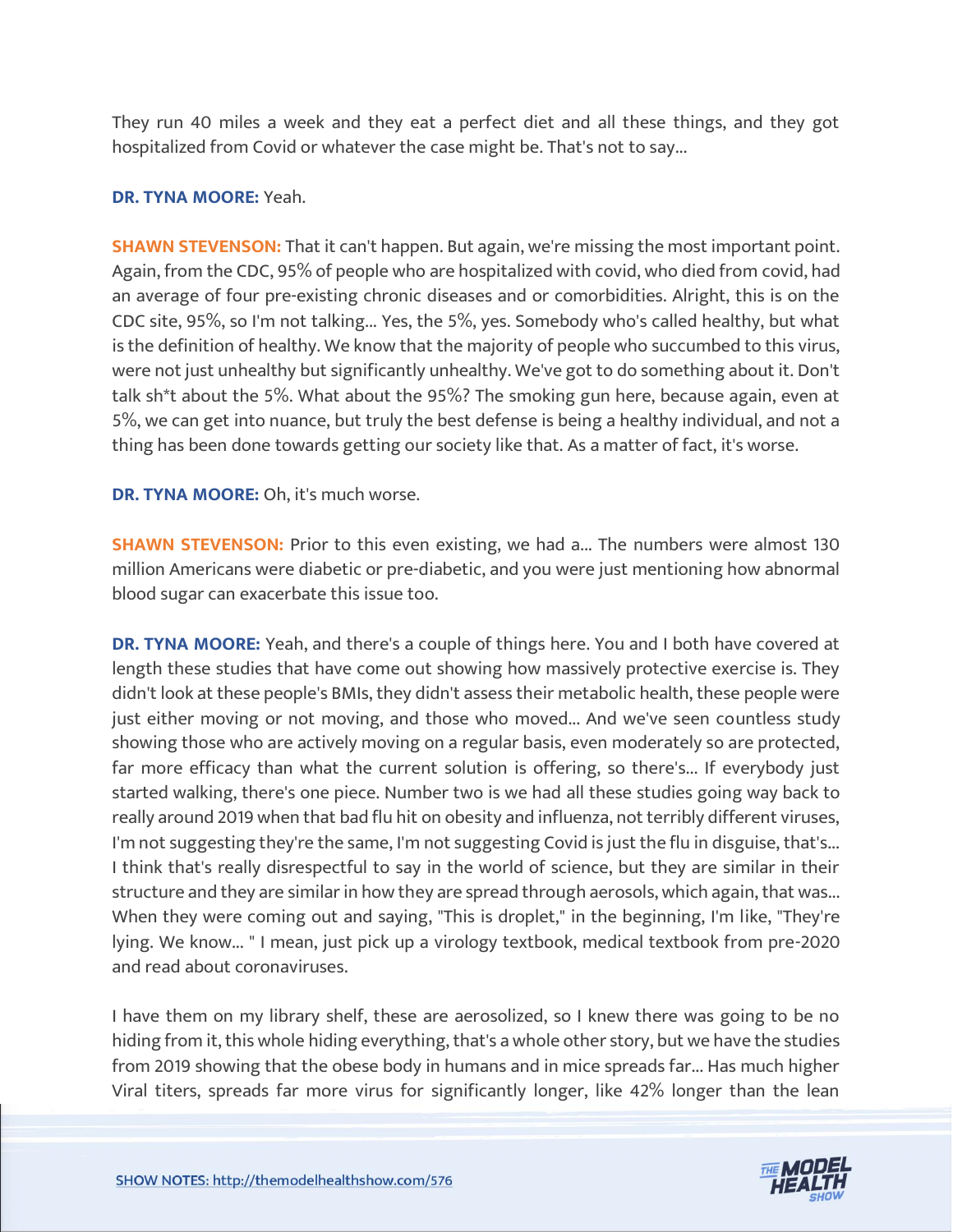counterpart. The virus that works its way through an obese hose that comes out the other end is far more virulent to the lean body. So, they took mice and they... The cocktail that came out of the mice after the virus had made its way through, came out more virulent. We know who super-spreaders are; super spreaders are bodies that tend to be obese nourished, inflamed, sickly immuno-compromised. So, 20% of spread is... I'm sorry, 80% of spread is due to 20% of the population generally. We now have those studies conclusive for covid, the older obese body, and the longer that body's been obese, the more viron comes out of them for longer and is literally shown in their aerosol, in their sputum. So, this was the part where I'm like, "You guys, we know who's most contagious and also who's most vulnerable and who needs to be protected. We also know that group doesn't respond well to vaccination." So, the vaccine is going to save everybody's story.

I knew it wasn't going to work from the get-go, and I took a lot of heat for that, and I'm like, This isn't my opinion, this is based on literature that we have already, and so there's a lot of things at play here that were so obvious if somebody just... And then they say, "Well, you can't trust Google, it's censored." I can just go past page one, dig a little deeper. If people would just actually take it upon themselves to dig and start having a little discipline to research it more than what the 5:00 o'clock news told them, we would see that this is all right out there in the open, and you and I share info from the CDC and people are dismissive of it. It's like, "No, dude, it's on the CDC's web... " I'm showing this to colleagues, medical colleagues, I'm like, "Do you need stacks of this printed out and highlighted for you? What part of this are you choosing to ignore?" And not a peep about it. And so, I think that's the frustrating part because I'm sure like you, on social media, I've had hundreds of people reach out to me who've lost the thousands of pounds cumulatively just going to bed on time, cutting refined sugars, going for walks, getting out in the sun, just basic sh\*t, just basic stuff that humans should do to stay alive. Our dogs go to the vet, and they get the ribs palpate, and the vet says, "Well, I can't really feel a rib, so well, your dog has obesity. They're going to have diabetes, and this is what diabetes is going to cause, they're going to die."

But we don't do that with humans. We don't have those conversations, those hard conversations, because I think half the doctors have fatty liver themselves and aren't in great shape, so it's like we've got this huge mess and I'm not judging anybody, I'm not... I just... There's this obvious mess in front of me and I can't... There's a few of us trying to highlight it, and it's like, "Which part of this are you all not seeing, where do we... Where is the commonsense mechanism here? Where do we address this?" Imagine if... Oh and they shut down gyms, brilliant, right. Imagine if everybody was actually forced. What if we mandated that? We shouldn't mandate anything in a free world but what if people were actually just forced to go for a walk every day, how would that have changed things? What I'm zinc, vitamin C and D... Now, I'm not a huge proponent of taking pills over good health, but let's add in the nutrients that we know are deficient and that are cheap, and let's subsidize that, and everybody gets a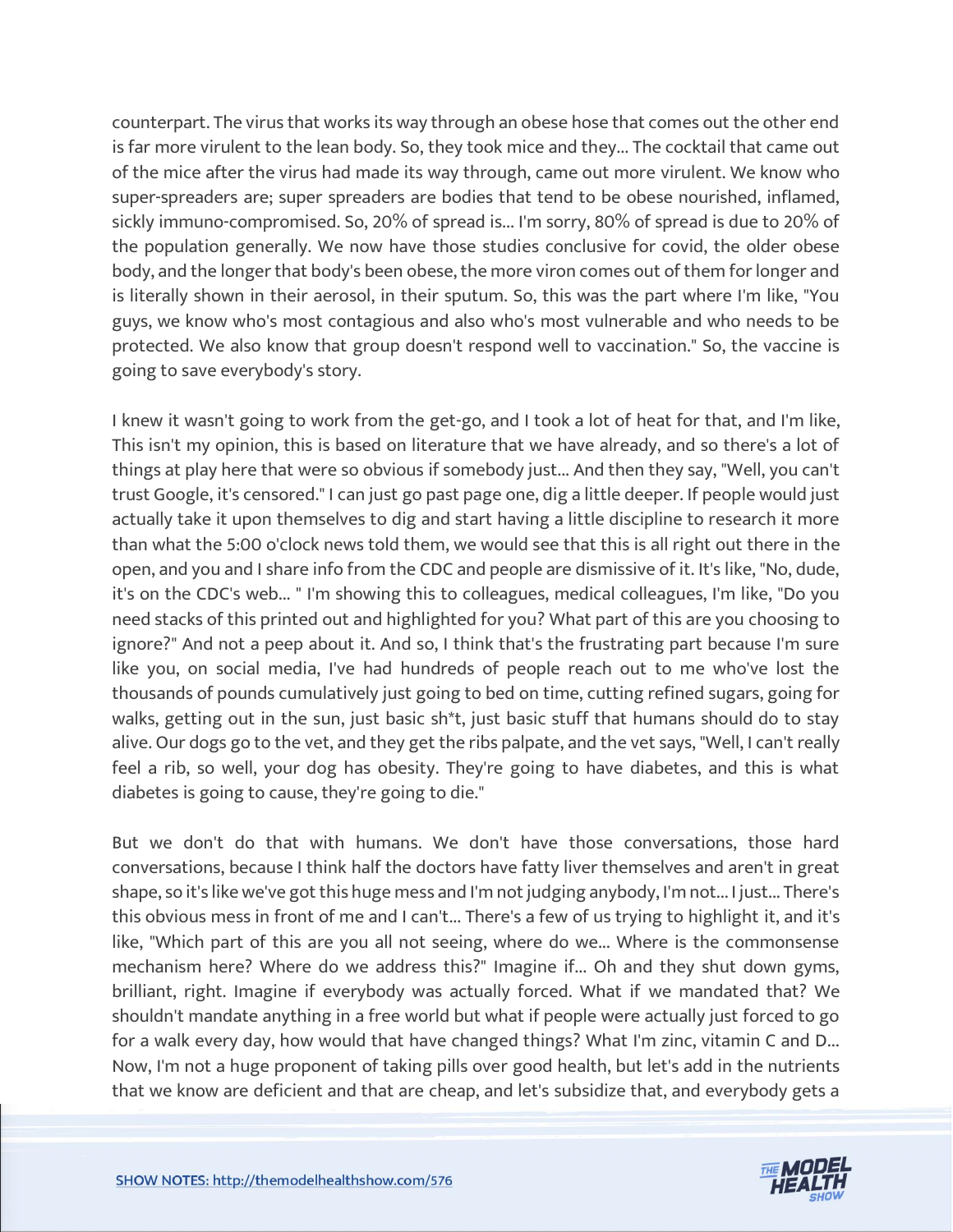little doggy bag with a pulse oximeter and like, "Hey, instead of waiting until you're dying to go to the hospital, how about this? And you go for walks. And you get out in the sun."

**SHAWN STEVENSON:** What if they were paying your neighbors to snitch on you if you don't get your walk in, you know? Which again, in LA, I saw the notices, you know what, you have any information on people who are having more people over to their house and that kind of thing. Yeah, so asking the public to snitch on each other for very low tier things instead of like, what can actually help this person to get healthy... You know. Yeah.

**DR. TYNA MOORE:** I was a teenager when music was getting really political and loud and ironically, Rage Against the Machine and Nine-Inch Nails and ministry and all these industrial bands and punk bands, and I was so into it, and they were teaching... I was hearing things I'd never heard before. And on top of that, in high school, I had a history teacher teaching the US History for two years in a row who was an East German who had immigrated, who had escaped East Germany, communism, and he wore brown suits every day, and he had East German history books, so we would read US history out of our books, and then he would read us the equivalent out of their books, and it was not the same story...

# **SHAWN STEVENSON: Of course not.**

**DR. TYNA MOORE:** At all, and he taught us to read propaganda and... So, in my formative years when I'm listening to this angry fuel music that's teaching me to really forcing me to look at things I did not want to look at. Apartheid was a huge thing when I was a teenager, so I was really, really diving deep into what was that all about? And so, I was well aware of all these things. So as things started creeping up throughout this, I'm like, no, I'm smelling something is off. The only thing I wish I had was a constitutional law degree, that would have been a game changer, but to have this knowledge of what was happening and then to have the medical background to argue against it, it's just been really an interesting trip to see it all go down.

**SHAWN STEVENSON:** Yeah, wow. One of the... As soon as you said apartheid, it made me think of Nelson Mandela. And one of his quotes that I actually just shared a couple of days ago, was, "There can be no keener revelation of a society's soul than the way in which it treats its children."

**DR. TYNA MOORE:** And there's a whole other topic.

**SHAWN STEVENSON:** Yeah. So, I was sharing... This is again, published by the CDC. Warns of steep decline in teen mental health. Yeah, we didn't see that coming. And for them, it was almost half. Almost half of the teens who they analyzed, said they felt persistently sad or

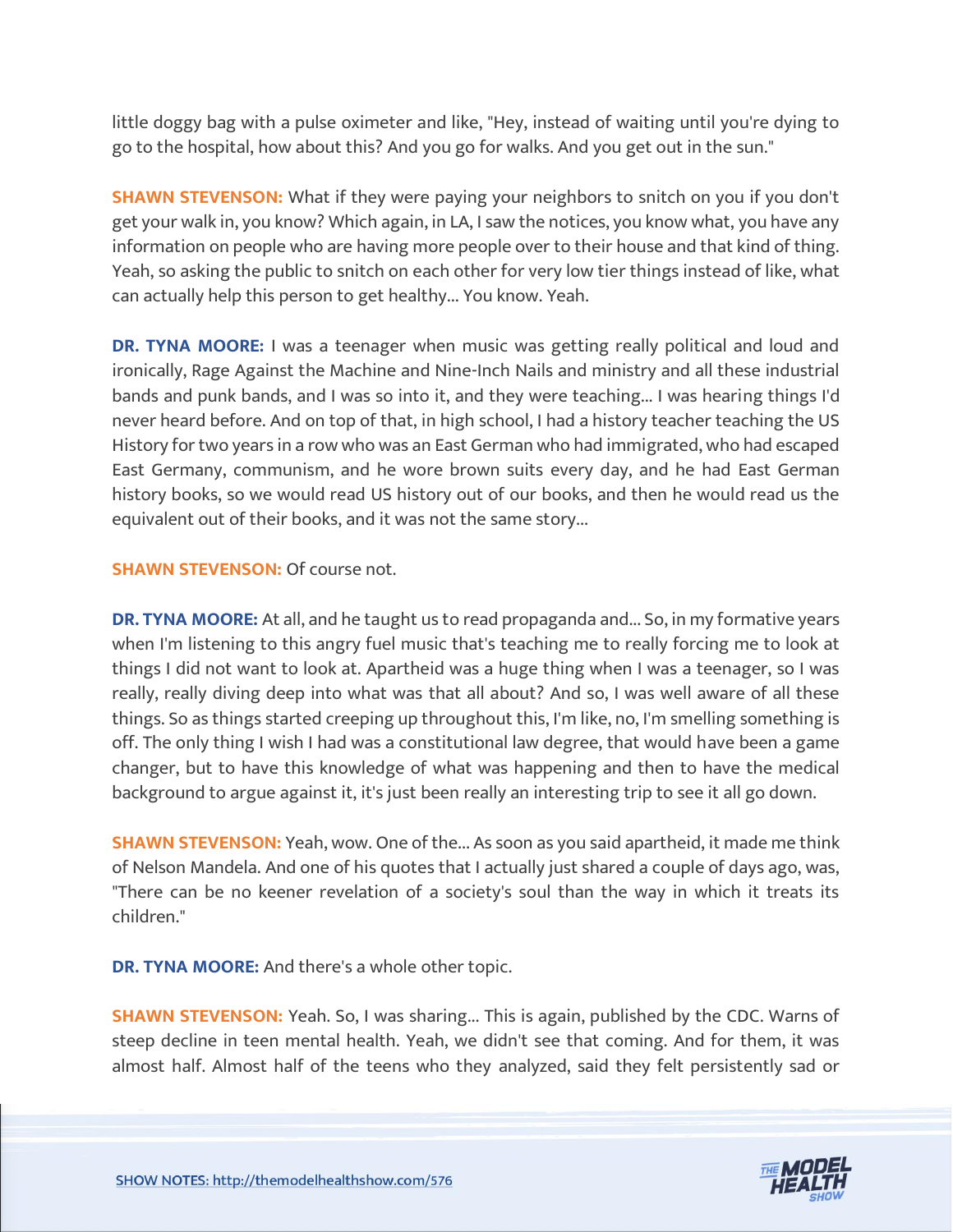hopeless. Almost half, in addition to that, one in five of these teens analyzed had suicide ideation. And in addition to that, and I see you're tearing up.

**DR. TYNA MOORE:** Yeah, it's... We're using our children as shields. And as a young person who struggled with that herself, that was a big part of my life, and then to see my daughter... My daughter was 20 when this hit. And she had just come out of the gauntlet, five years of deep depression, and was really prevailing. I had her in community college, I had her living on her own, she was thriving, and she had such a short window of thriving, and she finally was feeling... And we were... The theme was like, "You're going to be 20 in 2020. This is it; this is your year. And then right as the pandemic hit, lockdown. Right after her first quarter of college, lockdown. And to see what... She's... Thank God she came out the other side, but we went right back into that. And to see these young people struggle, and the young people that have reached out to me on Instagram and social media, it's just... I don't know, it's soul-crushing to me that we would assume to throw away a generation like that. And I'm not even talking about the young kids, that's a whole other thing. 'Cause now the thing in Portland is the unmasked parents and the masked-up kids. The mask has become the binky and the soothe-y kind of thing.

But the young teenagers, the kids I've heard from who lost scholarships, who lost... Their whole lives, they worked to obtain something massive. Olympic dreams, gone, college scholarships, gone. The amount of anxiety, the crippling anxiety that I'm hearing from parents, that is happening in their young... I should say, young adult children that are off to college, and these kids are holding down the fort because they're not going to get vaccinated, and all of their friends are. My daughter went through it. All of her friends turned on her, and they were like, "Well, if you don't get the shot, we're not hanging out with you." And she's like, "Are you aware of... Just, "Are you keeping abreast of what's going on?" And it was just this huge thing that I watched, and I was hearing... I can't think about it, otherwise I cry. I just was hearing horror stories from people, I'm sure you've heard them too, grandmothers whose 10-year-old son, or grandson, killed himself 'cause he didn't want to live in this world.

First-hand stories, I got a lot of... I finally... I don't have my DMs on anymore, I can't read them anymore, 'cause I just had to shut it off because it was too much. But that part, it brings a rage out inside of me, that... It's partially why I teared up, but also just crippling sadness to think we did this to a whole generation of young people.

**SHAWN STEVENSON:** Yeah. Of course, these hits close to home for a lot of people, and my son, who's... He's in college right now, and his best friend from back home, St. Louis middle school best friend, he took his life. And he was, of all the kids my son has been friends with, and no offense to any of his other friends who are listening right now, but this kid was my favorite. He was... I loved him; Josh was amazing. And of course, you don't know what these kids are going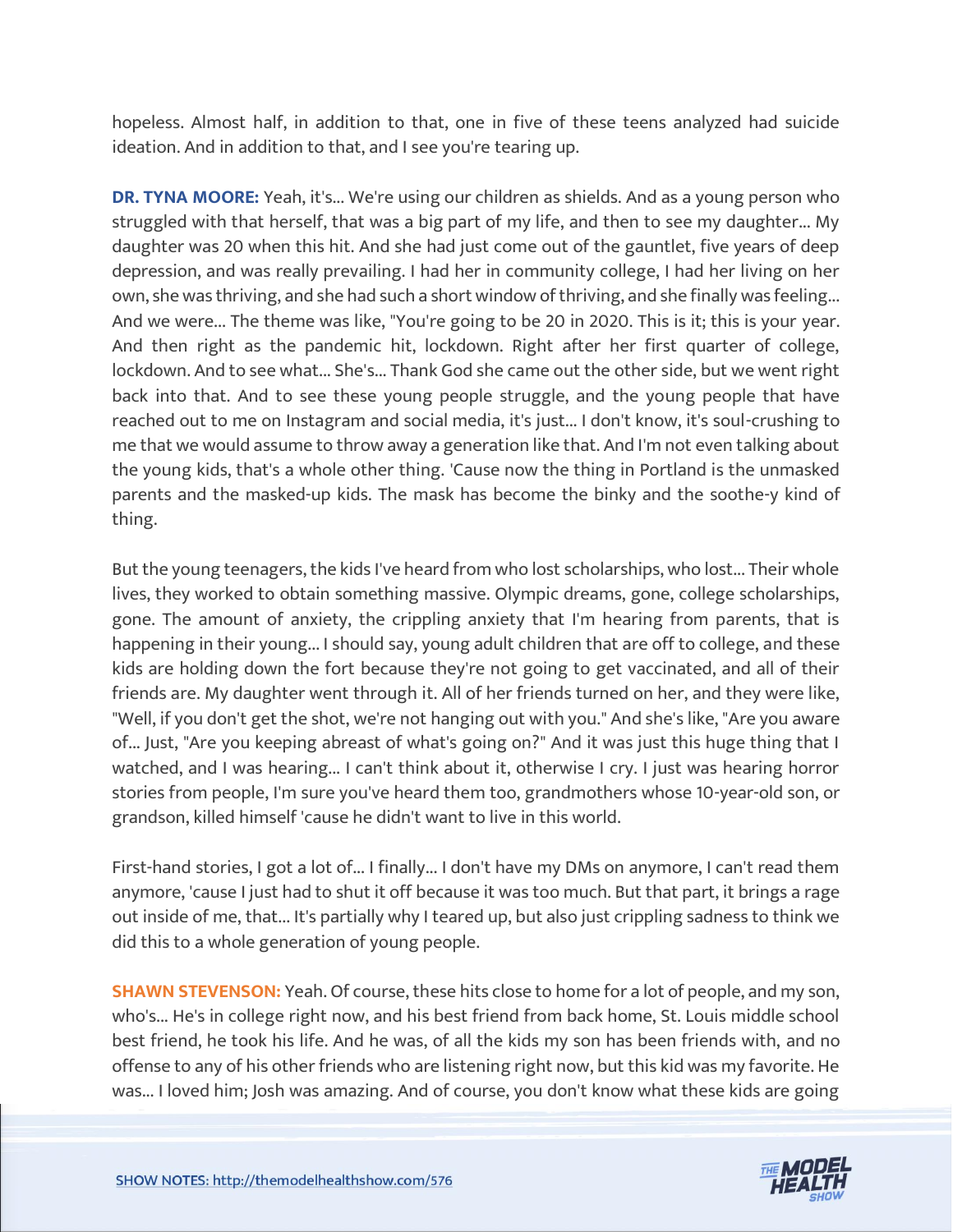through. But that's just one of the many stories that have these close touch points to me, like I see the outcome. That's... I've seen that far more than the other, not to say that the other doesn't exist with this particular virus, but what I've seen is more depressive thoughts, more suicide, more divisiveness, more vitriol, more hatred, more poor health. Everything, I can't name a thing that's gotten better unless you've proactively like, "This... I'm taking this as an opportunity to become a better human." Which there are people who've done that. Many people who listen to this show, as a matter of fact, have taken this as an opportunity to improve.

For the most part though, our society has devolved, we've taken decades away from our socalled progress by falling in line with this idiocy. So, another one, and this was just published, and what I would do is... So, what I tend to do in articulation, I'll share a major news headline, not because we should listen to them, but because that's what people are listening to. What I'll do is, I'll actually go and review the study, I'll contact some colleagues about it, I'll have discussions about it, and then I'll be able to articulate what it means. So, this was published in the New York Post, babies born during COVID-19 have lower IQs. And what the researcher said, "Authors attribute the pattern to children being cognitively impaired from being... From spending so much time inside with overwhelmed parents during the past year." While many adults have managed to tough it out, so much isolation at a critical juncture in the mental progress of infants, has likely caused lasting damage. One other one, there's... Again, there's so many. Ofsted report, COVID lock downs have left a generation of young children struggling to crawl, talk, share, make friends, and even use the toilet independently. Delays, delays, delays.

Last one I'll share, again from the CDC, "Children and teens weight gain at an alarming rate during the pandemic." And so, what they saw was, just taking one segment of these kids who are moderately obese, their rate of annual weight gain doubled. Where their annual weight gain might have been six pounds, six and a half pounds, it went up to 12 pounds. And we would... I talked to Mike about this as well. We would think, "Okay, well, this is temporary, we can fix this." No, again, this is not what we do, we don't fix these issues and we don't understand about recidivism, especially for children. Once these patterns are laid, it becomes a minor miracle to overcome those things as they get older, because it really just links into their neurology, their biology. Being obese, if you get that as a child, it... Not just that, even the developmental issues, it becomes increasingly difficult to overcome.

**DR. TYNA MOORE:** My mentor used to always teach patients and myself, like when I had my daughter, for instance, he said, "Lose the weight as fast as humanly possible, because you do not want your body to reset there." And we know from studies, and this is not to dissuade anybody from attempting it, but if you have been struggling with obesity, the longer you've struggled with it, the more likely you are to default back to it readily. And this is why we see people make great effort and either have results or not, and then often we'll see them regain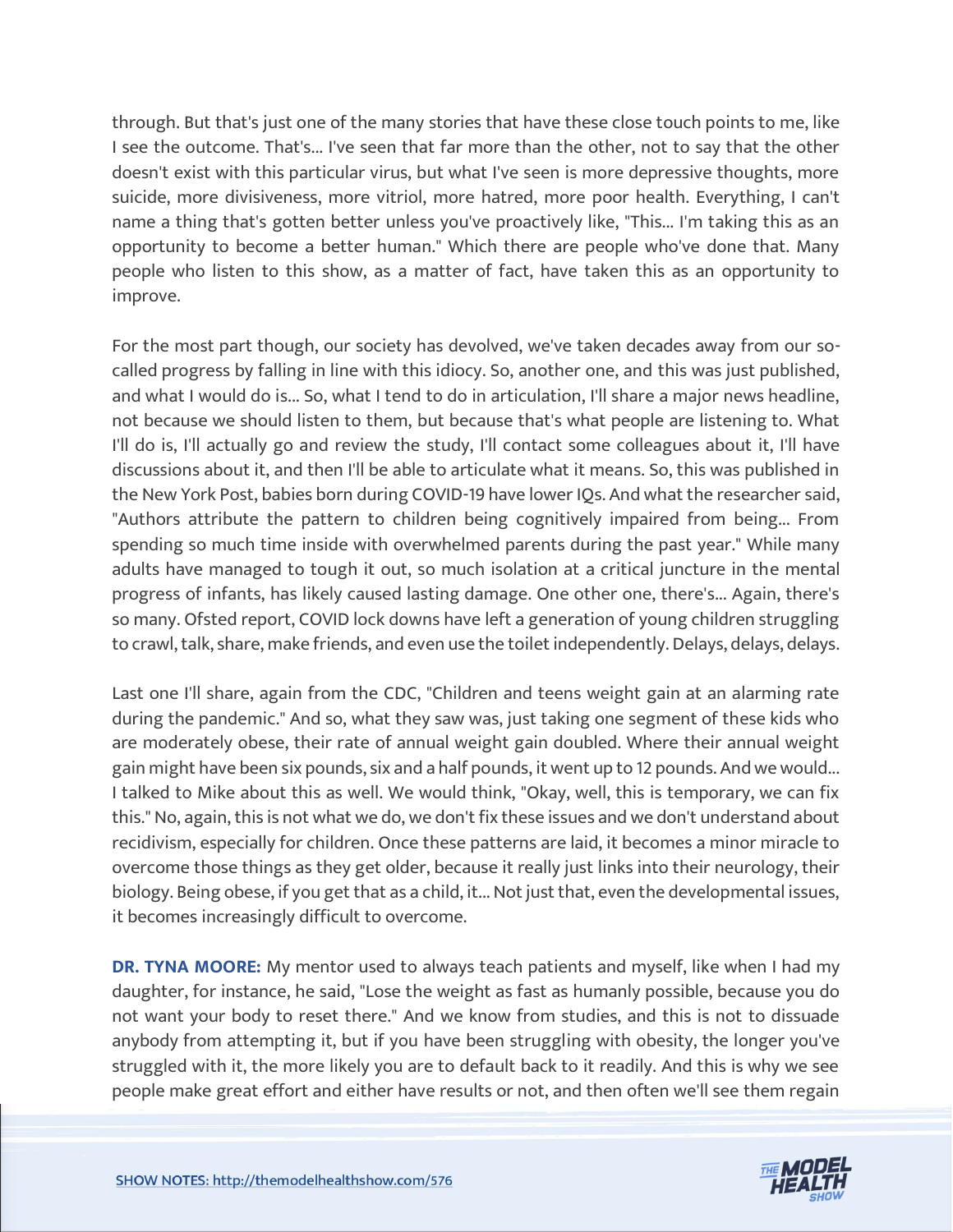the weight. It's very challenging, it's much, much harder than if you had maintained a lean body, if you have... And again, time under stress with that obesity really sets the stage for difficult things. With children, your stem cells are active when you're a kid, so you're making more fat cells, so adults just fill up the fat cells they have, and that in and of itself, is a whole tower to overcome. Children who become obese, especially at a young age, are now dealing with way more fat cells that are filling up. So even back 10, 20 years ago, I was sharing with patients, whether they were my mentor's patients or my own...

If there was a young child that came in, we'd focus predominantly on getting that fat off in lasting ways, through metabolic health. This was way back... Before there was a Paleo diet or a carnivore diet or any term, my mentor was saying, "Cut grains, they're inflammatory." He was treating kids for ADD naturopathically with herbs, but most notably, diet. I remember when I was a kid and I was really sick, I had a nice old doctor tell me, "Cut all white foods. Stop eating the cakes and the crackers and the breads and the ice... " Anything white, cut it out. Rice, starch, basically cut the starch and the carbs. So, these children now are set. Their setpoint is that. And so, we what... I think it was diabetes in children tripled in the US, that was in year one of the pandemic, I don't know what study it came out of, but I remember reading it and I think Mike Mutzel shared it. So, we've got... I don't talk about it on my Instagram because it infuriates me, I can't even deal with the comments that come back. So, we've set these children up, and not only the developmental delays from the masks, I live in land of the scared masked people, it's like Zombieland up there in the Pacific Northwest.

And I know you guys are dealing with it here too, but it is a trip up there, it's the rain and the gloom, and so it's really turned into this sort of messed up... It's turned into a social justice movement up there. "Wear a mask, get a vaccine, or you're racist." It's a very... Things have turned in a direction I can't even... I don't even care to fight anymore. But what we've done to children is the greatest crime against humanity I've ever seen. And now, the fact that we're using young children... These kids have no risk of dying from COVID, their chances of getting hit by lightning are higher than dying of COVID. And I looked at some statistics, I wrote a blog. You encouraged me to start a substack, thank you, it's been great. I'm finally going to say what I want to say.

#### **SHAWN STEVENSON:** Awesome.

**DR. TYNA MOORE:** I saw a crazy study showing that alcohol-related deaths skyrocketed in 2020. And then we... I looked... Or I went to the CDC and I looked up COVID deaths in 2020, and I compared. And roughly from 15-year-olds to 45-year-olds, the rate of death was triple that of COVID in the 15 to 45-year-old group.

#### **SHAWN STEVENSON:** From alcohol?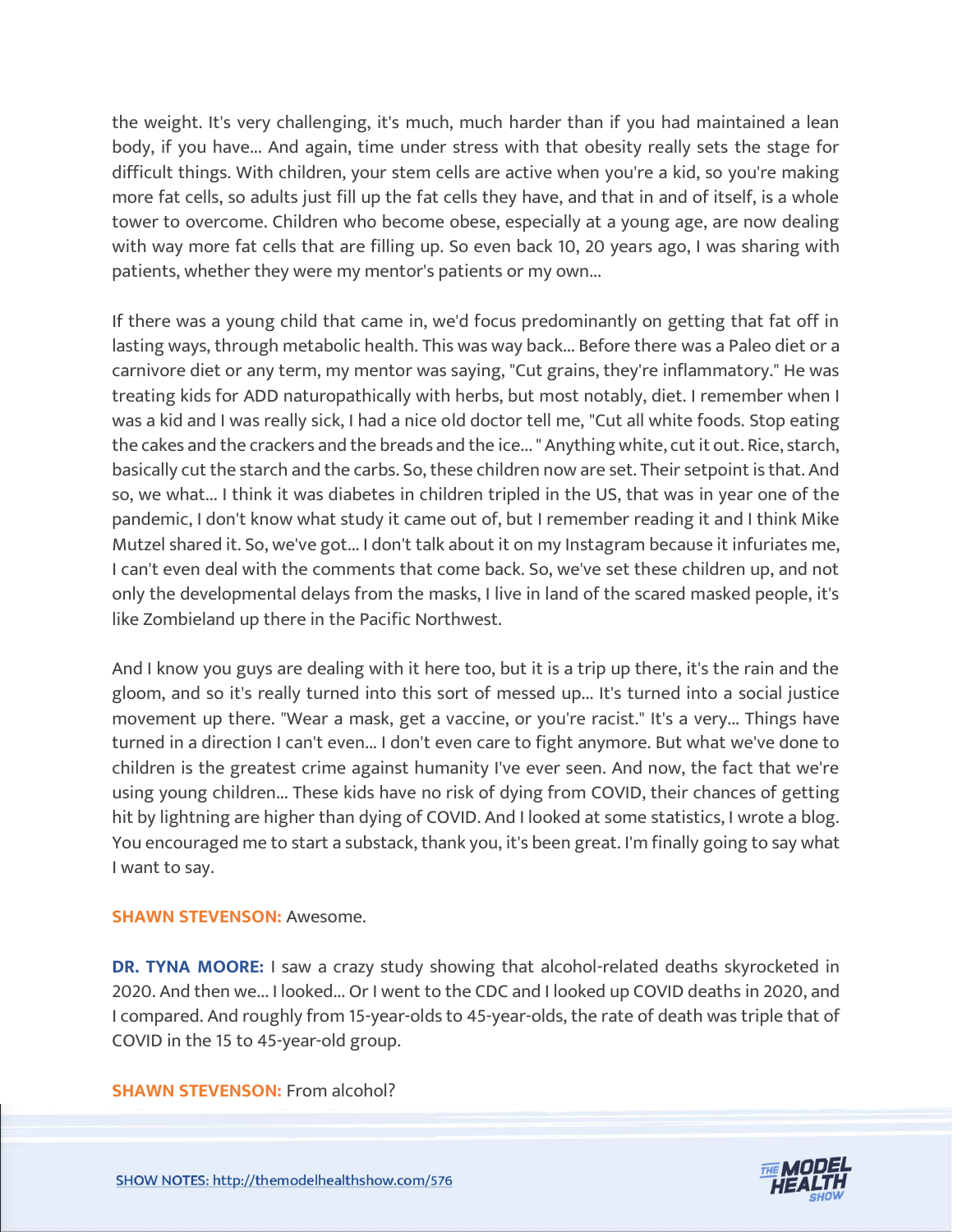**DR. TYNA MOORE:** Yes, alcohol-related deaths. 15 to 45, it was about 2.5 to three times as much death from COVID-related... I'm sorry, from alcohol-related deaths than COVID. So that clearly tells you there was a problem.

#### **SHAWN STEVENSON: Definitely.**

**DR. TYNA MOORE:** In my age group, 35 to 45... I'm 48. But somewhere in there, I can't remember specifically if it was up to the 55, but somewhere in the middle age group, somewhere around 40% increase in alcohol-related deaths over the prior year, over 2019. That's what lockdowns have done, and we're using kids as shields. Oh, and my point to this was, if you look at... I put it all on my substack, if you look at the total deaths of kids, it was like less than 100. Less than 100 kids died of COVID in 2020, in the whole US. Much less, I think it was like 70 something.

So why are we putting them through this? To protect our sh\*tty lifestyle habits. Adults with sh\*tty lifestyle habits are using children as shields, they're masking them all day at school, lowgrade hypoxia, no one wants to talk about what low grade hypoxia does to your brain. Highgrade hypoxia has been shown to lead to schizophrenia and all kinds of issues as kids age, so what we're looking at coming not only developmental delays, but the mental health crisis, the violence that I see coming... You had Doc Amen on, and he talks about these young kids and they scan their brains and they're like, "This is the next columbine kids." I think we're going to see a huge uptick in problems in children as they age due to low-grade hypoxia.

**SHAWN STEVENSON:** I know you're right, but I just wish it wouldn't be like this.

**DR. TYNA MOORE:** I know, I know. We're so upbeat here. I came to riff and have fun with you, and I'm like, Ahh!

**SHAWN STEVENSON:** So, here's the thing, is that it's going to take a miracle, I believe in miracles, but it's going to take folks like yourself and everybody listening to do something. We can turn the tide. I feel that this is all happening because life finds a way. We've allowed things just to coast along for so long with people profiting, these powerful entities profiting from our sickness and our divisiveness, that shouldn't even be a thing. And matter of fact, they're the heroes during all of this, these pharmaceutical companies are the heroes during this, and so one of the things I would do, of course, is just deconstruct the foundational premise of these things rather than me trying to argue a point about Pfizer's product, just like, let's take a look at who they are as an entity, as a business. They were ordered to pay the biggest fine in the history of the Department of Justice in the United States, over \$2 billion... \$2.3 billion for fraud. They're fraudulent, felony, so massive amounts of fraudulent behavior. In addition to, they got

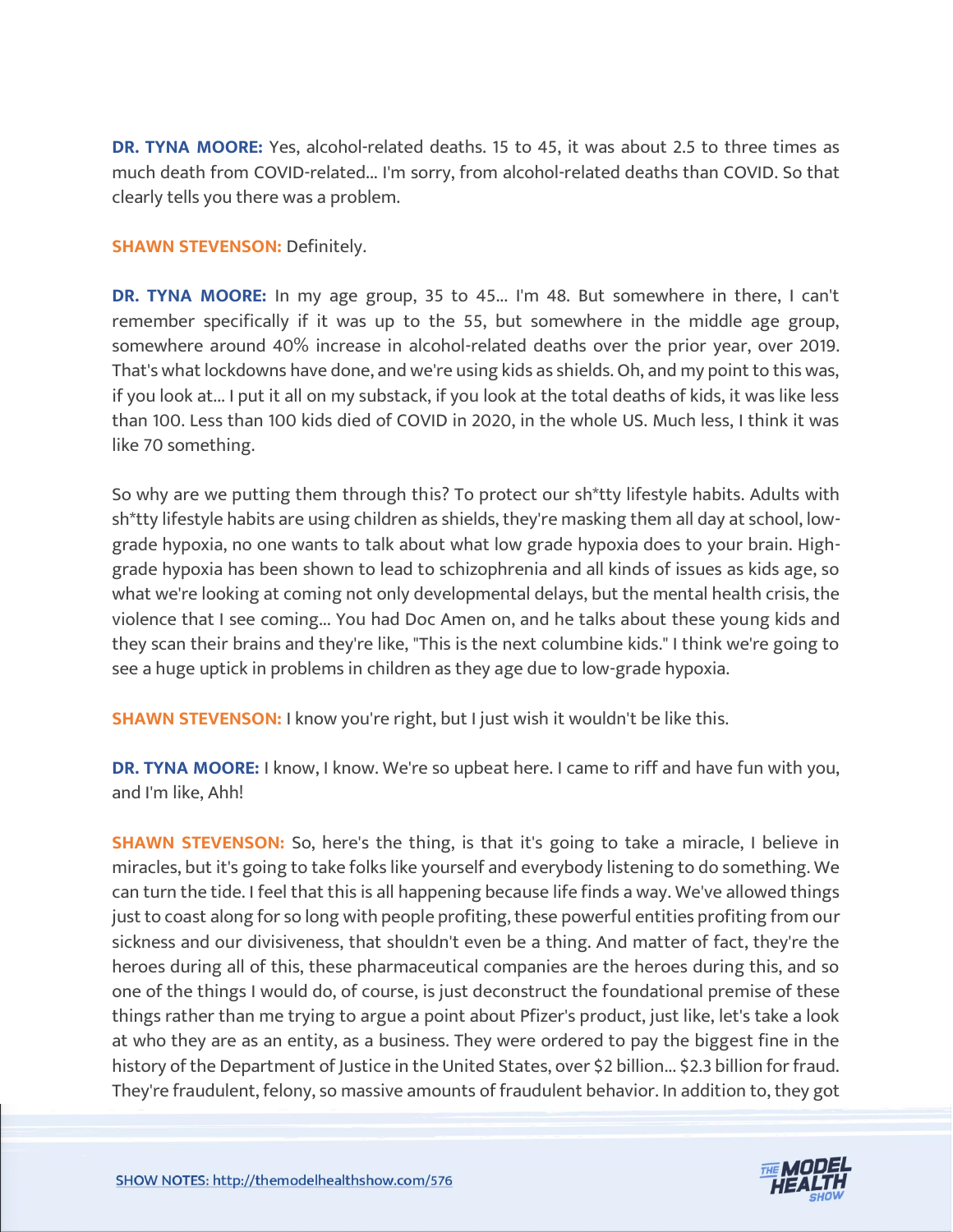caught experimentally treating children in Nigeria, these little Nigerian children with experimental drugs, they got caught doing that, they had to pay this big fine. It took them years though, for the families, and children died, to get compensated, because they're so powerful. They've been caught multiple times in international fraud, bribery, the whole thing.

Bribing governments. Of course, people of influence, but whole governments of countries.

# **DR. TYNA MOORE:** Whole countries?

**SHAWN STEVENSON:** And so, paying out fines and the whole thing. But it's just business as usual. And not to mention Prempro, I'd go on and on, giving women breast cancer...

#### **DR. TYNA MOORE:** Vioxx...

**SHAWN STEVENSON:** Killing people. We've got entities that have literally killed tens of thousands of people from their products, who are operating business as usual. And a matter of fact, they're glorified as heroes. Now, here's the difference between us and the average Joe. "I'm still open to them having a good product. If they want to do something good, I'm open to that." I'm not just like, it's all bad. It's all bad. There is some benefit, obviously, everything has its place, but the majority of sh\*t they've done is pretty dark, and if we can't acknowledge that, we can't even have a conversation. And this is where I want to ask you about, is our inability to have conversations right now. What do you think is the mechanism behind that, why are people so divisive, why is there so much aggression and vitriol when just asking questions or asking people to look at a different perspective?

**DR. TYNA MOORE:** My answer is kind of harsh. I think if people were to open their eyes and see what was really happening around them, and really look at some of the information you and I are sharing and think about it, what their contribution was to it, in their compliance, it would crush their soul. So, I think that they have to hold the line on their stance, they will die on that hill, just like I will die on my hill. I'll die on this hill, 'cause I'm not going to succumb to lies. I do believe there is a virus, I am not a virus denier, and I do believe that the vaccine... It's funny, I was getting smeared on social media for being an anti-vaxxer, and that same night, I was trying to talk to my dad 'cause I'd just gotten through what I thought was Delta, and I was like, "Dad, this is no joke. You're not going to make this. You're old, you're at the end of your days, you really might want to consider the vaccine," this was not a pleasant way to go down, "This will not be pleasant. I don't think you're going to make it through this one."

So, it's funny that I get... I'm not an anti-vaxxer, I am a pro-informed consent, which has been villainized. But I just think people have to... They're going to die on their hill, they've made up their mind, they were part of this, they did the things, they masked the kids. I talked to people

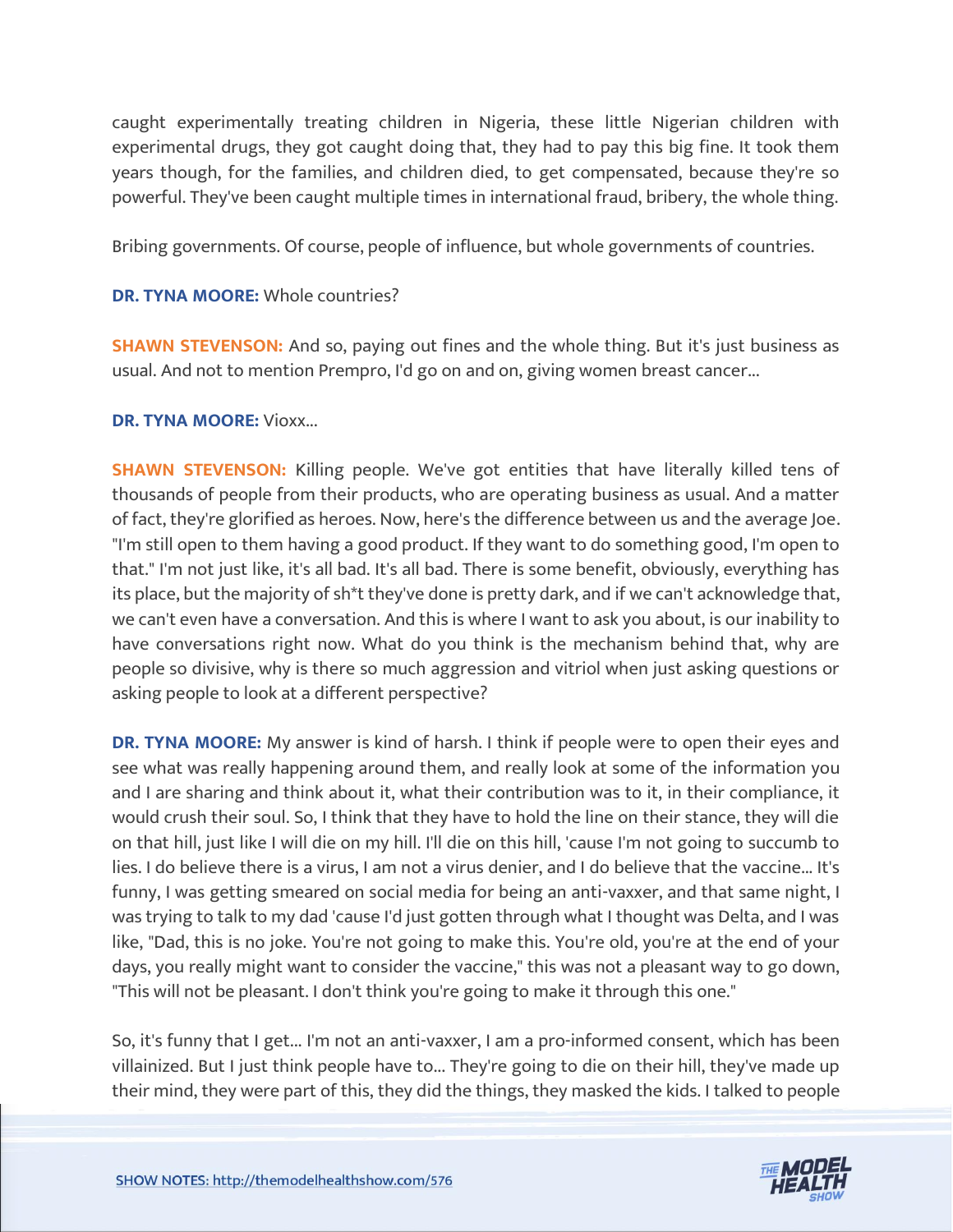at the beginning of this who were telling me horrific stories, which we haven't even touched on and we don't have to, but what we've done to our elderly. That's a whole other thing. And the stories I was getting in the early days of, my mother's trapped in the old folk's home, and this is happening. And I kept saying, "Why don't you go bust her out?" I would... I see myself swinging a sword if someone's trying to keep me from my mom. I'm like, "Why aren't you busting out your mom?" "Oh, well, it's complicated. We can't have her at home." I'm like, so you're going to let your mom die in an old folks home, in isolation, as her dementia and her diabetes dissolves into an abyss of hell, and that's okay 'cause your husband doesn't want her at your house?" You know what I mean? There's that conversation, which I don't mean to be harsh...

I know that everyone has different goings on in their lives, but I will be harsh because we let our old people die alone, a huge crime, again, against humanity that we've done to our children, and that part is... People can't just easily flip their script now because they were parts of these things. And so, it's like, how do they turn around and go, "You know what? Tyna and Shawn, we were wrong. We're on your side now." They can't. So, there's no conversation in my... I hate to sound... I'm just really blunt.

**SHAWN STEVENSON:** No, please, this is what we need. We need this. And I know that you've mentioned a couple of terms because you've had to deal with a lot of... It's so funny that the mandates and the... It's under the guise of something altruistic, you're doing this for others, and yet the people who are truly propagating these things have expressed the least compassion and empathy for people who hold different beliefs. And it's just so ironic, look at your behavior as a person, you're saying you want to save lives, but you don't give a f\*ck about me, that's not okay, where is the line drawn here? And so, expressing real empathy and compassion requires you to think from the other person's perspective, and so even you, let me put myself in this person's shoes, woah, this will be hard for me to accept because then I'd have to accept that I've been complicit in the damage that's been done. And that can really hurt. But here's the thing too, is it's also going to be coupled with, you can heal from that, and I'm not going to just ostracize you and leave you to die like... the old girl did in the Titanic left him... He could have got on there too. You know what I'm saying?

**DR. TYNA MOORE:** You're not on my zombie apocalypse team. They're not invited.

**SHAWN STEVENSON:** But you see this happening, you're just like, "I'm not going to leave you there." If you want to stay there, fine, I'm not going to fight you. Because they got all these other people who want to be "saved" or help them to save themselves, because I'm not your guru. But some other people, they're going to want to pull you in. And you got to be aware of that. If you want to stay in the mock, so be it. I love you, I'm still going to love you from here, and then when you're ready, I got you. And so, dealing with all this divisiveness, and for me...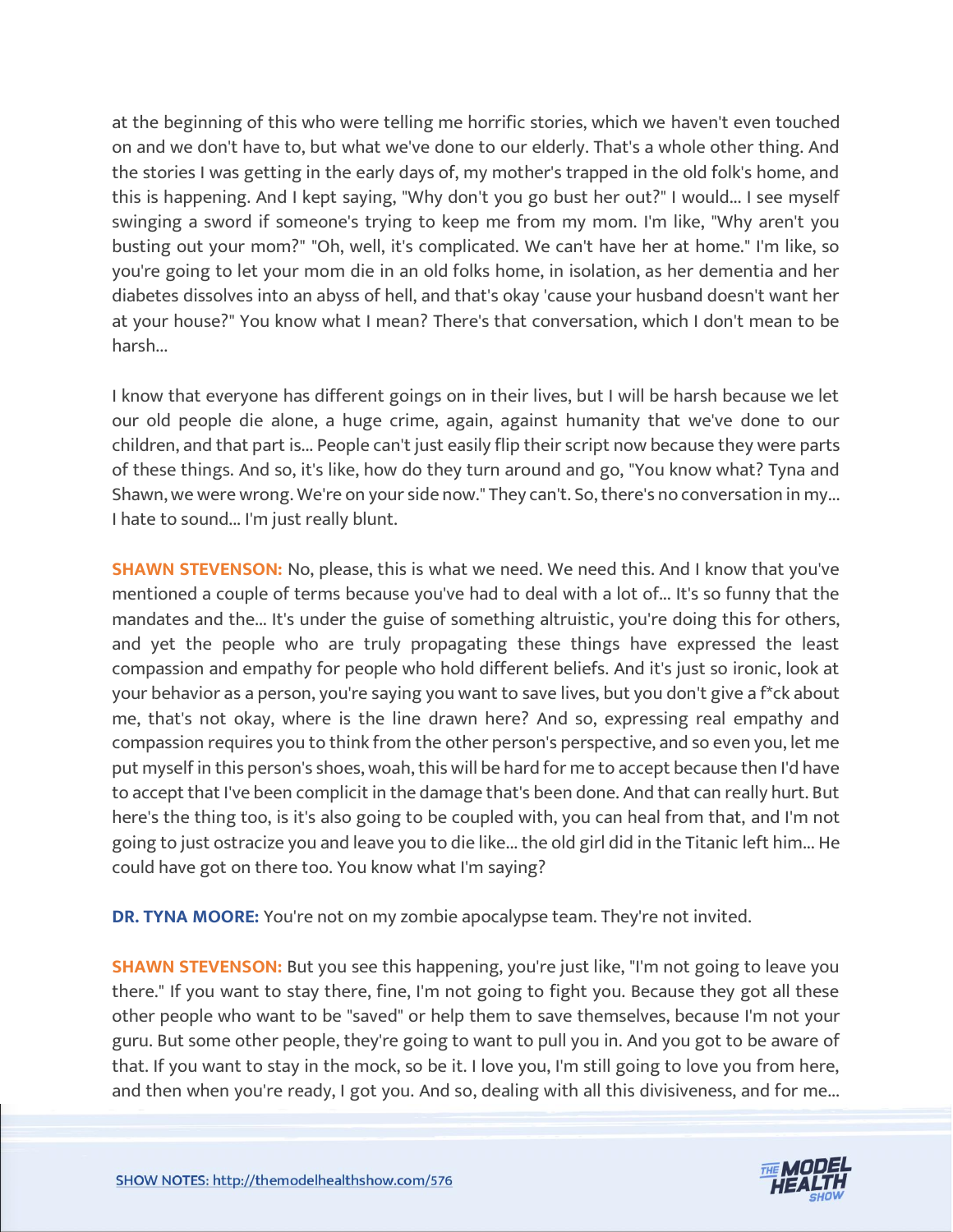And you just brought this up so we got to talk about it. We got to talk about it. I've never seen something so inflammatory before when it comes to a newly invented drug, this newly invented formulation. And the whataboutism goes back to, "Well, the technology has been around, it's never been used. It's never been used for human treatment of a virus, ever. This is okay, the technology has existed, but it's never been used in this form and also at this scale, just all of a sudden, everywhere. That's not okay.

That's not how we do science. That's not how science is supposed to work as agreed upon, just basic, very foundational levels of science and just humanity, we have to have time to see the outcomes, we have to see how things play out over time, months, years, even in many instances, decades before we actually understand the ramifications of choices when we're putting newly invented substances in the human body. And so, one of the things that I did was... And again, I'm still open to the success of it, I'm like, 95% effective, holy, that sounds amazing. Let me look at the data, 'cause I know these guys. And so, but what I'll do is let me seek out who has a published paper analyzing the data, that's why I brought on Dr. Ron Brown very early on, and he articulated everybody to absolute risk reduction versus the relative risk reduction, and that whole scene, which again, I'll just paraphrase it here, but definitely check out that episode if you happened to miss it, but the Pfizer-Moderna vaccine trials, the relative risk reduction was 95% effective and 94% effective for Pfizer and Moderna respectively. Sounds amazing. But that's the relative risk reduction. Let's use more of a clinical outcome comparison, that number we can use to analyze one trial versus another, very effectively, but it is not appropriate.

It's never been appropriate to use that number for an individual in the real world. Never, that's not how science works. Relative risk reduction is not about an individual, that number is the absolute risk reduction, and so that is the individual's risk reduction as a human being in the real world. The absolute risk reduction for the Pfizer vaccine in their own clinical trial was not 95%, wasn't 9%, it was less than 1%, it was 0.7% effective. So that's the absolute risk reduction for individual in the real world, less than 1% risk reduction. And for Moderna, it was 1.1%. And that's just how it is. So, knowing this, the poor outcomes that we've seen was not a surprise, because he shared with us, everybody, the audience included, that, hey, this number, this was not a 95% or 0.7% risk reduction from hospitalizations, that was not a primary endpoint in the trial, not for contracting the infection, none of it... Not for dying, it's for reducing mild to moderate symptoms, that was the primary outcome scene in the clinical trial, and that's not okay to just leave that out, because as this number is getting passed around by politicians, by the health authorities, by well-meaning physicians who started parroting this, they're saying this stuff, but without context. It's 95% effective, to do what? Reduce mild to moderate symptoms, but that's a clinical trial number.

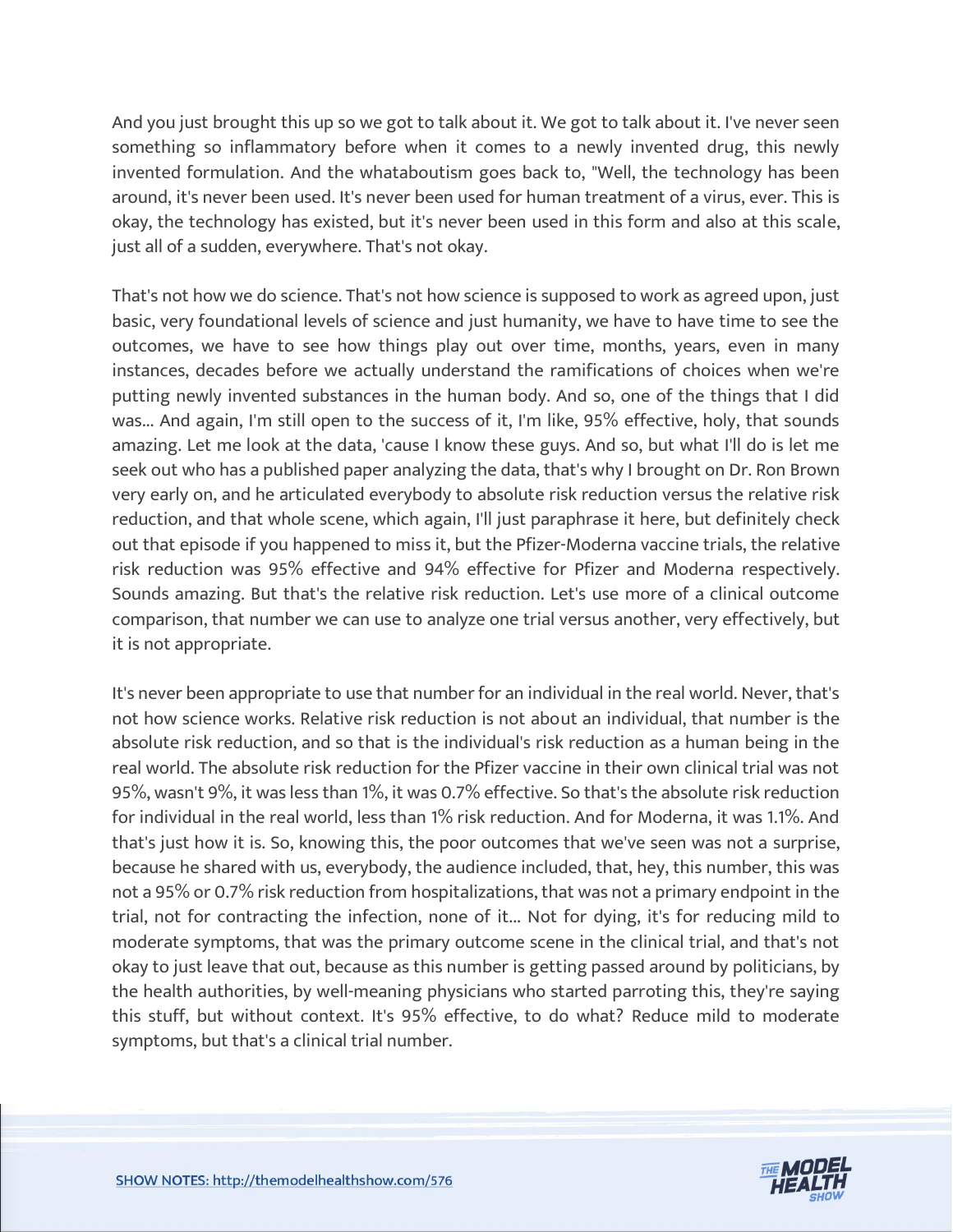Your number is actually 0.7%, right? So, knowing this now, here's my point. Having this data and then to see it come out where the director of the CDC herself, Dr. Rochelle Walensky, which... We've got to put in this episode, now I'll put the clip for you.

Our data from the CDC, today suggests that vaccinated people do not carry the virus, do not get sick and it's not just in the clinical trials but it's also in real-world data.

She got on major media telling the world, you won't get this virus if you get vaccinated, it just doesn't spread from people who are vaccinated. That's not f\*cking true. That would get labeled misinformation, censored, she'd get de-platformed, the whole thing, if everything was done equally. We saw this, not only was it true, it was dangerously untrue. So, number one, that failed. So, them proposing that this is going to stop the spread, that was the whole thing, "We're going to end this thing." It didn't, because it never showed that in the clinical trials. That's number one. So, number two, supposed to reduce viral load, didn't fucking happen. It was not... Again, we have multiple papers, one of them is published in The Lancet, we'll put it up, everything that you're listening to, guys, we'll put it up on the screen for you. Viral load, same, same. Alright? Number three, this was supposed to end things because it would be longlasting, this would make this shift because that's what a traditional vaccine would do, is make you immune to the thing. Guess what?

It lasts, what? A few weeks, so maybe 12 weeks, but the efficacy start to diminish almost within a week or two, for most people. Thus, the booster. So first of all, with Pfizer and Moderna, you're not only just getting one vaccine and it's saving the day, you got to get another one. People negate that. So already we got two, and then the booster is given a cute name, which means another vaccine. I have a friend, close friend, my wife's best friend who's family... Some family members that she loves and adores, they just got their second booster.

#### **DR. TYNA MOORE:** Oh, yeah.

**SHAWN STEVENSON:** And so, again, because it "wears off." That's not the promise that was given, and Rochelle Walensky even said that she was like... She was interviewed. If you can go back and change something, what would it be? She was like, I would like to be able to know that... Nobody ever said, wears off.

Where we could have improved? Well, you know, I think I can tell you where I was when the CNN feed came that it was 95 percent effective, the vaccine. So many of us wanted to be helpful so, many of us wanted to say, okay, this is our ticket out right now. We're done. So, I think we had perhaps too little caution and too much optimism for some good things to come our way. I really do. I think all of us wanted to be done. Nobody said waning when you know this vaccine is going to work. Well, maybe it'll work, it'll wear off. Nobody said, "Well what if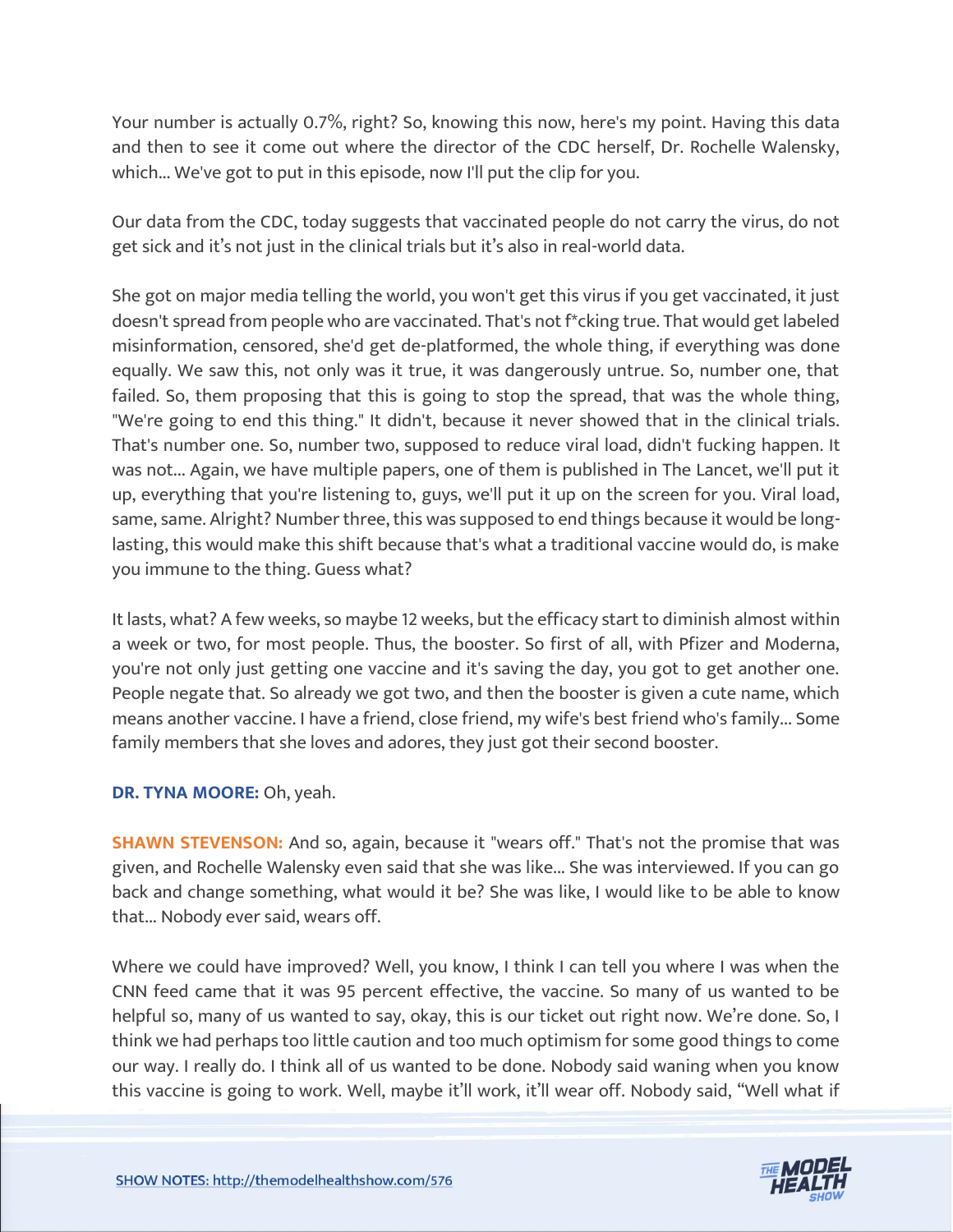the next variant doesn't…it doesn't…it's not a potent against the next variant". And maybe the other thing I'll say is this area gray and I have frequently said we're going to lead with the science, science going to be the foundation of everything we do. That is entirely true, I think public heard that science is foolproof, science is black and white, science is immediate, and we get the answer and then we make the decision based on the answer. And the truth is science is gray, and science is not always immediate and sometimes it takes months and years to actually find out the answer but you have to make decisions in the pandemic before you have that answer.

So, she acknowledged that. So, three of the four promises were untrue. The fourth one was, "This is going to reduce risk of death and hospitalization." Now, this is the last thing I'm going to say on this, 'cause I have an entire paper that was dedicated to this, and we'll put that for everybody in the show notes, or you can go to themodelhealthshow.com/COVIDreport, C-O-V-I-D report, and you'll get access to the complete paper. And I wanted to do it on a site that's easily shareable and consumable, as I mentioned, I shared substack with you, and it was Robb Wolf who gave me a little nudge to do substack, and so I just want to make it easy for folks, and all... Everything is clickable, you can check all the studies and the links out...

So again, themodelhealthshow.com/covid report... But what I did was I went in and actually analyzed the data around hospitalizations and where it was coming from. And of course, it was not... It was very... It was dark. Once I started to actually look into it, I was just shocked at how untrue things were being framed as... Literally taking a hospital database and taking the numbers of folks who were vaccinated versus unvaccinated, and the folks who were vaccinated, but happen to have a pre-existing chronic disease, they just took them out of the count. Even if they were vaccinated... Like, get these sick people out of this count, we don't want them messing up our clean numbers.

Again, not understanding most people in our society have a pre-existing chronic disease. But the smoking gun of the entire scenario is we're using observational data to affirm this effectiveness of reducing hospitalizations. Not to say that that's not valuable or valid, but one of the principles of observational data is that it does not prove causation. It can't... We're supposed to use that and then use clinical data, trial data... Randomized control trial to affirm it. And that's not been done. Because with observational data, it opens a door for massive biases and confounding factors and all these things that as you look into it deeper you start to see, "Wait, this number... This is not okay. This is not true."... 99% of people hospitalized or unvaccinated, this whole pandemic at the vaccine that took place and disappeared.

It was never true, and it was never okay. There was no solid data to affirm that. It's based on really flimsy observational data, because our clinical trial data from Pfizer themselves, which I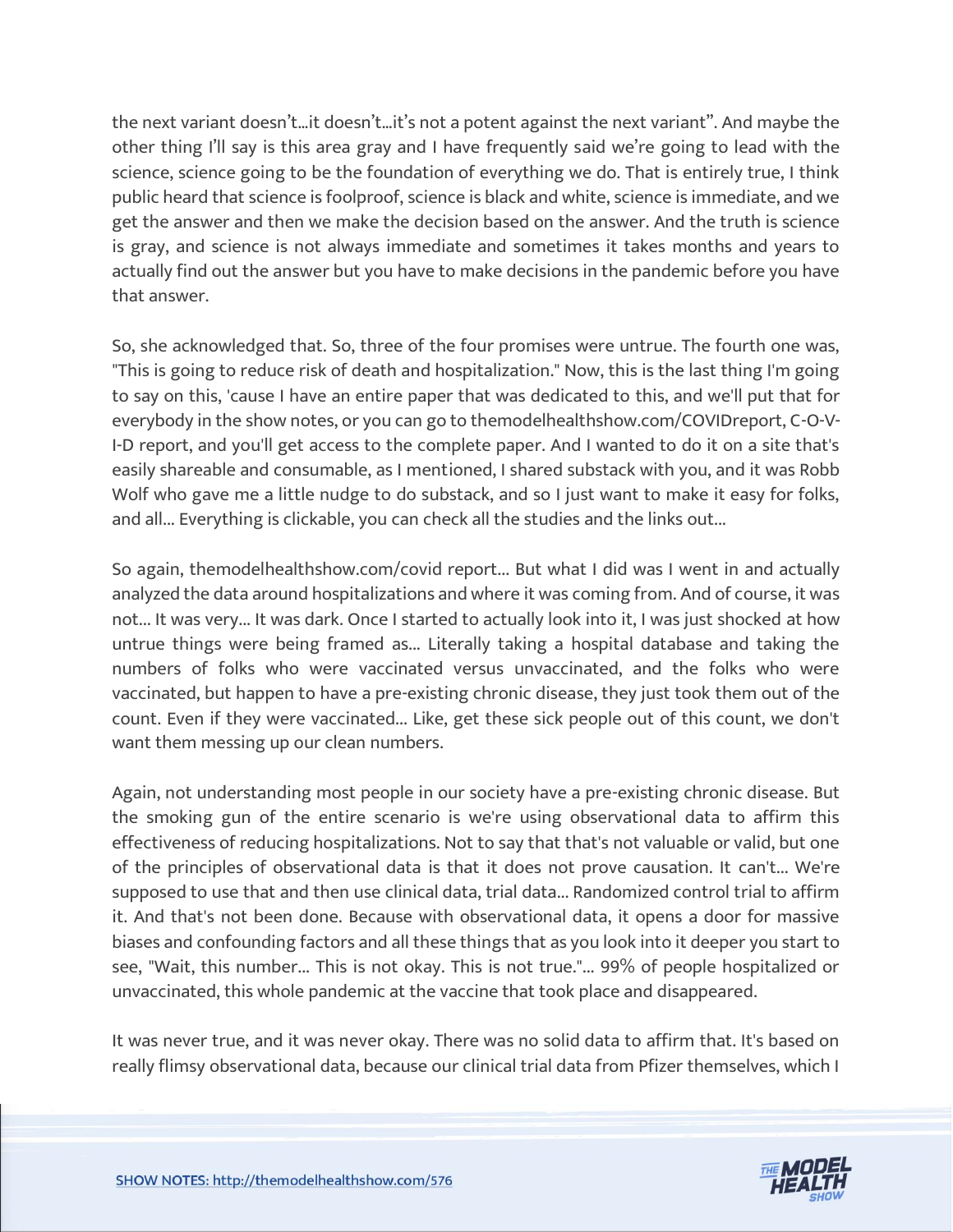want to ask you about this, they actually were trying to withhold their data for like a few decades... Right, can you talk about that?

**DR. TYNA MOORE:** It was what... 55 years or something... They weren't going to let it out and now they're letting it out, trickling it out, and... It's pretty damning when you dig into it... And there's data coming out showing lockdowns didn't work either. But this is not on the news, this is not anything we're being told about. And then when folks like you and I release it or talk about it... Well, who are they? It's dismissed. Who are they? I don't have the right credentials apparently to hold water 'cause I'm a naturopathic doctor.

And it's just been interesting to see the complete... Just from my end... I kind of gave up the whole told you so... I want to do it to some degree, but I really got slammed by a lot of colleagues and people that I considered friends. And I wanted to send them that Pfizer data that came out and say, "Do you want to spend half an hour, an hour digging through this... A couple of hours digging through this?" No, I didn't figure you did 'cause you wouldn't be this far end of the narrative if you had bothered to spend any time looking at anything while it was going down in the first place...

So that's kind of... I haven't even talked about it on my podcast or gone into it because again, it makes me so angry, and it makes me equally as angry that people were too lazy to actually pay attention to it. I get it. I know not everybody has the privilege of the education that I've had and the time that I have to dedicate, but also, I dedicate time to things because I feel like it's a necessary part of being in society. I need to know what's going on. I need to seek out the truth at all costs. And we have been... You just said it, we've been lied to in a myriad of ways, consistently.

And so which one of these lies is going to make somebody wake up and go, "Huh, this doesn't smell right."... We were smelling it from the beginning going, "Something smells off." But that's the part that I have a harder time with is it's almost like, who cares at this point. This data comes out... We have this... People are spreading it around social media, and really, I feel like it's this echo chamber at this point where it's like... You and I... Folks like you and I are like, "Ha, we knew it. We knew this was fishy." But the masses as a whole who, like I said, are sort of stuck in this daydream state of... They can't wake up anymore.

I don't know... And not to bring up anything too dark, but I have been a victim of abuse and you... Sometimes... I was watching a program last night about a woman who... An actress, who was abused by a musician, and it took her 10 years to finally come out with it because he's so powerful. She was terrified. And my husband was saying, "Well, how did she not know from the beginning that he was trouble. I mean, look at him."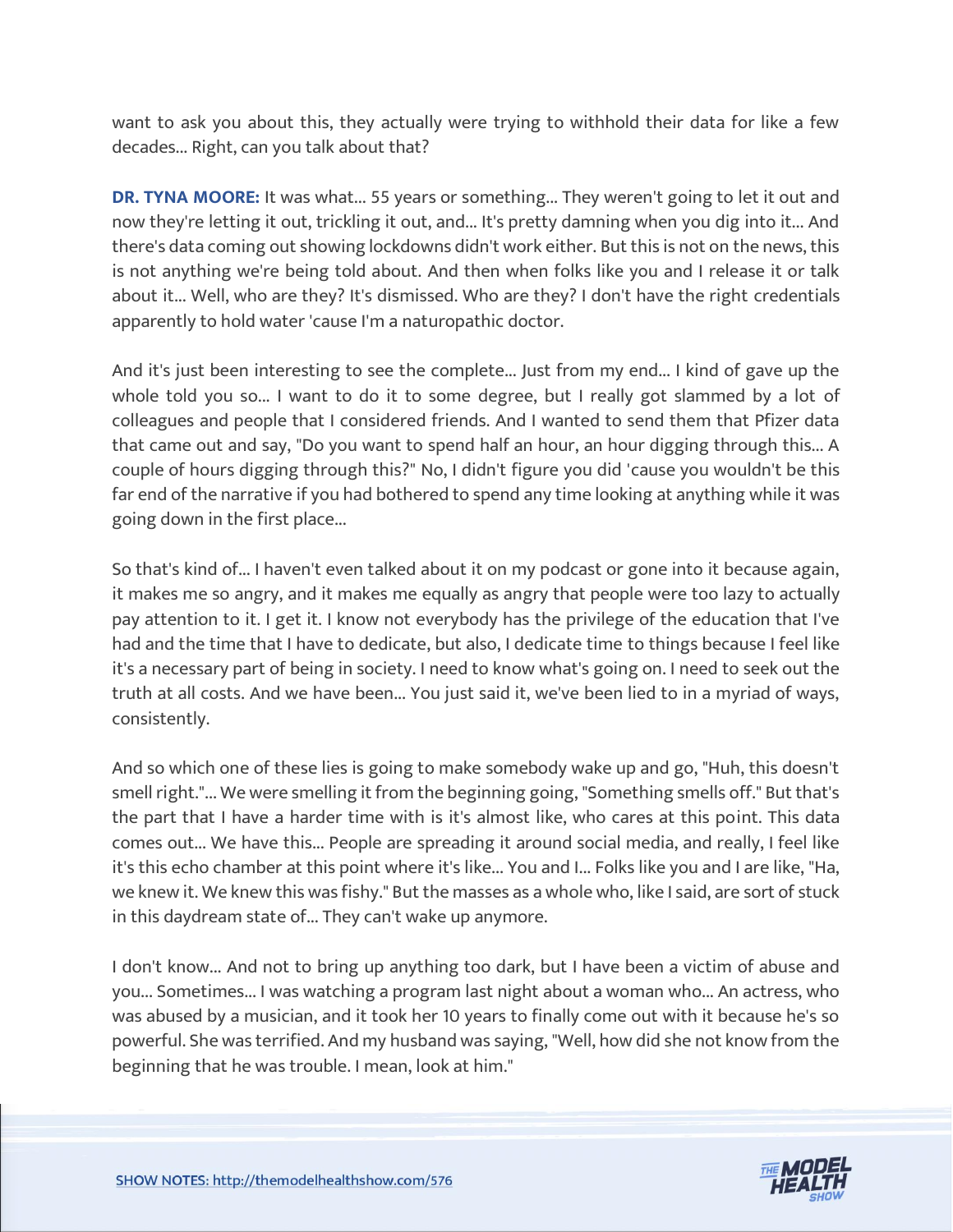And I was like, "You don't understand. When you've been a victim of gas lighting and narcissism and abuse... " And maybe that's what it was, maybe that's why my lights turned on so fast 'cause I can smell narcissism walking... Towards... I'm like, "Not today demon. Thank you." I think that people don't realize that they've been gas lit. That there is a... And I also don't think that people realize that there could be corporations or heads of corporations that really could be as dark and evil as maybe some of what we're seeing here... That they weren't paying attention when you and I were. They... Nobody was paying attention when Johnson & Johnson finally... Right before the pandemic got hit with a massive, huge lawsuit for the opioid epidemic for driving OxyContin. They weren't there paying attention when Merck, knew that Vioxx was killing people with cardiovascular disease and 40,000 plus people died... Or more... We don't really know.

We were too busy screaming about 911 and the 3000 to 5000 lives that were lost in the World Trade Centers and waging a war against the whole continent, instead of looking at home at what was happening with the pharmaceutical industry. So, for me, it's like when I was trying to beat the drum on glyphosate and Monsanto way back in the day, and everybody was saying, "Tyna, you're getting too excited," and now they're sending me articles. And my mom's finally paying attention and I'm like, "Mom, I don't care." I can't care anymore because you and I were alerted to this a long time ago, and that's the hard part is... I knew there was villainy in the world of medicine... I knew that there were dark forces in effect... And I knew what they were capable of long... All of these lawsuits you mentioned and so many more, if we looked at all the major pharmaceutical companies.

And I think people were scared, and that fear was... Fear drives into the amygdala and the limbic system early into your lizard brain, your primal brain, and they had us within weeks. They had the whole world within weeks on this fear narrative. And then so many people are dopamine deficient, of course, because of the chronic illness in the world, so the news is... The nightly news is the dopamine hit. That fear is the dopamine hit.

And so basically, we created a bunch of fear addicts very quickly. And to turn around and look at... I think that is one aspect that is a bonus here that I think a lot of people woke up to what was going on... Stuff that you, and I know... I remember when those Rockefeller videos were going around and people were like, "I can't believe what... " That... Alternative medicine was basically eradicated early on, and that's old news. I learned that in school. That's part of our history of naturopathic and chiropractic medicine. So, in that regard, a lot of people, I think have woken up to sort of see the matrix as it is for what it is, but at the same time, there's such a majority... And I do think that there's a lot of professionals out there in the medical industry who are just afraid to speak.

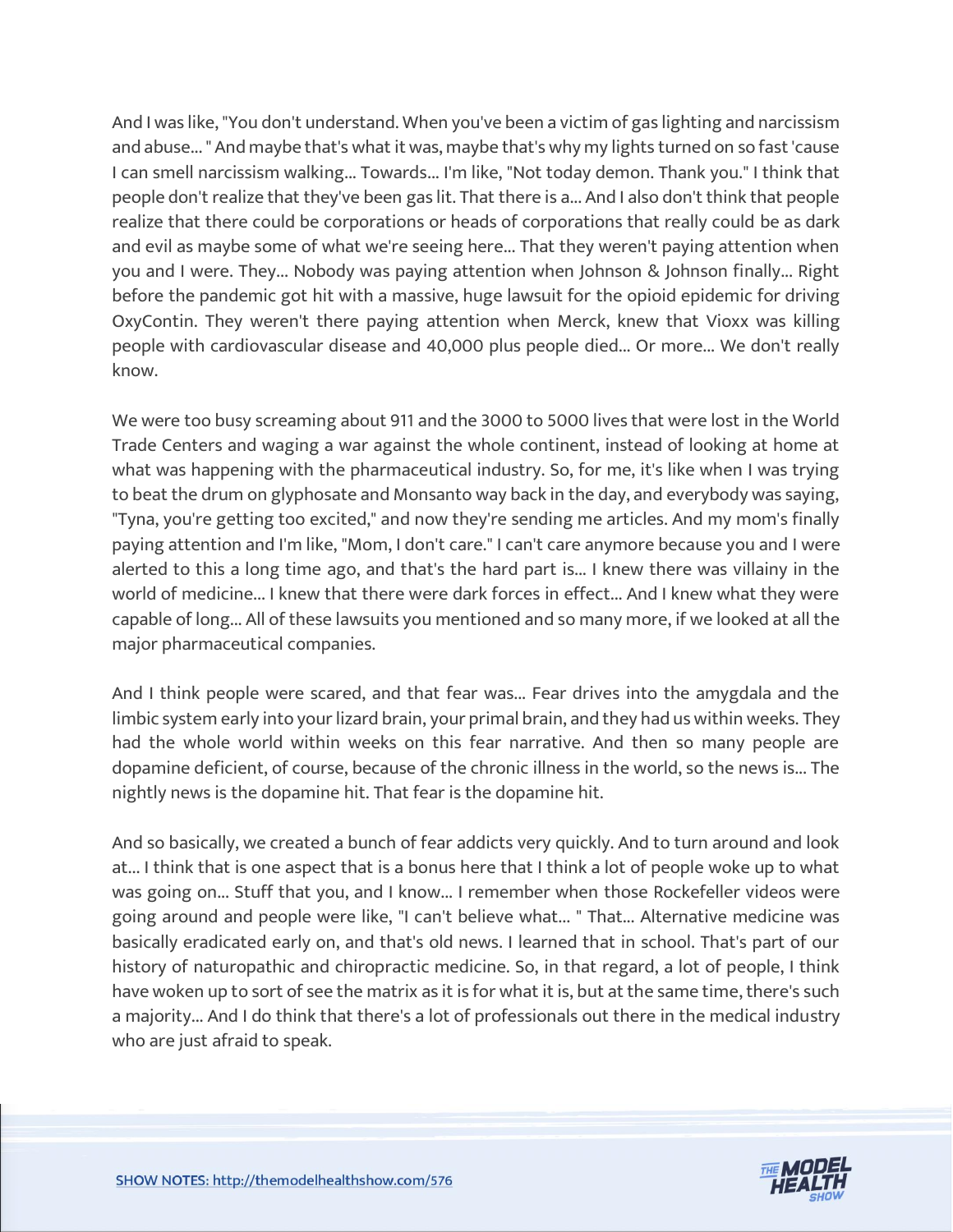They come to me and they're like, "Thank you so much for the work you're doing." And I'm like, "I am in the arena taking arrows, and you're not... " You're sitting on the sidelines applauding quietly... "Oh, I couldn't do that." I'm like, "Why not? Why couldn't you?" It almost pisses me off. They want me to give them an attaboy for the... They give me the kudos and they want me to tell them it's okay that they haven't done jack sh\*t. And I am not going to... I'm going to call them out 'cause I'm like, "You didn't do anything." "Well, my license could have been at stake." So could have mine... Well, my income could have been at stake... Well, I lost... I won't even tell you how much money I've lost in business by speaking out... Hundreds of thousands of dollars.

It's... I employ now, my mother and my daughter, so that they don't have to live and work in Portland and wear masks and be vaccinated and be part of this. I built a business... That's why I sell my supplements... Literally just to employ my daughter and my mom. Because my mom's too old to be masked up all day and my daughter can't do it. It drives her into anxiety.

So that is why I do it right... And I get called greedy for selling supplements. I'm like, "No, there's utility to this. I'm trying to support my family through this pandemic." And so, I think anybody could have stepped up and been bold and brave... People lost their jobs. You and I had a business model that allowed us a little more freedom there, but I still would have walked out at any job that required a mandate. I would have been like, "Bye, I'll find something else to do." And so that part is hard for me, even when this data comes out, that is so conclusive, that people have been lied to, they just won't see it. Because again, they will die on that hill because they have to...

**SHAWN STEVENSON:** It's every concession is just justified... Like explaining away... Okay, well, it doesn't stop you from getting it... Okay. We thought it did, but it doesn't. Well, it doesn't reduce your viral load. Well, you got to get another one.

**DR. TYNA MOORE:** And another one.

**SHAWN STEVENSON:** Every step along the way, because as you mentioned it, you already bought into the narrative and just being able to stop and be like, "That's enough. You told me that this was the way and it's not. What you said was not true. I'm going to do other than listen to you right now." And you know it takes a lot. And so again, I appreciate... I understand... I truly do... What it takes to be like, "I will find a way." I'm not going to sacrifice my integrity and my family. I'll find a way and understanding there are other people in circumstances that they believe they can't. But when people talk about, like you said, you understand that people who might live in the inner city, might not have access to, for example, like going for a walk, if that was mandated...

#### **DR. TYNA MOORE:** And yes.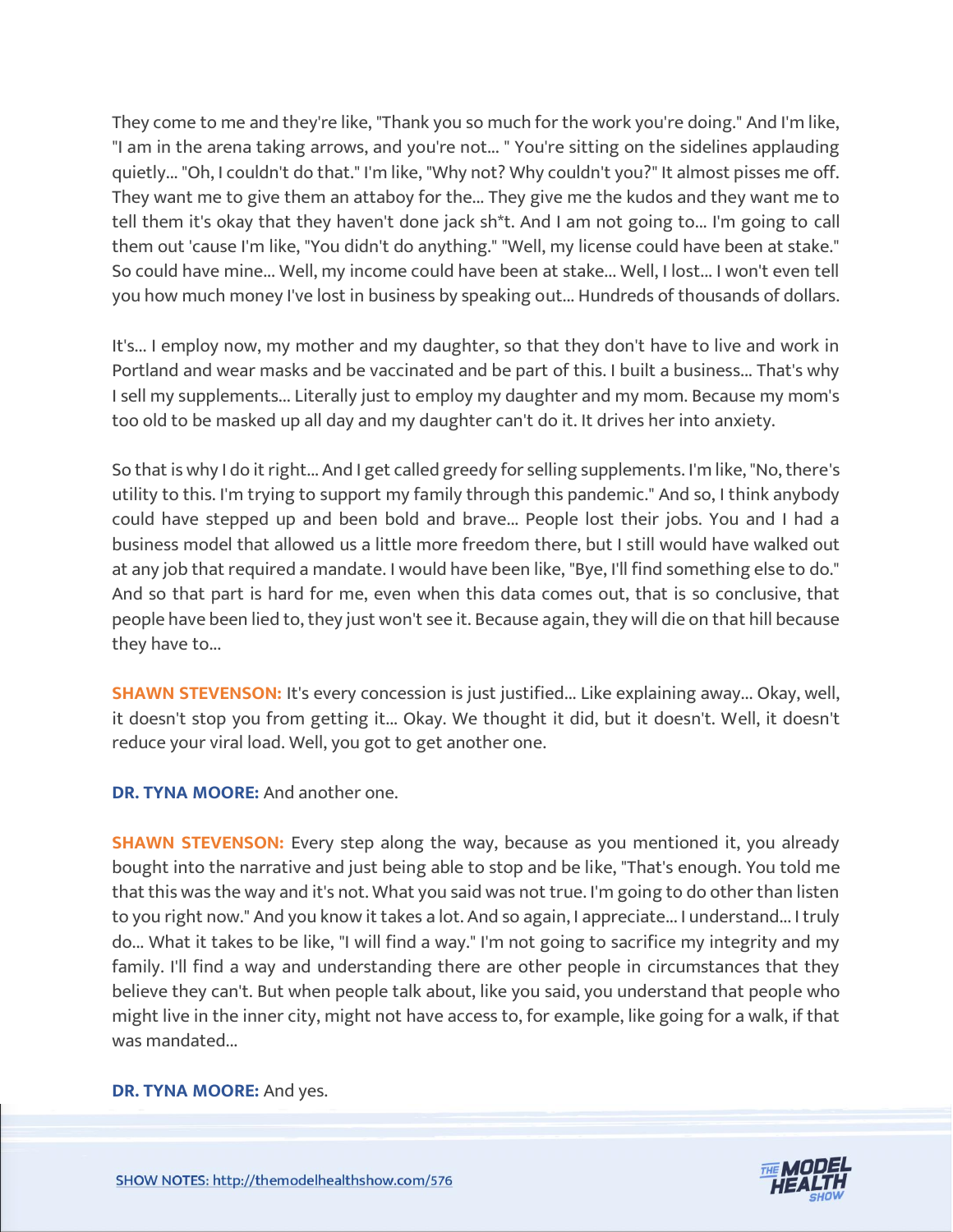#### **SHAWN STEVENSON:** You gave that example...

**DR. TYNA MOORE:** And yes food and...

**SHAWN STEVENSON:** No but I'm from there... I'm from there. So, when people say that sh<sup>\*†</sup> they really... They don't understand. Because most of the people who say that sh\*t has never been in that situation. They're not from where I'm from. And if I can truly... Like... Man, I've been through it. But the thing was, for me, it was exposure. I just needed to know and get an example of what was possible. I didn't know. As soon as I saw a light, that I could be healthy, that I could live life on my terms... That I have power in the world... I lived in conditions that was always disempowering me. And I could have hung it up a long time ago, and just have been like... I had a permission slip. Be like, "Oh, you have a chronic illness." Not only do you live in Ferguson, Missouri, in a sh\*tty apartment, sleeping on the floor, and the whole thing... Teenage father... You got every card stacked against you. The abuse... All of it.

I had the permission slip... Oh, like, I don't have to fight anymore because they told me that I have this problem and I can't be blamed. But... And I could have dwindled my life away and I started to, but I wouldn't be here with you right now... And it's crazy the impact that we've had and the ability to reach so many people...

Listen, this is so weird... I said this the other day when we were recording, but my books are like in libraries in China and Slovenia and Italy, and all these different places. And I'm from where I'm from, but the connective tissue there is that... I've yet to meet a person who doesn't want to be healthy...

**DR. TYNA MOORE:** Yes.

#### **SHAWN STEVENSON:** Right.

#### **DR. TYNA MOORE:** Yes.

**SHAWN STEVENSON:** They might have a cognitive bias or a constructive belief that it's not possible for them, or it's too hard, or it's not for them, they're not worthy, and I've never met a person who didn't want to be healthy in there because even our use of medications or alcohol and I want to ask you about this next... All of these things are trying to get us to just feel good, like we're just trying to get out of pain, and that's the way.

We've got a quick break coming up, we'll be right back.

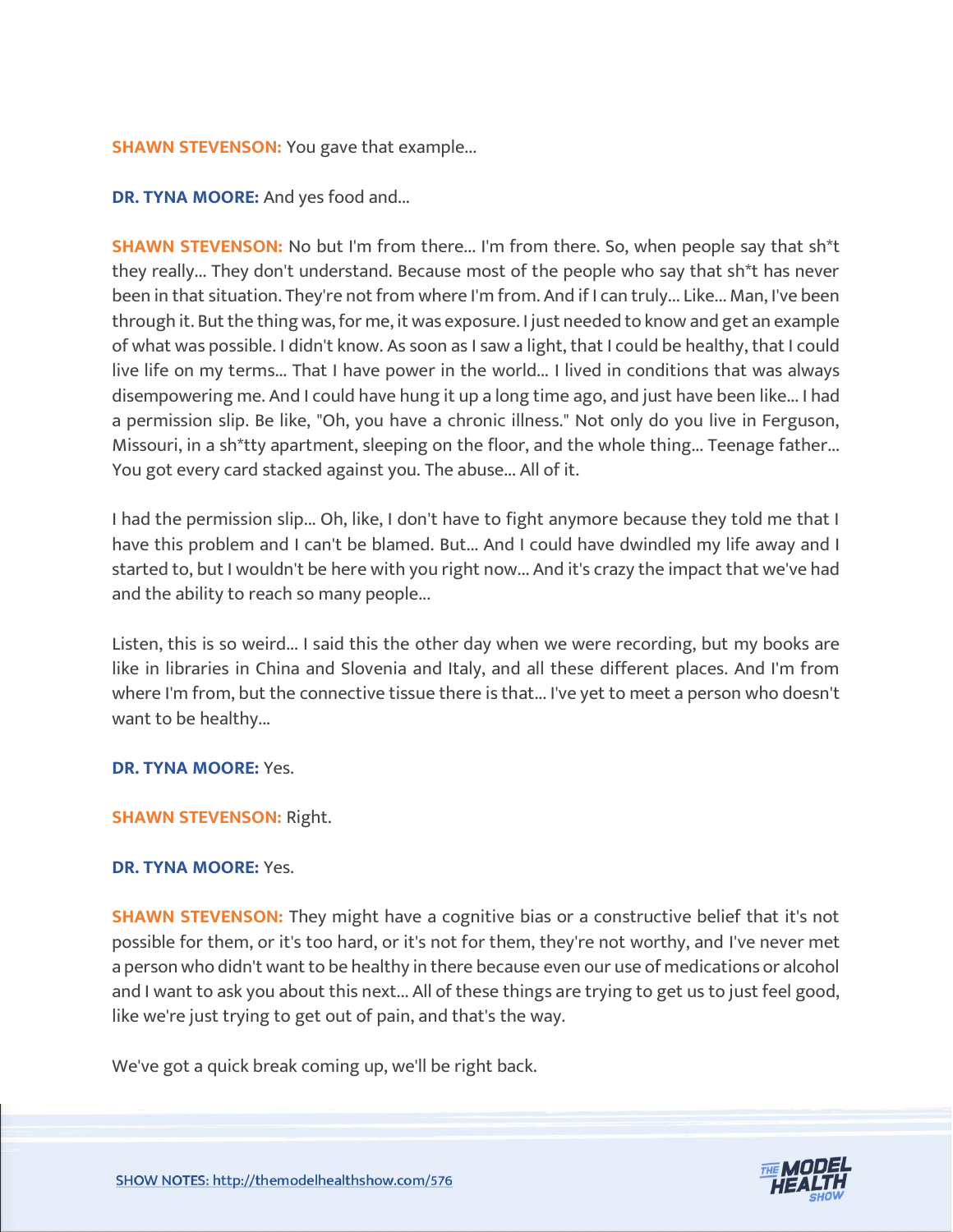When I was in high school and college, our big sports performance, game day meal was mostaccioli. Mostaccioli consciousness, mostaccioli performance and wondering why we're all on the sidelines yawning and waiting for the next plane cycle back in again. Of course, you get hyped up if you get the adrenaline going, you do your performance, but what if there was something better? Not just for game day, but for practice days as well, because how you practice is how you perform, and so if you're dedicated to true sports performance, your nutrition really does matter, and now we have things that have clinical evidence, peer review, controlled trials that show the efficacy of things that have been utilized for centuries, and a study published in Medicine and Science in Sports and Exercise tested 30 healthy athletes for six weeks to record the effects of cordyceps medicinal mushroom on their performance.

The group that added cordyceps to their daily regimen had twice the oxygen uptake of the control group, this oxygen is essential in supplying nutrients to your muscles, preventing fatigue and preventing the build-up of lactic acid. Another study done by the same group also showed a 9% increase in aerobic activity from utilizing cordyceps. For myself personally, my pre-work out go to is Shroom TECH Sport from Onnit, and it's because it was a subject of a double-blind placebo-controlled 12-week clinical trial performed by researchers at Florida State University, and they found that utilizing Shroom TECH Sport as a pre-workout showed a direct increase in bench press reps by 12%. They also found an increase in combined bench press and back squat reps by 70% for the superset, and also were found to parallel the earlier study with a cardio performance increase by 8.8%, almost 9% that was seen in the earlier clinical trial. If you're not utilizing Shroom TECH Sport, definitely check it out. Go to onnit.com/model. That's O-N-N-I-T.com/model for 10% off. Is a world pre-workout and pre-life supplement to use. Onnit.com/model.

Now, back to the show.

If you could, let's talk a little bit more about this because you actually been sharing a lot of information that you pull the plug on drinking and you live like you've got a wine country where you're at, so you were dabbling a little bit extra. So, let's talk about that.

**DR. TYNA MOORE:** Yeah, well, first I just want... I got goosebumps from what you just said, 'cause you said something, you said, you realized you had the power, and... That's it, right? I had the same... I was white girl living in the suburbs, living at my parents' house, sick as a dog, chronically sick, and I also was given that permission slip, I remember Doctor offering write me disability at a young age, and...

**SHAWN STEVENSON:** If I can get that disability check... Oh my goodness.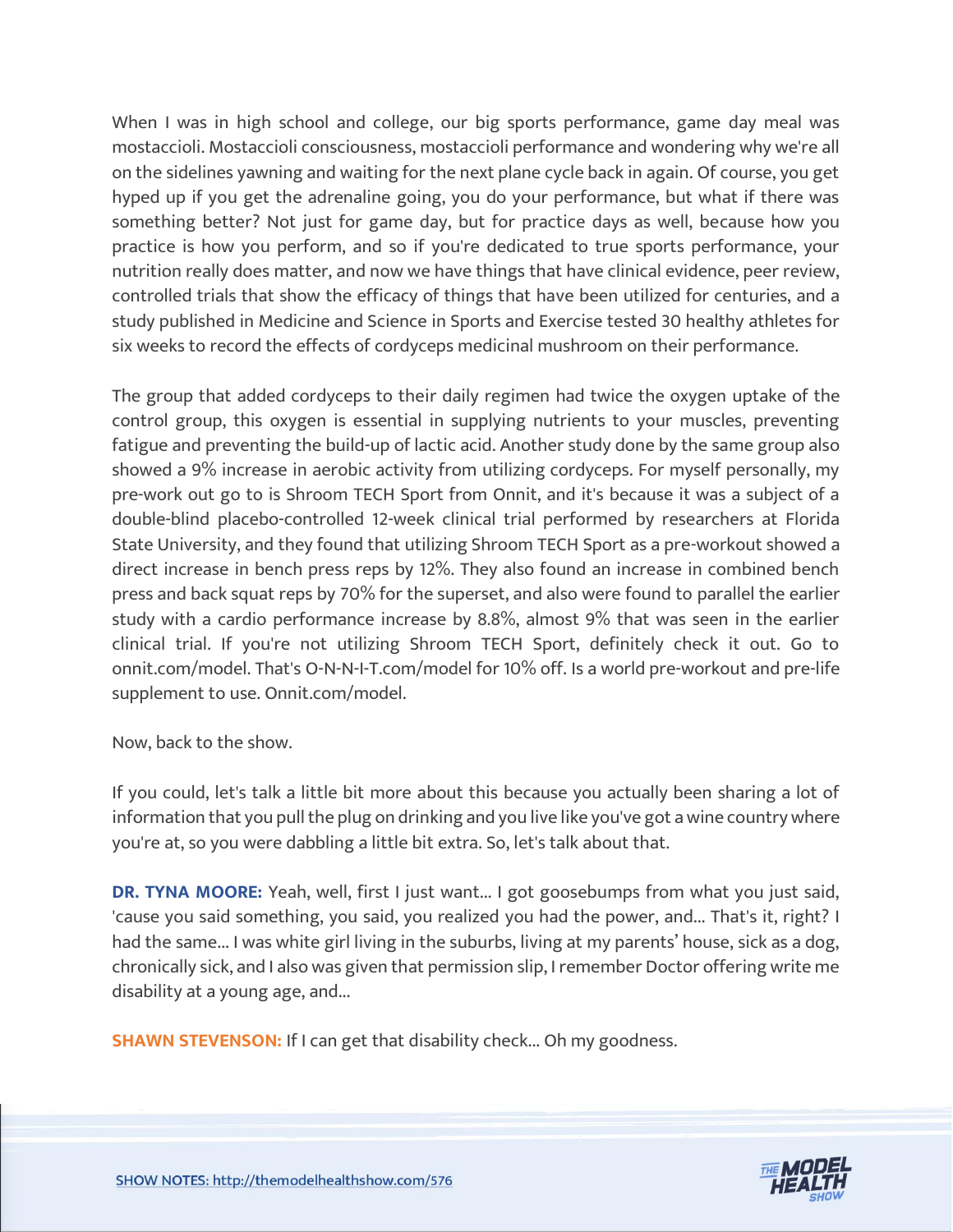**DR. TYNA MOORE:** Yeah. And it was my chiropractor who just angrily said, no, he said, absolutely not, you will not go down that path, you're better than that, you will get up and you will handle this. And he taught me how to make a smoothie. He taught me how to put protein powder and fruit in a cup and blended, and it started there, and I held my \*ss down to the library and I started reading, and I started learning, and then I met my mentor, and I don't think any of these connections are just random. I think we are meant to be in the rooms. We're supposed to be in at the right time, so I just wanted to applaud you for that, 'cause I think it's very similarly like you get that glimmer of, I have power here, and we as a country, particularly the US, has been at least in my lifetime, from what I've seen, and I said this long before the pandemic, I think we've just been way, way, way conditioned to be slow, sick, fat and dumb, it's just programming it, and we were talking about the pharmaceutical commercials, it's just the programming that people just sort of roll over and take it and I will not roll over and take it, I will fight until the end.

So anyway, I'm sorry, what did you ask me?

**SHAWN STEVENSON:** So, I was asking you about... And by the way, I'm fighting with you by the way, of course, we're powerful, so... Yeah, just... If you can share your experience.

**DR. TYNA MOORE:** Yeah, what came up in a house where my dad was a big drinker and Mid-West family drinking, and my mom never touched the stuff, and then as a teenager, I was a happy drinker as a teenager, and through college I drank and... Chiropractic college was full of drinkers, ironically, it was a lot of Canadians, and they can really hold their booze and just a lot of drinking, heavy drinking and you never really think much of it when everyone around you is drinking more than you, and I kept falling in love with alcoholics. Which was weird. And it wasn't until I wish I had the knowledge. My daughter has such a depth of wisdom about her, I wish I had held some of that was... And when I was younger, but I met my current husband, this is now my third husband, which I'm not ashamed of saying because I will not stay in a situation that does not serve me or my health. So, when it's time to go, it's time to go. And I'm not saying dissolved marriages, but sometimes you got to dissolve marriages to obtain your health, so I was on my third round, and I said, I'm never doing it again, and when I met him online, his profile said he didn't drink...

The last guy I was with said he didn't drink, I just kept... And it turns out the current guy is a drinker, and I kept thinking, well, how do I keep ending up with alcoholics? And of course, when you get reflective and you learn to separate from ego, which I think is part of this bigger theme we're talking about, of like, will people ever admit to that they've been had... They can't because it's really... It's pretty up leveling to learn to separate from ego, that's like a conscious work, to really learn to observe something without your ego completely driving the bus. And I looked in the mirror and I'm like, Maybe I'm the problem. Like that meme that's going around is like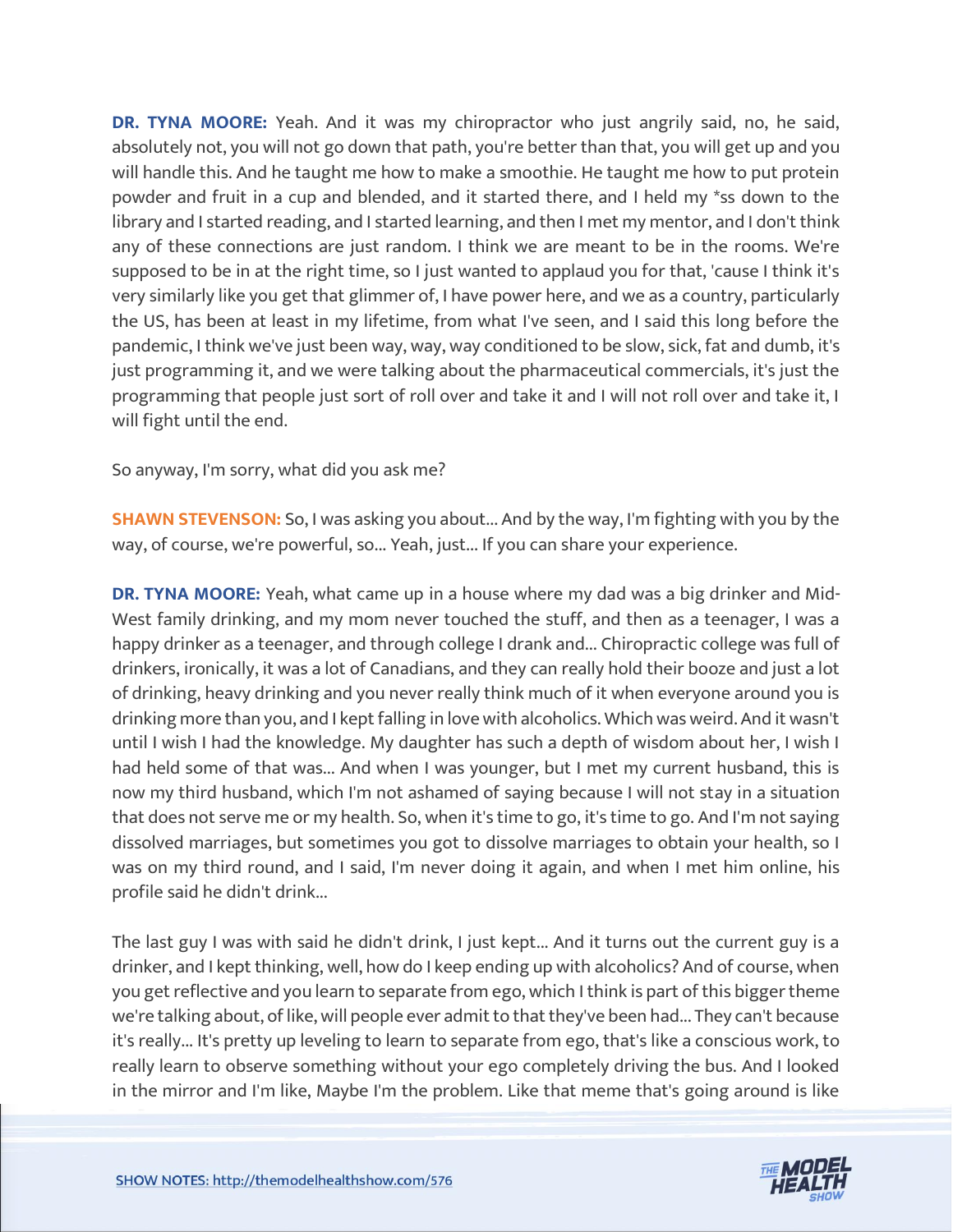am I the drama, maybe I'm the drama, and I thought maybe I'm the alcoholic and... No, no, no, I don't drink that much. I really can't physically... If I have more than two drinks, I started puking. And Ryan seen it, my husband seen it, and so we got married and we were in Vegas, and we were drinking and we were having so much fun, and the arguments were getting more frequent in our relationship, and his mom grabbed my arm and said, This ends...

When you quit drink, if you quit drinking, this end... He'll talk with you. And I was like, Yeah, so that was kind of boiling around in my head, and we're in Vegas, and I'm just madly in love with this man. I truly feel like God brought this man to me at the right time, right before this zombie apocalypse, like right before everything like we were talking about, and I thought very clearly that I loved him more than I love booze.

And then I have been working over the past few years of releasing guilt and shame, 'cause my whole life was driven by guilt and shame, and I don't know where it all came from, but it all comes... All homeless, I can't say the word. Culminated into live in like a living by this, what you should do this, you should do that, and I was really breaking those change chains pre-pandemic because I was tired of living in guilt and shame and what I should be doing and living my life on my own terms because I realized I probably have more years behind me than I do in front of me at this point, I don't plan on being a 100, I don't think that's going to happen, and I just...

I don't know, call it hunch. And I realized that tyranny was taking over the planet, and I cannot be hung over and crunchy feeling in the morning with the speed of which things are happening, they're really happening, I knew they were going to happen the minute this pandemic hit... I knew it was going to get where it's gone, I just knew, and I was like, okay, well, this is really happening, I can't keep numbing myself out during this process, I thought maybe I could just drink my way through the pandemic, and then I wouldn't remember it as well, and that wasn't clearly going to, it's not a going to... And this is this whatever tyranny has crept up in the world is not going to end any time soon, easily, so I better quit drinking, so I am fully aware of what's happening, but as I have each month that I have been alcohol free, I'm going into what I stopped January 1st, so I'm in month four, each month, something new comes through first month was the anxiety that I was feeling that I was using alcohol to numb was actually being caused by the alcohol, so that was a big one like, Oh, I actually was using alcohol to take the edge off, but the edge was there because of the drinking and I...

Again, I wasn't drinking high volume, and I'm a really transparent person, so I don't mind talking about this at all, I just was consistent. And so, in that consistency, I was having this low grade anxiety that I was using alcohol to supposedly get rid of, and then in month two... The clarity started coming, so the hits from the universe, the flow states like being... You know, when you get in that flow state, it's awesome. I hadn't been there in a long time, and I was starting to get depressed about it, really depressed, and I realized that flow state was being kept from me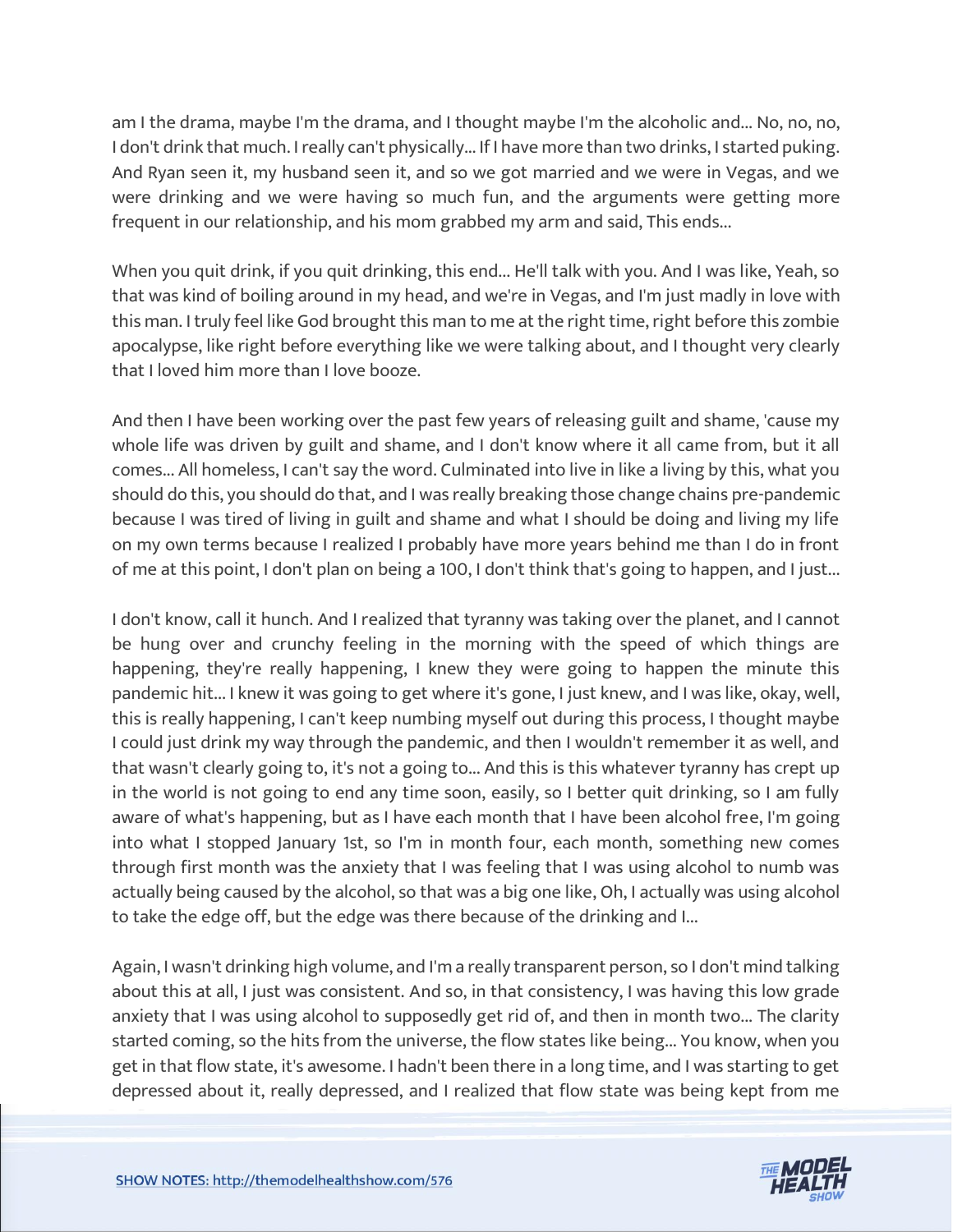because I wasn't stepping into my own power, I wasn't communicating with my higher self on a regular basis. I was too numbed out, right, and I think now I'm at the point where my mitochondria are recovering, my thyroid recovering... I just said to my husband the other day, I used to get these crippling bouts of cold where I would just get taken over by cold, and that's very much a thyroid Hashimoto's thing, which I have and lots of women do, and I realize that hasn't been there, since I quit drinking is like...

And any women listening know what I'm talking about, if they suffer from it, you're so cool, I would grab him and literally make him lay in the bed with me and hold me because the cold was so bone-crippling and it hasn't been there. So there's all these little perks that keeps showing up, but I think at the end of the day, I was supposed to be here on this planet with the knowledge base that I had and the suffering I had to go through to obtain this knowledge base, not just the education, but the actual illnesses, I've endured, the chronic illnesses, the autoimmune conditions, all of it led me to a place where I could lead from a place of power and help people from my platform, and I had built the platform. It wasn't huge, but it was big enough that I had a voice, and I knew how to use it. I knew I do use the platform and I was able to help as many people as you have... Right, we were able to help when we could because of what we built, so we were supposed to be here when that happened, and moving forward, how do I serve my higher self to my greatest good? And I'm not a super religious person, but I do believe in a higher power, and I believe that I communicate with that higher power, and I did a lot of things in a haze because of alcohol, and the one thing I think I do have some guilt and regret about is that I never stopped drinking.

For my daughter, I was a single mom for most of all of this career building, and she suffered because of the career building, and I was drinking to get through the stress of the career building, and I think now I wake up with these little hits thinking, You know that behavior you were exhibiting with your daughter all those years ago that you feel so guilty about, that was the only time that was happening was when I was either under the influence of alcohol or the next day when I was struggling with feeling sh\*tty from drinking alcohol, so I have to process that, of course, and let that go 'cause I don't need to carry that guilt and shame, but I keep texting her and she's like... It's okay, mom, I've forgiven you. I'm like, I know, but I used to come from a place of anger 'cause I was so overwhelmed, you're a single mom doing it all, it's not easy, and so there's times where I just am not that person anymore, but I think alcohol was driving a lot of well, pretty much every bad decision I've ever made was driven by being under the influence of some...

It might have been just a nasty response I made on Instagram after a glass of wine that led to a whole shit show for the next two weeks where I'm like, how did I get here? Oh, you had a glass of wine before you answered that, random Karen in their accounts attacked you and they... You know what I mean? So anyway, it's been really eye-opening, I'm not going to go back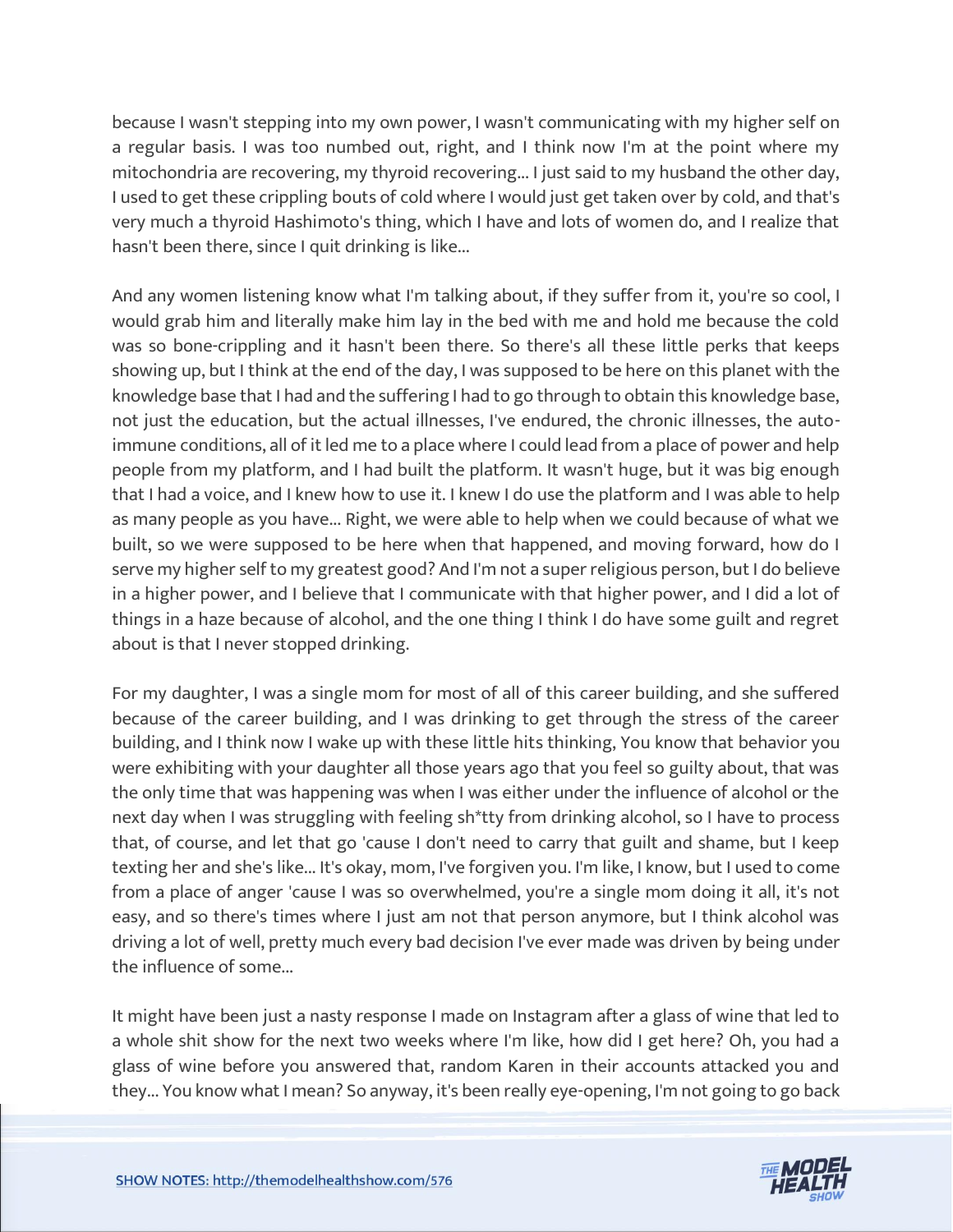to alcohol. I think it's called spirits for a reason, and it's just been really... I'm not also judging anyone, I'm not coming from a high horse by any means, whatever, anyone... That's a thing, I don't care if somebody wants to get vaccinated, I don't care if somebody wants to eat like shit, I don't care if somebody wants to drink themselves to death, as long as it's not impacting my life. Do you want to take sh\*tty care of yourself? Great, but when it became a pandemic of the obese and sick and inflamed... That's when I started having a problem. Right, that's when I was like, we got to do something so... And that my responsibility to this is to not be sick and obese and inflamed or allow the family history of diabetes that I have to get me, so quitting alcohol was part of that.

I got to be a better version too, if I'm going to ask my audience to do the same. So that's the long answer.

**SHAWN STEVENSON:** You're amazing. You're really amazing.

**DR. TYNA MOORE:** Thank you.

**SHAWN STEVENSON:** This is so cool. And thank you so much for sharing, because that's another thing that I think our teachers struggle with, which is being able to share what we're going through, and so this term authenticity tends to get messed up with marketers, but truly like sharing your story and your struggles, that's where people connect. And I love that you mentioned this isn't about... I'm not telling you that you have to do this, but for my story, and I know that of course, many people are going to see themselves in that story as well, but also again, and I love these specific words, "I don't care."

# **DR. TYNA MOORE:** Yeah. I don't.

**SHAWN STEVENSON:** Right. "I don't care." Even that when you said it, it still is like, you care about people, yeah, but it's your life, and for me, and I know is... You as well, I don't care if the treatment that we've used is effective or not, like if... I don't care if isolating humans is effective or not, on the surface, I don't care if it happened to be the best thing ever, or we unlock superpowers and we evolve in X-Men by isolating ourselves. Cool. I don't care, I care about outcomes, I care about science.

So, if it's not effective, we can call a thing a thing. And over the course of this conversation, I've heard your pain from dealing with the vitriol when you are just truly somebody who's dedicated her life to serving and people don't know what you've gone through to be that person and keep showing up, and so one of those terms and you kind of just like, I get called out for this, I get called out for that, you said this term fat shaming, so I know, of course, folks have come at you like, so the number one risk factor for death from covid is obesity, is the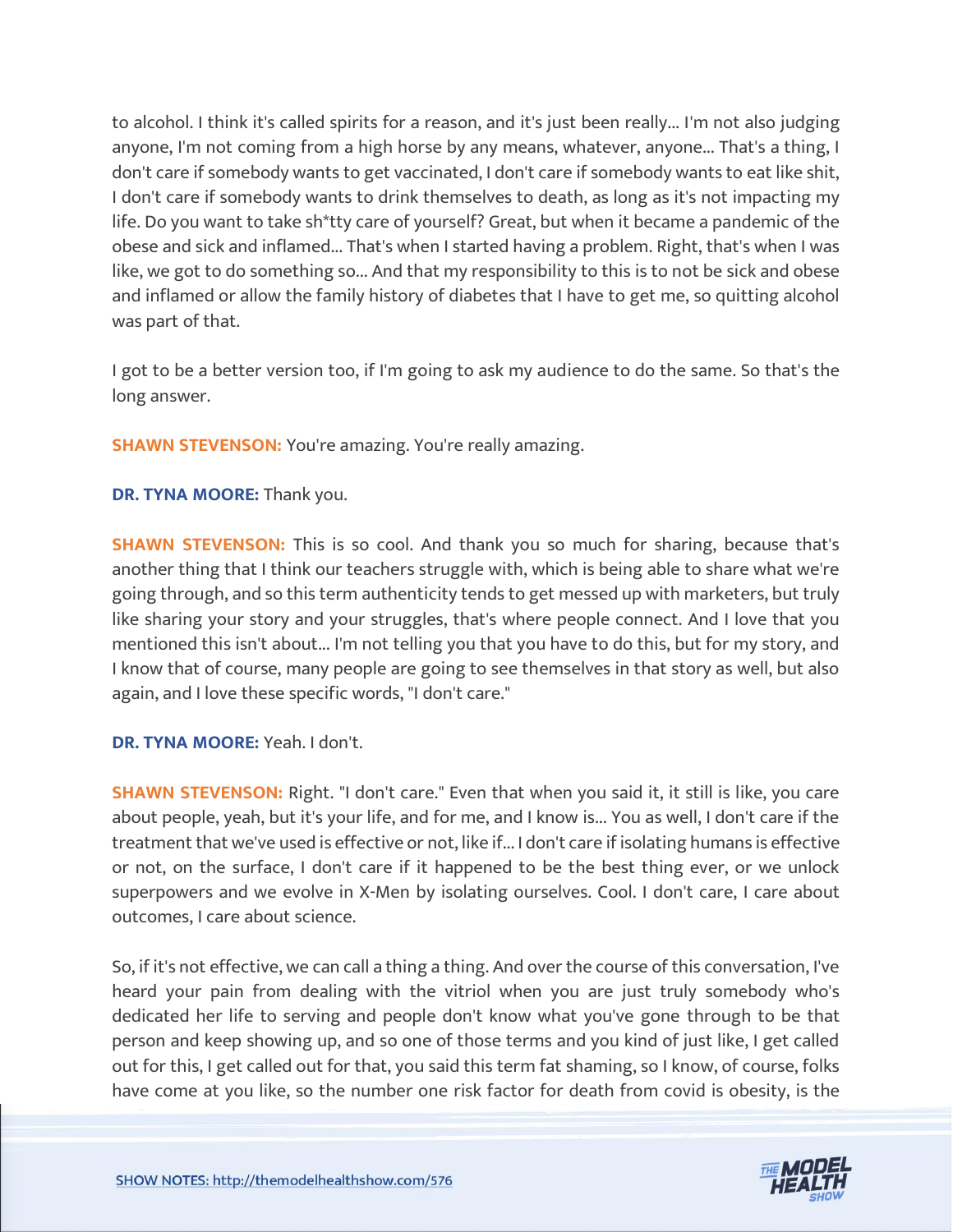number one risk factor, it's just what it is, and again, I don't care if it was toe fungus, I don't care.

#### **DR. TYNA MOORE:** Yeah.

**SHAWN STEVENSON:** It's just... But this is what is... And so, you might share some data on this and say, "Hey, we got to address this issue, we've got to get our society healthier," and then some random person is like, "So you're blaming fat people for Covid?" It's just like, "No," this... Again, this is like the biggest epidemic that we're experiencing as a society is MTP syndrome... Missing the point.

#### **DR. TYNA MOORE:** Yeah.

#### **SHAWN STEVENSON:** Right?

#### **DR. TYNA MOORE:** Yeah.

**SHAWN STEVENSON:** People are really, really great... Or a virus, it's the missing the point virus, is just really great at missing the point. The point is, this is our biggest issue, and we can actually do something about it, and it can be joyous, we can unite, we could have so much more connection and community and love, and so many good things come from that. This is not about this term, again, it's being weaponized of fat shaming. This is about acknowledging. I think that this is the point to clear up, we are not advocating for everybody to be the same. Personally, I like thick... A little thicker than the snicker, you know what I'm saying? We don't want everybody to have the same body type or to be the so-called societal perfection.

There are so many different shapes and sizes and expression of human beauty, we just don't want you to be sick. We just don't want you to be in a position where you are breaking down internally and outwardly, you're like, don't fat shame me. But at the same time, you're diabetic and you've accelerated your aging process, and not only is that... In and of itself, you said something earlier that I don't want to glance over, there's a strange twist of selfishness in that because you don't understand how your poor health is affecting your children, you're not acknowledging how your poor health is affecting your community and your family, not only is it altruistic and being of service to love yourself and to be of service to you, it's one of the most altruistic things, it's why you took control of this aspect of your life, so you could show up better, and you started unlocking super powers you didn't even know...

And we mentioned this, I don't know if it was during the show or beforehand, but I was... When I was hanging out with Dr. Amen, and he... Every time I talk to him, he says this thing to me, and I'm not going to say it just goes in one ear, and out the other, but he says that, Shawn,

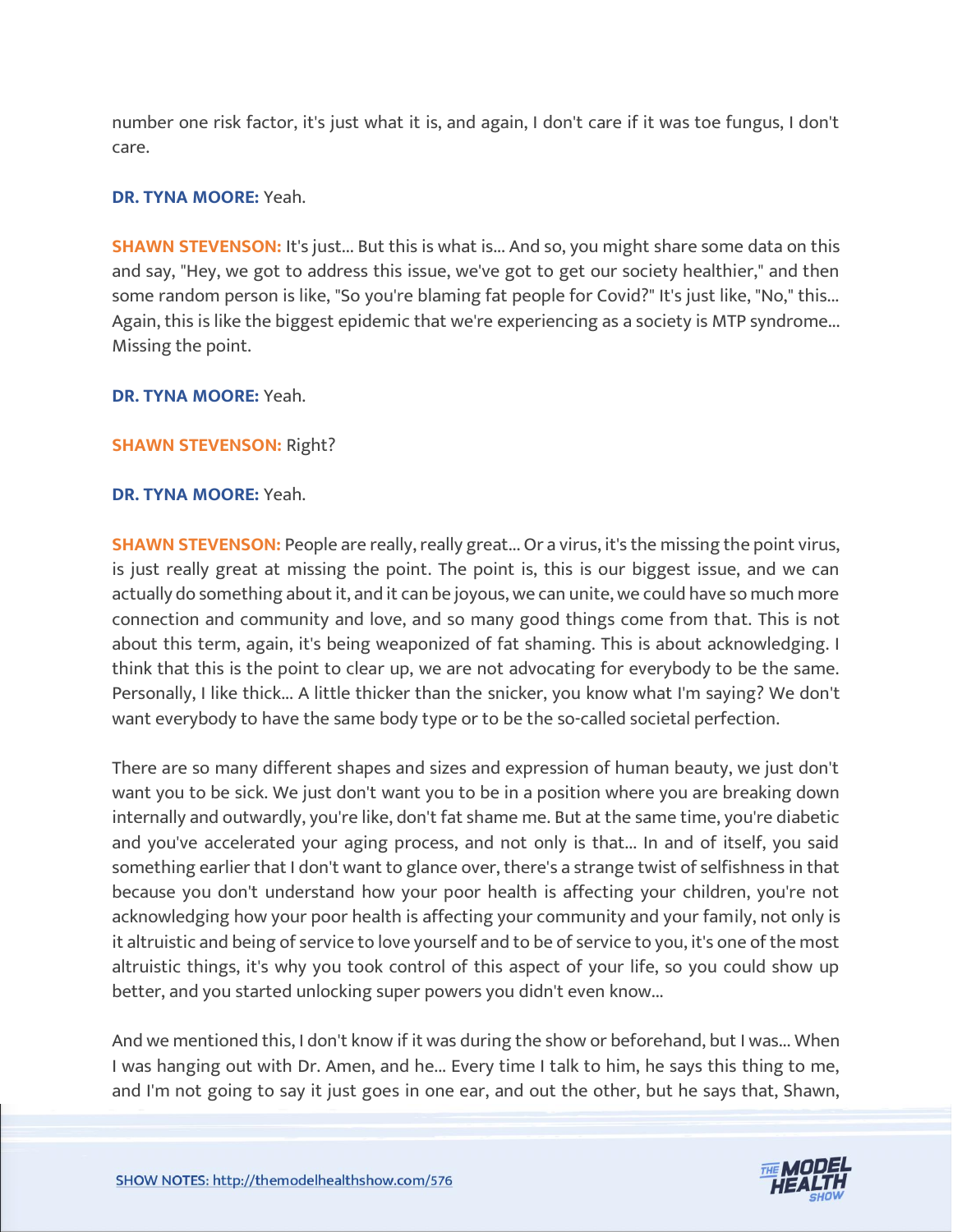alcohol is not a health food. Because he's looked at all these brain scans and he can see it, and he just like... The brain damage, he's just like, this really does tear our brains apart and we're wondering why it would evoke anxiety, right? It's just like your body is trying to re-calibrate and sort out your nervous system. You know, and so, but also at the same time, again, there can be some value found in it, potentially, but from listening to my guy who's looking at brains, it's not a health food.

**DR. TYNA MOORE:** Yeah, I've been listening to him say that for years too, and just kind of ignoring it and it's... Well, it's easy to ignore when you got your vices, and something I want to point out is, I remember being in school and somebody said... 'Cause I waste when I get sick, I waste away. And somebody said... Another colleague who... We were just about to graduate and she said something you have to understand is when people are deep in their pathology, whatever that is, some people expand and some people contract, and so I think with the current food supply, we should really look at big food, a lot of people are expanding in their pathology, the pathology is not just overeating, it's multi-factual, and I would never make it so simplistic to say that overcoming the pandemic, now we have of obesity is going to be simple, but I do think that this current viral pandemic, which I think it's over. I think... I'm not worried about it anymore with Omicron, but the world seems to think it's still a thing, and horrible things are happening in China, this isn't going to end until we address that, and the metabolic dysfunction that comes with that.

That is the underlying thing. I don't care what size somebody's body lands at. Their... I call it their fighting weight, where do you feel best at. I would always say to patients, where do you feel strongest in your skin, right? And that might be a different weight for everybody, of course, we're different humans, we're different ethnicities, we have different epigenetics, but...

Strength, underlying strength and physical fitness and stamina, the bottom line is to be harder to kill, and that was so offensive to so many people when I set said it out loud that we have to as a society become harder to take out, and my colleagues came at me and said, how dare I and called me all kinds of names, isn't that... We have six tenets in naturopathic medicine, and I believe it's... The third one is Docere or Doctor as teacher. And so, I couldn't believe the amount of pushback I've received, my job is to teach people, so teaching people how to be metabolically healthy and sound in a profoundly sick society, that is no easy feat. And I understand that it's a monumental undertaking, and we have folks like you and Mike Mutzel and several others who... Gabrielle Lyon, holding the line around this theme, but at the end of the day, the onus of responsibility again is on the individual regardless of where they live, big pharma is not going to save them.

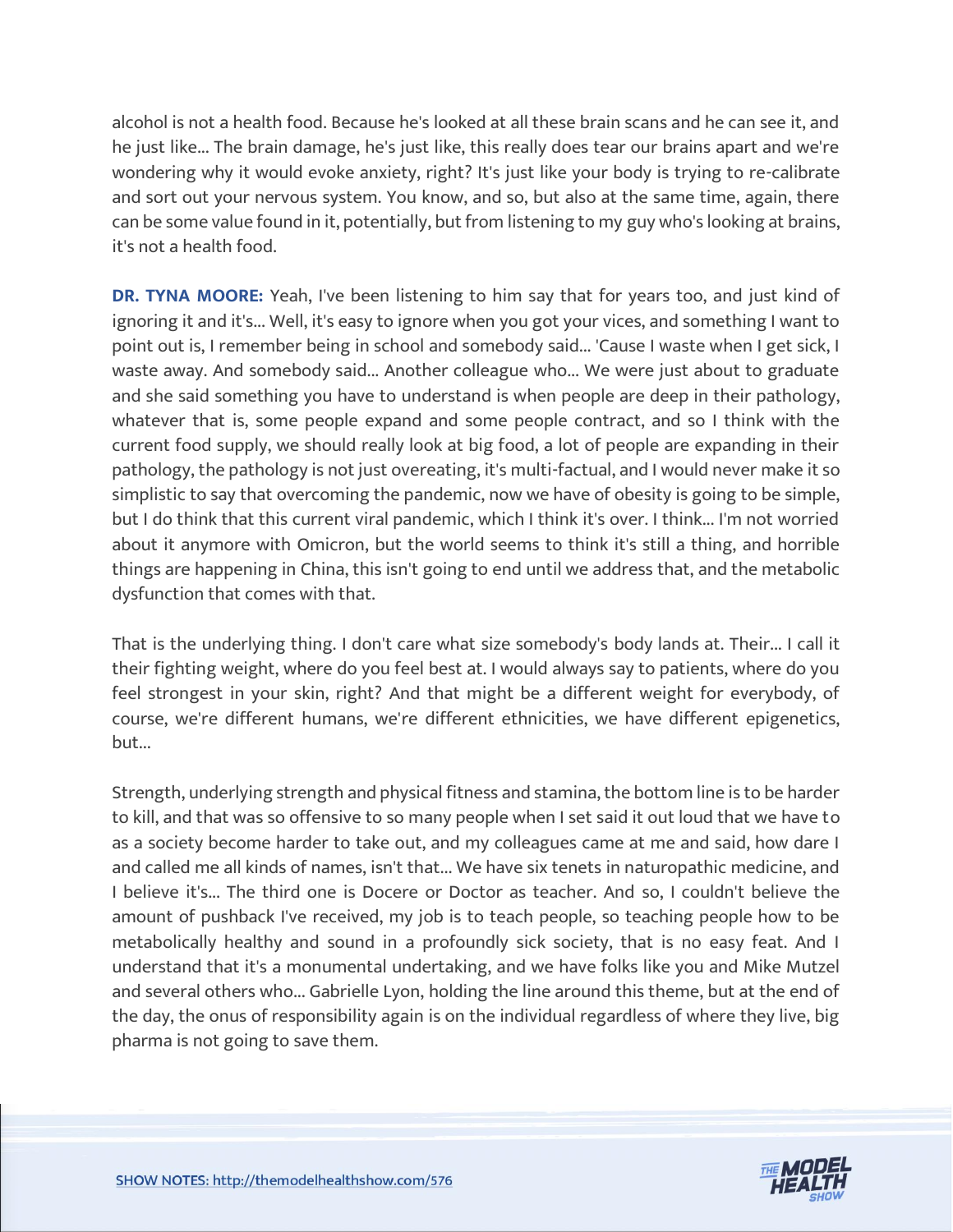The allopathic medical system is not going to save them, and again, I knew this decades ago, so I was well aware of the corruption going back and people are just waking up to it, which I'm excited about, but nonetheless, it is still true, even with four boosters. I mean what, are we going to boost people's immune systems to dust, like what are we doing? No one... And we don't have to get into it, but no one's talked about what the potential real repercussions immunologically are going to be, but we're already seeing it. We're seeing it right now in South Korea, it's not good. The point is, no one's coming to save you, right, get up. I posted that at the beginning of the pandemic, I was like, "No one's coming to save you, get up," and I, of course, took so much heat. That narrative has never been shared. It's just... It's this nanny state they want us in. This sort of big pharma nanny state, where we trust big agriculture, we trust big food, we trust big pharma and they're going to save us, you're going to save yourself. Your wife is not going to save you, the kids aren't going to save you, you're going to save yourself...

Right, you know that. You wake up, you get out of bed, you do the things you do to make this meat suit, I think we're just spiritual beings walking around in meat suits, right? You're going to make this meat suit as profoundly resistant and resilient as you can, and that is your job, it makes you a better father, it makes you better dad, it makes you a better businessperson, it helps you serve your audience better. It makes you a better citizen in society. I want to be helpful. I don't strength train just to have a nice physique, I strength train so I can help people, what if something falls on someone and I have to be able to lift it off. I mean, I truly, I think about that. I think what if a bookcase fell on my daughter and I wasn't able to lift it, how bad would I feel 'cause I was too weak to help her, and so I built this meat suit back up. It took me a long time, like I said, I tend to waste, so covid wasted me. I had 10 more pounds of muscle on me before covid, so that is the bottom line that in the message I'm trying to drill into society is, your health is your responsibility, there is no pill, there's no supplement, there's no functional medicine doctor or chiropractor or someone who's going to save you, and even if there was somebody who could help you, like right now, mold sickness and lime and all these things, are the big rage, well, what happens to bodies that are stagnant, they get mold and infections, it's like a stagnant pond.

The base, we call it basic treatment guidelines in naturopathic medicine, the base is always the same. It's functional health, its lifestyle, it's the food you eat and the company you keep, and the mindset that you have, and the spirituality that you possess, and the movement that you do. There was a physical... There was a whole movement called physical culture way back in the day, and it was... People were celebrated for being physically fit, it's a... Strength is celebrated, and we have now oddly come to a place where good health is actually under attack, there's literally a war on good health, at this point, it's not just, "Let's boost the whole population into immune dust," it's literally let's vilify the healthy fit people at the same time, it's gotten very weird and distorted, and I am 100%, 150% in, if someone says, Tyna, I'm ready, let's go. I mean, I have these t-shirts that say, "Don't be zombie bat," and I sell extra extra large ones all the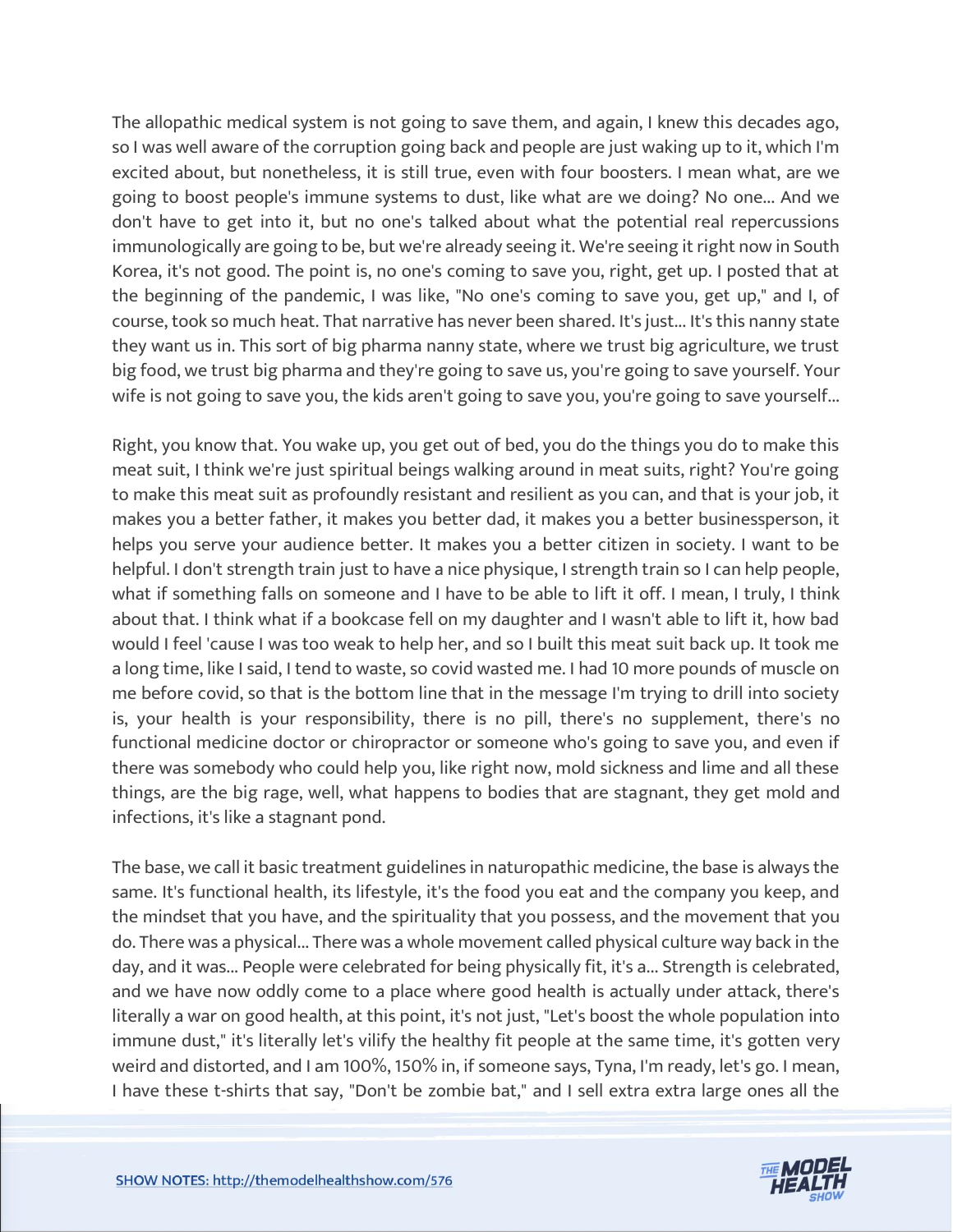time, if people are ready to get on the bus and let's go, but we're not keeping the ones around... That is what zombie bat is, right? It's the ones that want to sit there and complain and say it's everyone else's fault, I understand that we've all been dealt bad hands, some worse than others, and some have had great support system.

But I have always had a great support system, thank God for my great parents, at the same time, I built what I built, I didn't come from wealth, I didn't come from good health, I had a lot of genetic stuff stacked against me, if you will, and it comes down to the little things we do every day, like the foods we choose to put in our mouths, the way we choose... I don't want to get up and go for a walk sometimes, but my dog starts dancing and I got to go. I don't... I started strength training in my 40s, in my early 40s, around 40 years old, I started strength training because I wanted to be a better mom, I just wanted to show up better in the world for my daughter as she turned into a teenager, I didn't want her to see a sickly skinny woman who had chronic migraines, right. So, these are the steps we take every day and the work we put in, I show up, I do the work to be a better wife on this round of marriage, I want this one to work out right. So, I will do everything it takes to be the best wife I can be to him and show up in the world for him.

And work through my nuances, but a lot of our nuances, a lot of our baggage is really selfdeprecating, and that shows up as poor health in a lot of people. "I'm not worthy of good health, I'm ugly, I'm not attractive, I'm not... " These are the sad stories people tell themselves, so this is all stuff I've heard patients say, 'cause I treat a chronic pain and people have all kinds of sad stories as to why they should remain in chronic pain, even just getting them to accept of letting the pain go is a whole psychological trip. So, this is why we have therapies like ketamine, and I think why plant medicine has become so big is because people are starting to realize that their ego is driving the bus and maybe not necessarily their higher good and their higher purpose. And part of that, I believe, is optimizing this meat suit, take care of it, like take care of what you've got, and...

Therefore, you can take care of your family and community better.

**SHAWN STEVENSON:** Yeah, this has been amazing. It reminds me of the quote from Jim Rohn. I used to listen to a lot of Jim Rohn, he just seemed like granddad vibes, but he said that no one else can do your push-ups for you.

#### **DR. TYNA MOORE:** Ahh!

**SHAWN STEVENSON:** And it's just like a principle of life. Now, this also comes with this caveat that you can do your push-ups with other people.

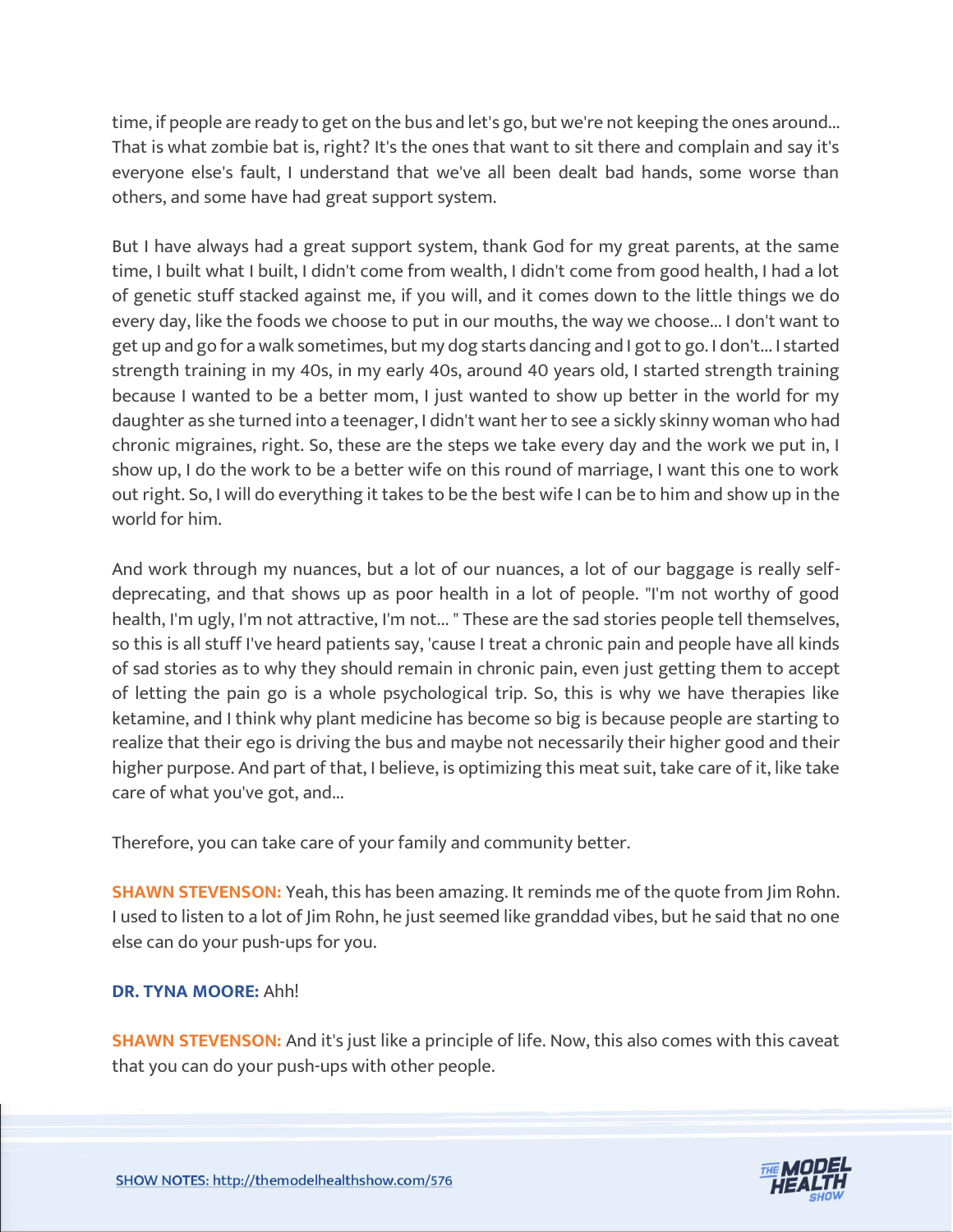#### **DR. TYNA MOORE:** Yeah.

**SHAWN STEVENSON:** Other people can support you. You could support others like, you don't have to do this on your own, but your health is your responsibility, and we have to take full responsibility for that principle, right now, again, we've been outsourcing it, like somebody fix me, I've done it. We can have people who are allies in that for sure, coaches and support and add services and these type of things, but ultimately your health is your responsibility, is your gift, that body that you're in, that brain, those ears that are listening to this, or the eyes that are watching this, these are all your responsibility, and it can be the most beautiful thing in the world. And as I mentioned, this is not about being some kind of ideal of what perfection should be, this is simply about working towards being better, that's it, because no... Man, there's so many people who are in process right now, and you should be celebrating that because part of the struggle often is that we're hating ourselves into the thing.

#### **DR. TYNA MOORE:** Yes.

**SHAWN STEVENSON:** Right, and that's the narrative that needs to be addressed. Is getting pushed on to you that you're not good enough, that you are flawed, that you are unlovable, whatever the case might be that you're not... You're not what you can be and just hating themselves into change versus loving yourself and appreciating yourself and investing in yourself and just walk in that direction. There's somebody listening right now that their mission is to lose 100 pounds, right, and maybe they've already lost 40, and I need you to celebrate that more, like celebrate yourself and that you're in process, you don't have to be perfect, you don't have to be like I'm not... "I'm the obese story that they've been mentioning." Nah, you're working on yourself, you're in process.

#### **DR. TYNA MOORE:** They're on the journey.

**SHAWN STEVENSON:** You're not a part of the problem. You're a part of the solution. And so, we need that more than ever, and you are a huge part of the solution, like just even being here with you... You are a powerhouse; I could see it. And I appreciate you. Can you let everybody know where they can follow you, get more information, just be able to stay in your universe.

**DR. TYNA MOORE:** Yeah, you said something that I just wanted to kind of riff on, I think that if people trusted their bodies more, we wouldn't have so much fear, the fear factory that's driving the narrative, and the way that you learn to trust your body more is through the journey towards health. It's not a destination. It's just a journey, right? And like you said, if they're on the path, then they're part of the solution, and through that will come more trust in your body and anything that comes its way, you will have more trust and enduring... That's the key, that's what I'm always trying to get out with people. So anyway, thank you so much,

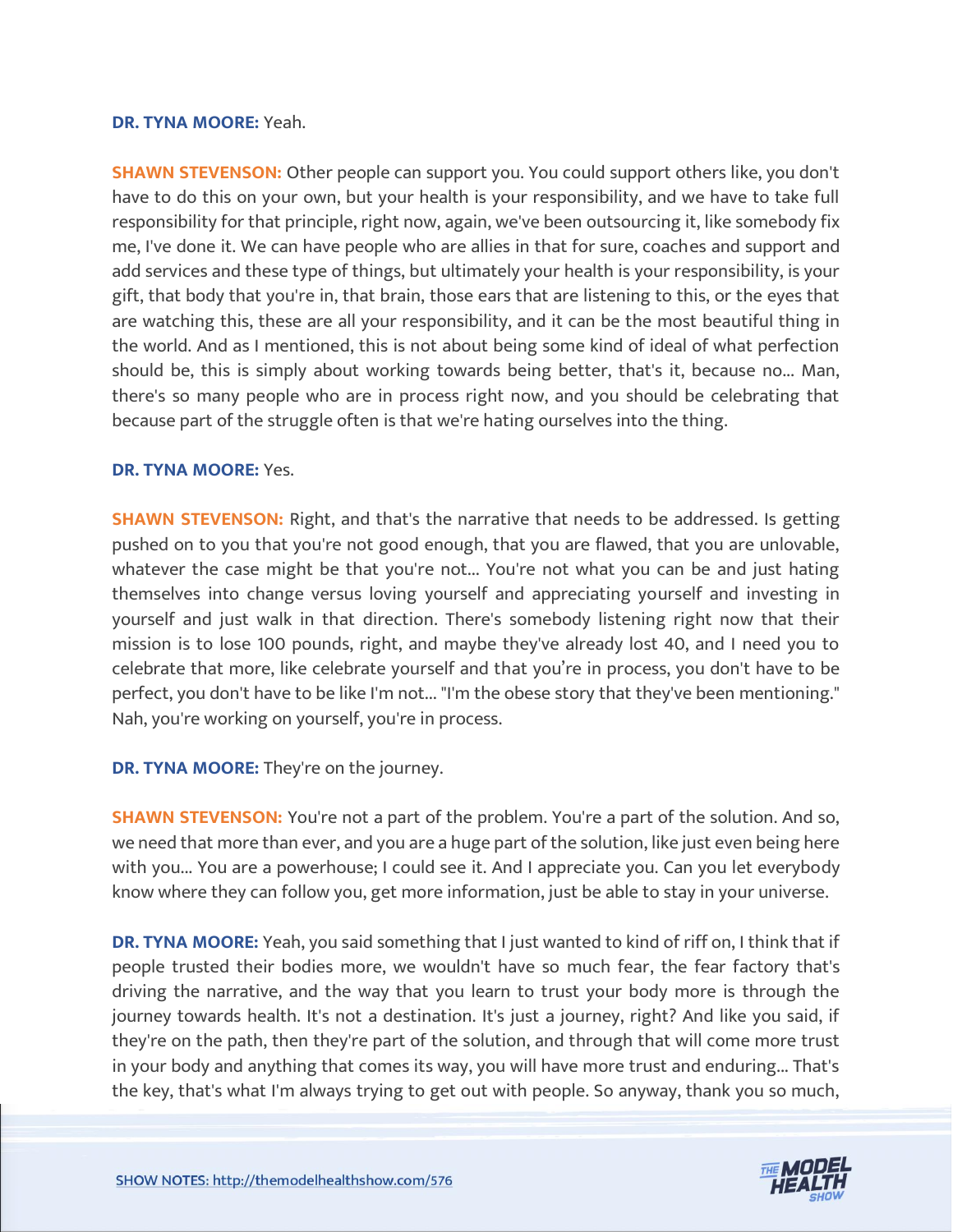this has been so much fun and such an honor, and I'm so glad I finally got to meet you in real life. I can be found mainly on Instagram at Dr. Tyna, and that's my main handle, my website, DrTyna.com, and my podcast is the Dr. Tyna show that you're coming on soon, I'm very excited, so those are the main places to find me.

**SHAWN STEVENSON:** Awesome, well again, thank you so much for coming down to hang out with us and listen, for your show, make sure people subscribe to your show as well because... I'm about to go off like I've never done before. It's going to be amazing. So, make sure to check that out. And again, I appreciate you, thank you so much.

#### **DR. TYNA MOORE:** Thank you.

# **SHAWN STEVENSON:** Alright, Dr. Tyna Moore everybody.

Thank you so much for tuning into the show today. I hope you got a lot of value out of this. Make sure to check out more from Dr. Tyna Moore on Instagram, and also, of course, check out her podcast, such an amazing human being who's doing a lot of work to get people educated and empowered, somebody who's actually reviewing published data and sharing with folks so they can have a more balanced perspective. And again, it's really about empowerment right now, and to see the video of this episode with the studies and the like that'll be put up on screen for you, go to themodelhealthshow.com/Tyna, that's T-Y-N-A, themodelhealthshow.com/Tyna. And this is because with this conversation publishing on YouTube, it's a little bit sketchy. YouTube has their own particular mandates and conversation topics that can't necessarily be talked about on the platform, which is really unfortunate, and just to share a story with you, I'm sitting here right now in the studio, I'm looking at my plaque from YouTube right now, I'm looking at it, this award that they sent me for achieving this 100,000 subscribers mark, for example, and what it is, it's a celebration of an ideal...

What it is, is that they're trying to give a little bit of bait for creators and people who are reaching people and inspiring people to keep making content for their platforms so that they make money. That's what it's really about. Here's this little crumb, we're sending you this award, keep making us money, but when it really boils down to it, they're censoring the voices of their citizens... Of our citizens, and we could say this is an open platform, but it's not really like that. And we could say it's a private platform, not really like that, most folks today, they're either Googling or YouTubing things as a mode of education, and so that matters and it just it is what it is. It's not to say that it's right, but it's just where we are as a society, people are tuning into these platforms, and we know we've got proof directly from the horse's mouth as they say... And I don't know where that term came from, because I don't know if it's from Mr. Ed. Shout out to Mr. Ed TV show, where the horses talking Wilbur... I don't know how I got that. That's so random.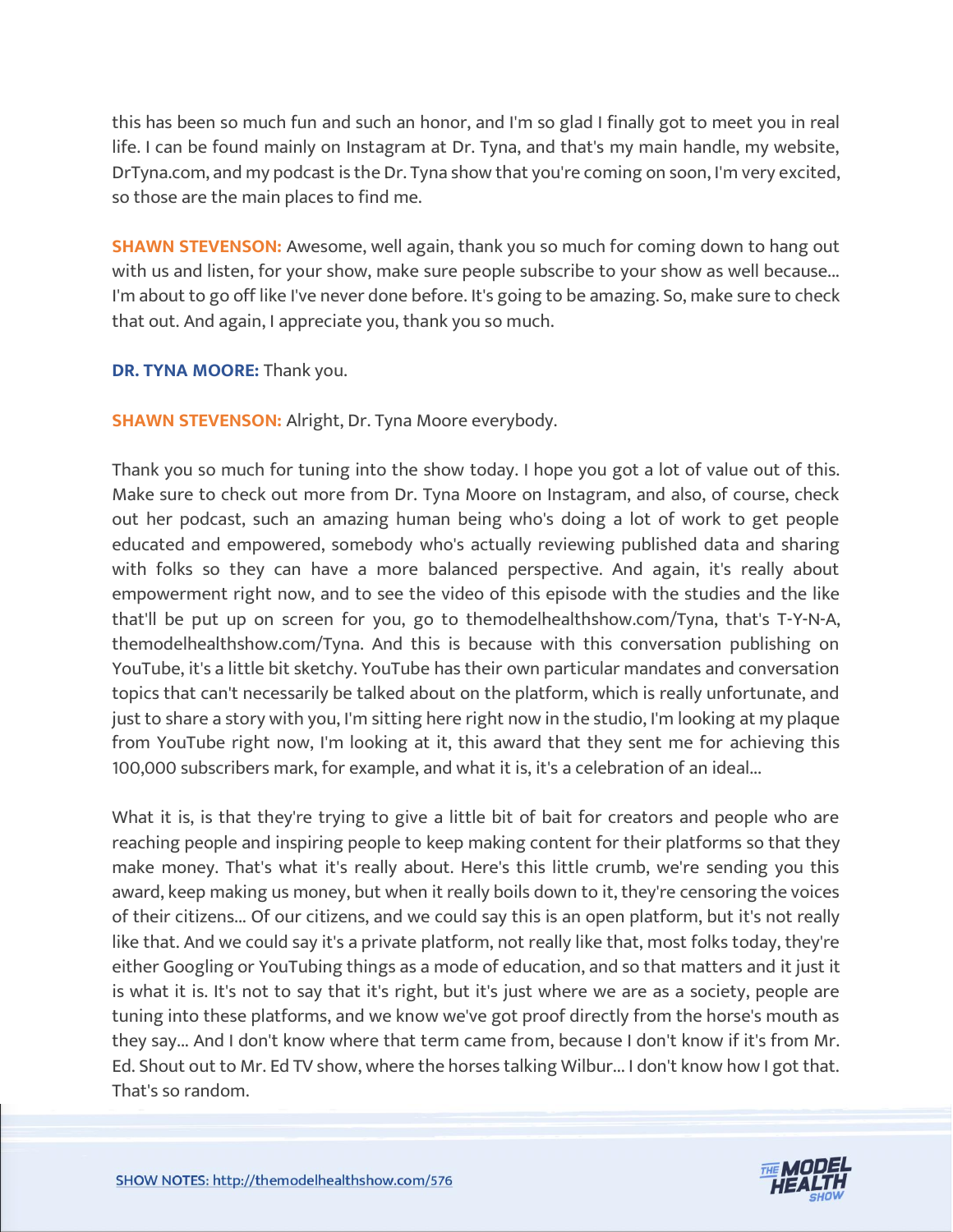But here's the thing, straight from the horse's mouth with our government and the press secretary, for example, talking about the fact that they are working alongside social media companies to help to guide what is appropriate and what isn't, what's deemed to be misinformation by them, the kings of misinformation, alright, the royal family, the royal entities of misinformation, and for them to say what's true and what isn't, and understanding really one important tenet that I think gets lost in all of this is that there isn't just one truth.

And we have to really sit with that because most principles, most theories about our lives as human beings at some point, the argument for their sanctity, their argument for their effectiveness breaks down, there are very few things that are 100% true, and to negate that and all the beautiful shades, all the beautiful spectrum and colors of truth that are possible, that can lead us forward as a society that gets destroyed, that gets suppressed, that gets crushed when we start to dictate to other people and have entities controlling what's true and what isn't, and there is no open space for a conversation, for a healthy debate, for actually holding a space, even if you don't agree with the person, to hold a space that, Hey, maybe what you're saying is true to some extent...

Let me investigate that. Let me look into that. Right, that's what we need more of. And so not being able to publish this on YouTube is, it did bother me for a while, but I understand what they're doing, I understand their platform, and hey, we'll utilize it, we'll utilize the platform and play their little game, but please know I've got a bigger plan in store, I've got a bigger mission. And what I would love for you to do as a show of love for this information and for this empowerment is to head over to YouTube, subscribe to The Model Health show on YouTube because we do publish exclusive content there and just send a little bit of a surge of energy through that platform to let YouTube know like, Hey, you've got a lot of people who love this channel, who love The Model Health Show, who have love for Shawn Stevenson, and let that algorithm get a little shaken, alright, shake up the algorithm a little bit, so that would really mean a lot if you did that for me today, again, it's the Model Health Show on YouTube, and to see this video episode again, you're going to go to themodelhealthshow.com/tyna, T-Y-N-A, and you'll be able to access the video for this episode and listen again, we are just getting warmed up, we've got so many incredible things in store, so many amazing master classes, absolutely game-changing guests as well coming up for you very soon, so make sure to stay tuned.

Alright, take care. Have an amazing day, and I'll talk with you soon.

And for more after the show, make sure to head over to themodelhealthshow.com, that's where you can find all of the show notes, you could find transcriptions, videos for each episode, and if you got a comment, you can leave me a comment there as well, and please make sure